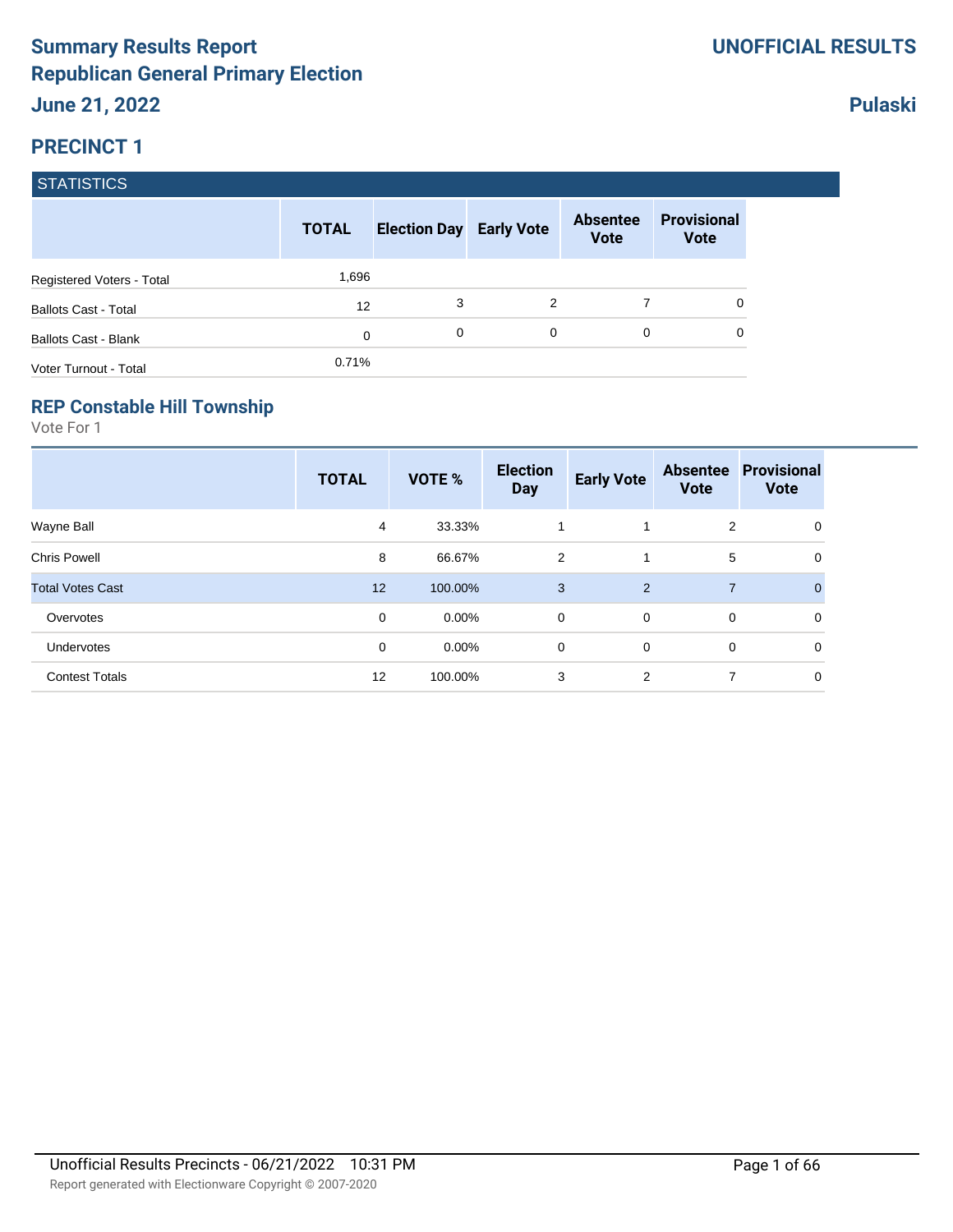### **Pulaski**

#### **PRECINCT 2**

#### **STATISTICS**

|                             | <b>TOTAL</b> | <b>Election Day Early Vote</b> |          | <b>Absentee</b><br><b>Vote</b> | <b>Provisional</b><br><b>Vote</b> |
|-----------------------------|--------------|--------------------------------|----------|--------------------------------|-----------------------------------|
| Registered Voters - Total   | 2,088        |                                |          |                                |                                   |
| <b>Ballots Cast - Total</b> | 10           | 6                              | 4        | $\Omega$                       | 0                                 |
| Ballots Cast - Blank        | 0            | 0                              | $\Omega$ | 0                              | 0                                 |
| Voter Turnout - Total       | 0.48%        |                                |          |                                |                                   |

#### **REP Constable Hill Township**

|                         | <b>TOTAL</b> | VOTE %   | <b>Election</b><br><b>Day</b> | <b>Early Vote</b> | <b>Absentee</b><br><b>Vote</b> | <b>Provisional</b><br><b>Vote</b> |
|-------------------------|--------------|----------|-------------------------------|-------------------|--------------------------------|-----------------------------------|
| Wayne Ball              | 2            | 20.00%   | 2                             | $\overline{0}$    | 0                              | 0                                 |
| <b>Chris Powell</b>     | 8            | 80.00%   | $\overline{4}$                | 4                 | 0                              | 0                                 |
| <b>Total Votes Cast</b> | 10           | 100.00%  | 6                             | $\overline{4}$    | $\mathbf{0}$                   | $\Omega$                          |
| Overvotes               | 0            | $0.00\%$ | $\mathbf 0$                   | $\mathbf{0}$      | 0                              | 0                                 |
| Undervotes              | 0            | $0.00\%$ | 0                             | 0                 | 0                              | 0                                 |
| <b>Contest Totals</b>   | 10           | 100.00%  | 6                             | $\overline{4}$    | 0                              | 0                                 |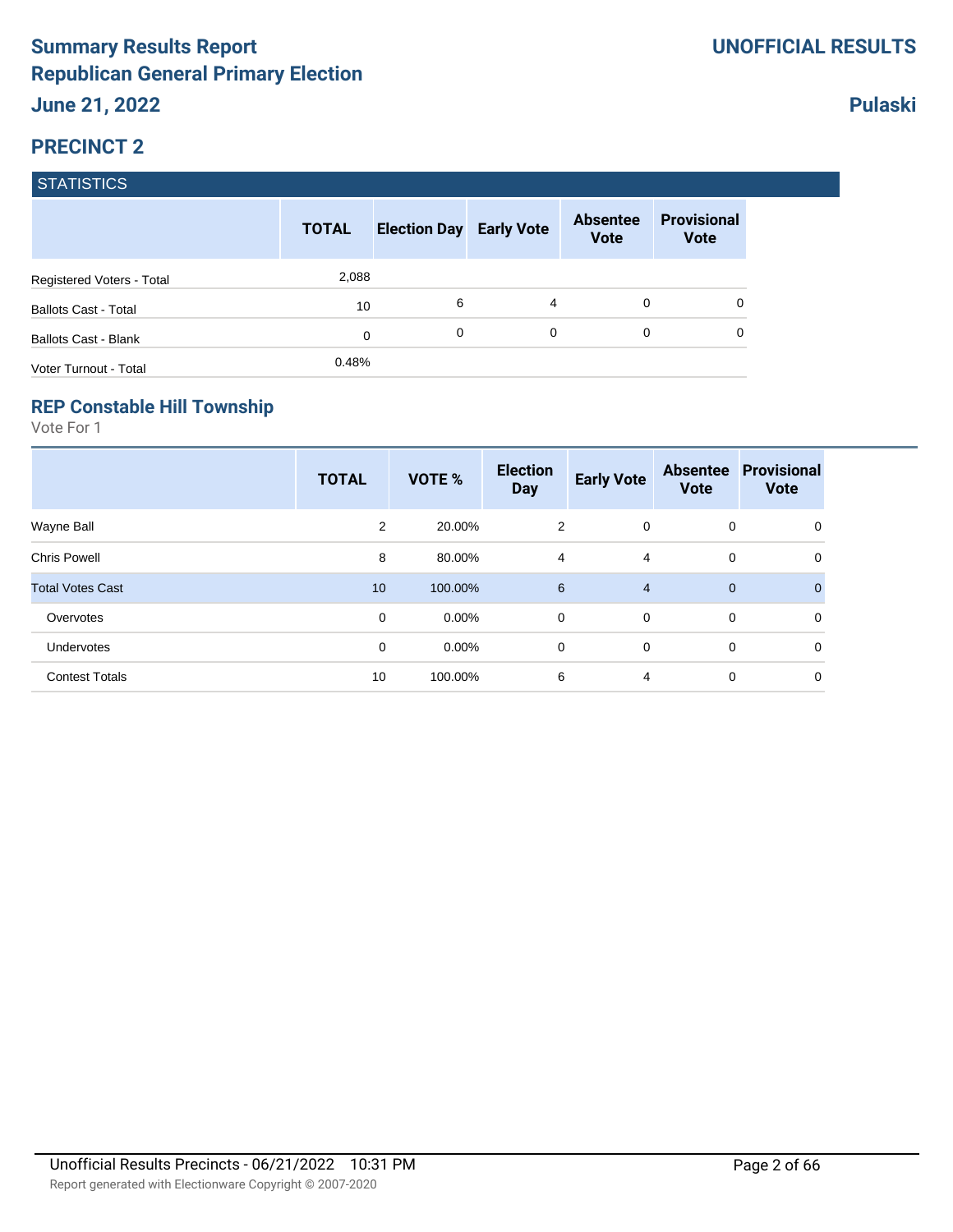### **Pulaski**

### **PRECINCT 3**

#### **STATISTICS**

|                             | <b>TOTAL</b> | <b>Election Day Early Vote</b> |   | <b>Absentee</b><br><b>Vote</b> | <b>Provisional</b><br><b>Vote</b> |
|-----------------------------|--------------|--------------------------------|---|--------------------------------|-----------------------------------|
| Registered Voters - Total   | 1,188        |                                |   |                                |                                   |
| <b>Ballots Cast - Total</b> | 3            | 2                              |   | 0                              |                                   |
| Ballots Cast - Blank        | 0            | 0                              | 0 | $\Omega$                       | 0                                 |
| Voter Turnout - Total       | 0.25%        |                                |   |                                |                                   |

#### **REP Constable Hill Township**

|                         | <b>TOTAL</b> | VOTE %   | <b>Election</b><br><b>Day</b> | <b>Early Vote</b> | <b>Absentee</b><br><b>Vote</b> | <b>Provisional</b><br><b>Vote</b> |
|-------------------------|--------------|----------|-------------------------------|-------------------|--------------------------------|-----------------------------------|
| Wayne Ball              | 2            | 66.67%   |                               | 1                 | 0                              | 0                                 |
| <b>Chris Powell</b>     | 1            | 33.33%   | 1                             | $\mathbf 0$       | 0                              | 0                                 |
| <b>Total Votes Cast</b> | 3            | 100.00%  | 2                             | 1                 | $\mathbf{0}$                   | 0                                 |
| Overvotes               | 0            | $0.00\%$ | 0                             | $\mathbf 0$       | 0                              | 0                                 |
| <b>Undervotes</b>       | 0            | $0.00\%$ | 0                             | $\mathbf 0$       | 0                              | $\mathbf 0$                       |
| <b>Contest Totals</b>   | 3            | 100.00%  | 2                             | 1                 | 0                              | 0                                 |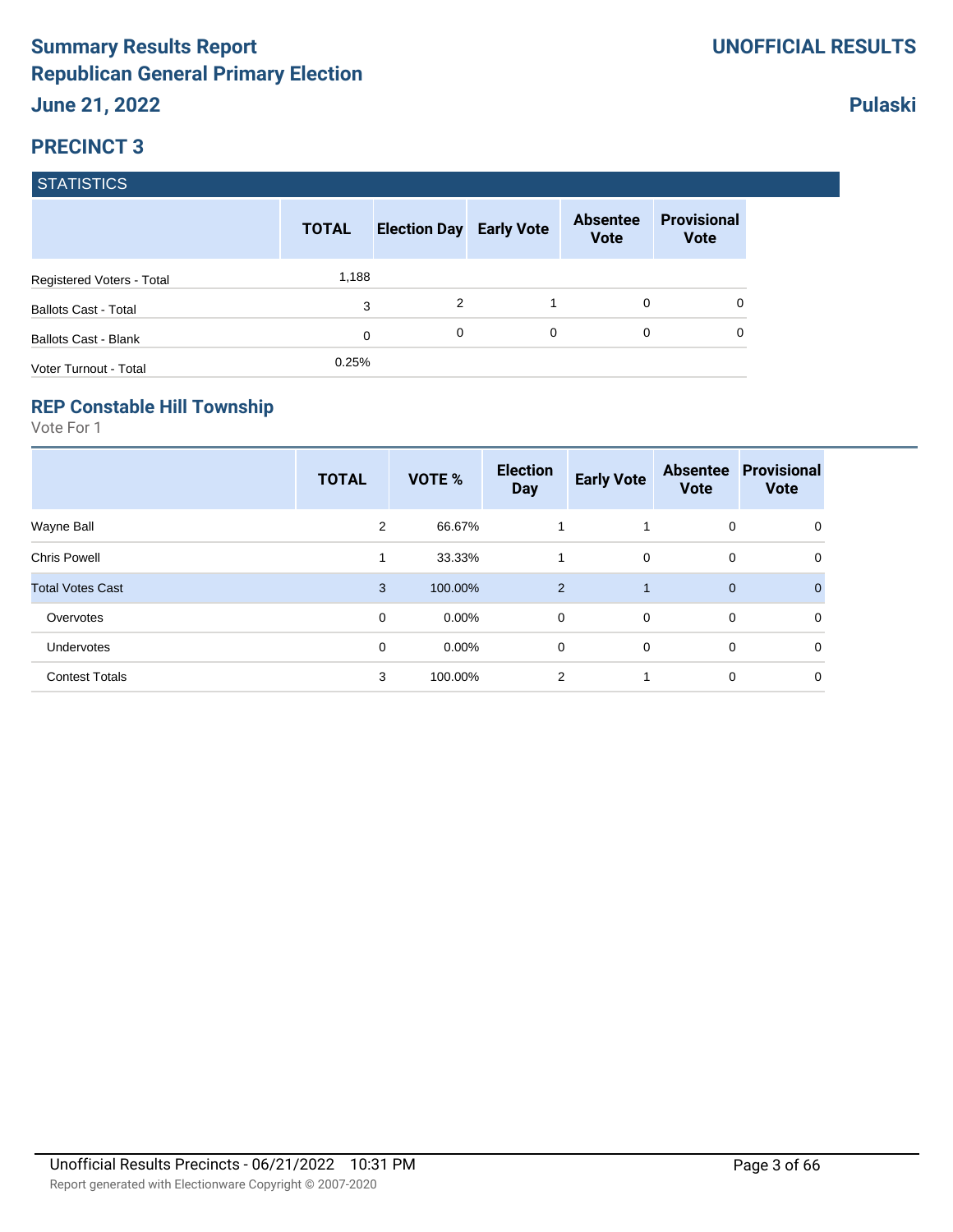### **Pulaski**

#### **PRECINCT 4**

#### **STATISTICS**

|                             | <b>TOTAL</b> | <b>Election Day Early Vote</b> |   | <b>Absentee</b><br><b>Vote</b> | <b>Provisional</b><br><b>Vote</b> |
|-----------------------------|--------------|--------------------------------|---|--------------------------------|-----------------------------------|
| Registered Voters - Total   | 2,761        |                                |   |                                |                                   |
| <b>Ballots Cast - Total</b> | 12           | 6                              | 6 | 0                              | 0                                 |
| Ballots Cast - Blank        | 0            | 0                              | 0 | $\Omega$                       | 0                                 |
| Voter Turnout - Total       | 0.43%        |                                |   |                                |                                   |

#### **REP Constable Hill Township**

|                         | <b>TOTAL</b> | VOTE %   | <b>Election</b><br><b>Day</b> | <b>Early Vote</b> | <b>Absentee</b><br><b>Vote</b> | <b>Provisional</b><br><b>Vote</b> |
|-------------------------|--------------|----------|-------------------------------|-------------------|--------------------------------|-----------------------------------|
| Wayne Ball              |              | 8.33%    | 0                             |                   | 0                              | 0                                 |
| <b>Chris Powell</b>     | 11           | 91.67%   | 6                             | 5                 | 0                              | 0                                 |
| <b>Total Votes Cast</b> | 12           | 100.00%  | 6                             | 6                 | $\mathbf 0$                    | $\Omega$                          |
| Overvotes               | 0            | $0.00\%$ | 0                             | $\mathbf 0$       | 0                              | 0                                 |
| Undervotes              | 0            | $0.00\%$ | 0                             | 0                 | 0                              | 0                                 |
| <b>Contest Totals</b>   | 12           | 100.00%  | 6                             | 6                 | 0                              | 0                                 |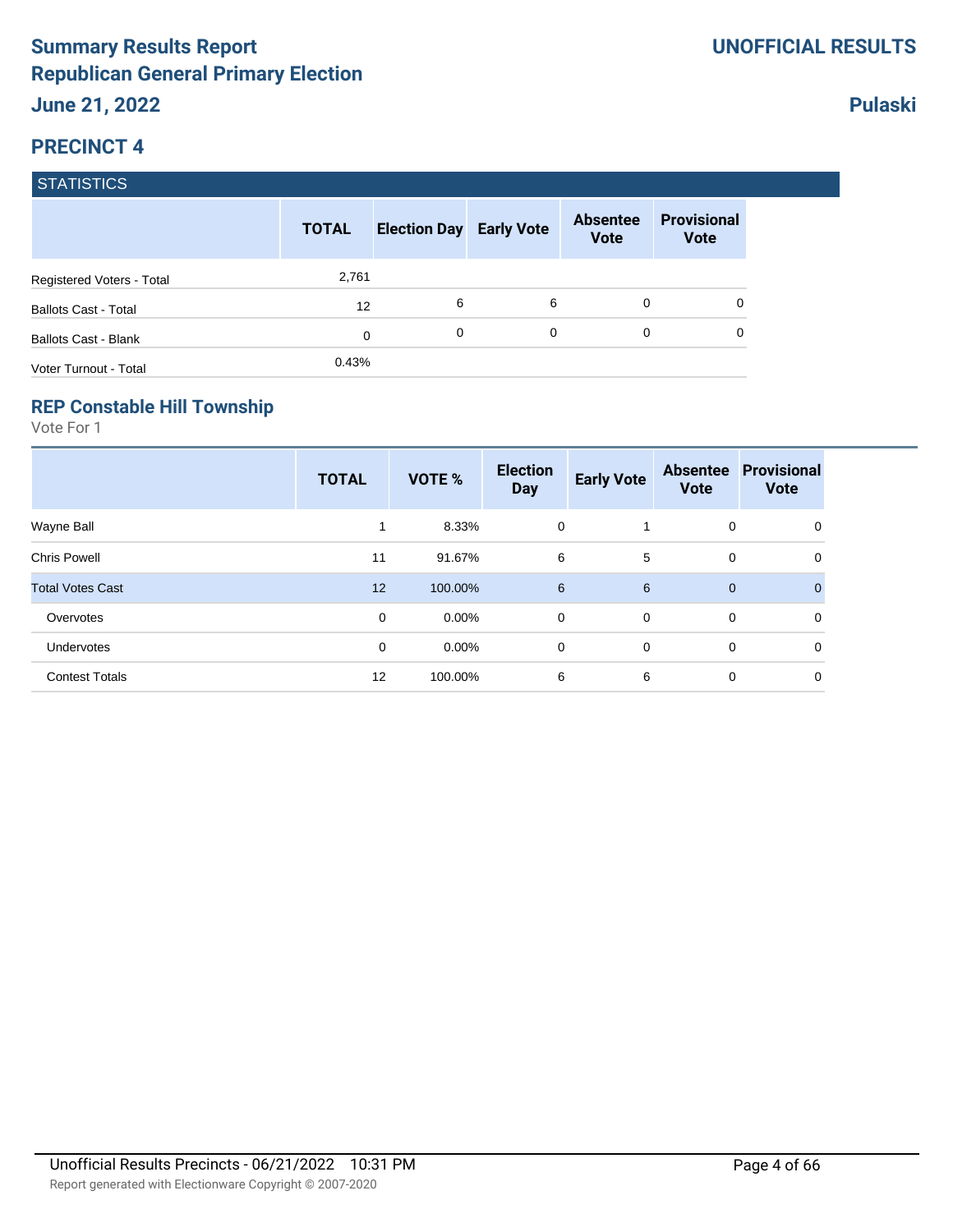**Pulaski**

### **PRECINCT 5**

#### **STATISTICS**

|                             | <b>TOTAL</b> | <b>Election Day Early Vote</b> |          | <b>Absentee</b><br><b>Vote</b> | <b>Provisional</b><br><b>Vote</b> |
|-----------------------------|--------------|--------------------------------|----------|--------------------------------|-----------------------------------|
| Registered Voters - Total   | 2,656        |                                |          |                                |                                   |
| <b>Ballots Cast - Total</b> | 6            | 3                              | 2        |                                | 0                                 |
| Ballots Cast - Blank        | 0            | 0                              | $\Omega$ | 0                              | 0                                 |
| Voter Turnout - Total       | 0.23%        |                                |          |                                |                                   |

#### **REP Constable Hill Township**

|                         | <b>TOTAL</b>   | VOTE %   | <b>Election</b><br><b>Day</b> | <b>Early Vote</b> | <b>Absentee</b><br><b>Vote</b> | <b>Provisional</b><br><b>Vote</b> |
|-------------------------|----------------|----------|-------------------------------|-------------------|--------------------------------|-----------------------------------|
| Wayne Ball              | 2              | 33.33%   | 1                             | $\mathbf 0$       |                                | 0                                 |
| <b>Chris Powell</b>     | $\overline{4}$ | 66.67%   | $\overline{2}$                | 2                 | 0                              | 0                                 |
| <b>Total Votes Cast</b> | 6              | 100.00%  | 3                             | 2                 | $\mathbf 1$                    | $\Omega$                          |
| Overvotes               | 0              | $0.00\%$ | $\mathbf 0$                   | $\overline{0}$    | 0                              | 0                                 |
| Undervotes              | 0              | $0.00\%$ | 0                             | $\mathbf 0$       | 0                              | 0                                 |
| <b>Contest Totals</b>   | 6              | 100.00%  | 3                             | 2                 |                                | 0                                 |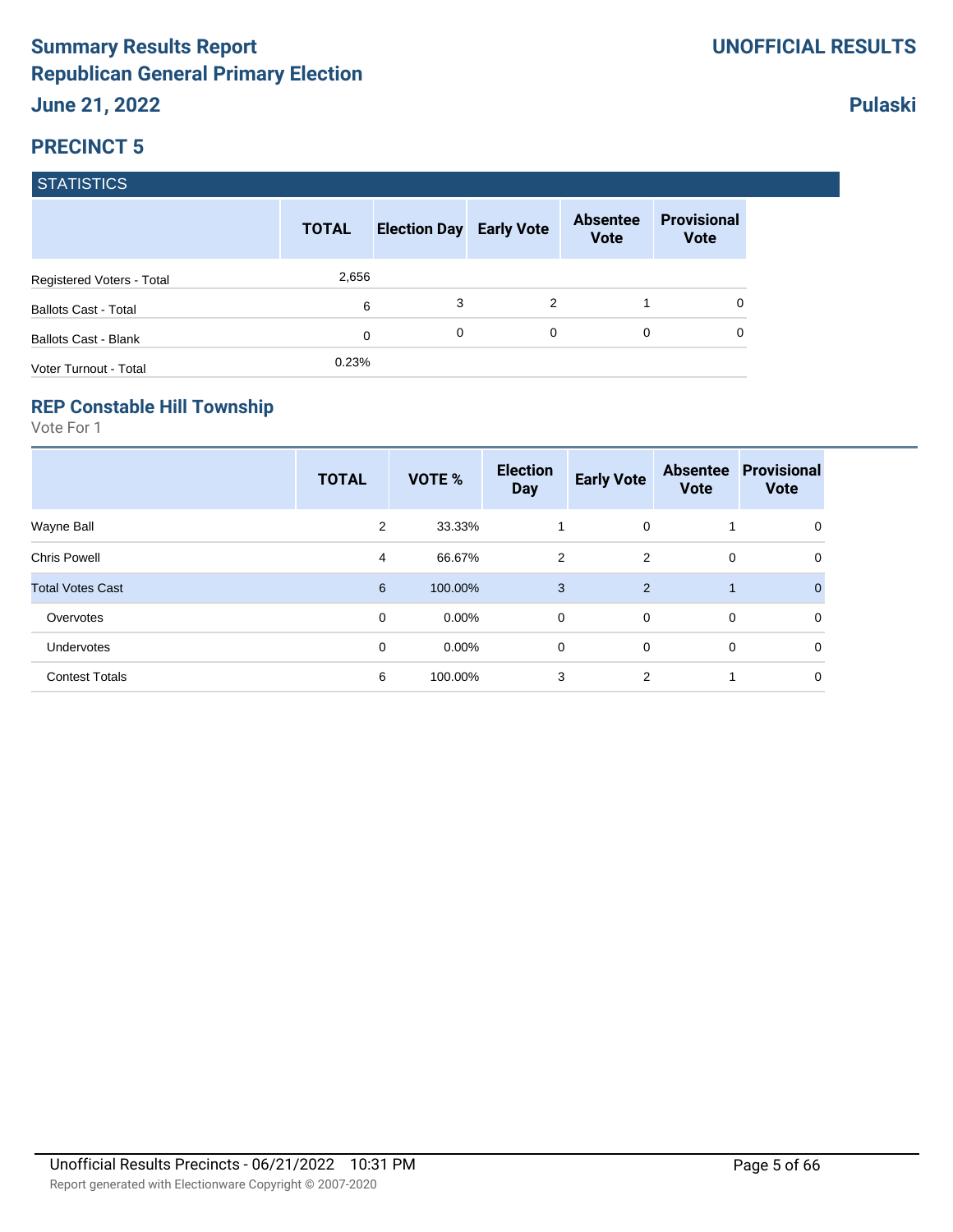### **Pulaski**

### **PRECINCT 6**

#### **STATISTICS**

|                             | <b>TOTAL</b> | <b>Election Day Early Vote</b> |          | <b>Absentee</b><br><b>Vote</b> | <b>Provisional</b><br><b>Vote</b> |
|-----------------------------|--------------|--------------------------------|----------|--------------------------------|-----------------------------------|
| Registered Voters - Total   | 2,610        |                                |          |                                |                                   |
| <b>Ballots Cast - Total</b> | 20           | 10                             | 10       | 0                              | 0                                 |
| Ballots Cast - Blank        | 0            | 0                              | $\Omega$ | 0                              | 0                                 |
| Voter Turnout - Total       | 0.77%        |                                |          |                                |                                   |

#### **REP Constable Hill Township**

|                         | <b>TOTAL</b> | VOTE %   | <b>Election</b><br><b>Day</b> | <b>Early Vote</b> | <b>Absentee</b><br><b>Vote</b> | <b>Provisional</b><br><b>Vote</b> |
|-------------------------|--------------|----------|-------------------------------|-------------------|--------------------------------|-----------------------------------|
| Wayne Ball              | 4            | 20.00%   | $\overline{4}$                | $\overline{0}$    | 0                              | 0                                 |
| <b>Chris Powell</b>     | 16           | 80.00%   | 6                             | 10                | 0                              | 0                                 |
| <b>Total Votes Cast</b> | 20           | 100.00%  | 10                            | 10                | $\mathbf{0}$                   | $\Omega$                          |
| Overvotes               | 0            | $0.00\%$ | 0                             | $\overline{0}$    | 0                              | 0                                 |
| Undervotes              | 0            | $0.00\%$ | 0                             | 0                 | 0                              | 0                                 |
| <b>Contest Totals</b>   | 20           | 100.00%  | 10                            | 10                | 0                              | 0                                 |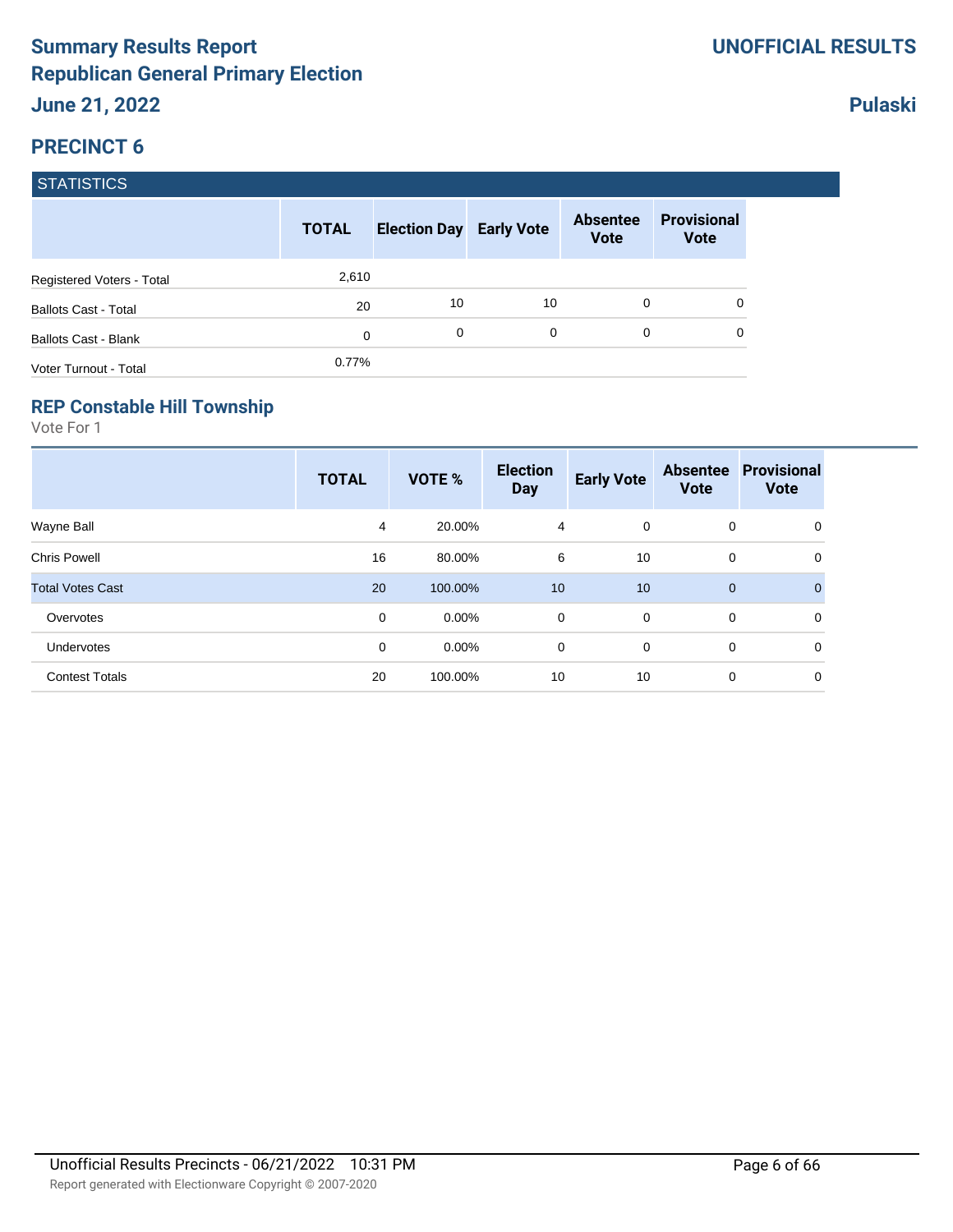### **Pulaski**

### **PRECINCT 7**

#### **STATISTICS**

|                             | <b>TOTAL</b> | <b>Election Day Early Vote</b> |          | <b>Absentee</b><br><b>Vote</b> | <b>Provisional</b><br><b>Vote</b> |
|-----------------------------|--------------|--------------------------------|----------|--------------------------------|-----------------------------------|
| Registered Voters - Total   | 1,427        |                                |          |                                |                                   |
| <b>Ballots Cast - Total</b> | 7            | 7                              | $\Omega$ | $\Omega$                       | 0                                 |
| Ballots Cast - Blank        | 0            | 0                              | $\Omega$ | 0                              | 0                                 |
| Voter Turnout - Total       | 0.49%        |                                |          |                                |                                   |

#### **REP Constable Hill Township**

|                         | <b>TOTAL</b>   | VOTE %   | <b>Election</b><br><b>Day</b> | <b>Early Vote</b> | <b>Absentee</b><br><b>Vote</b> | <b>Provisional</b><br><b>Vote</b> |
|-------------------------|----------------|----------|-------------------------------|-------------------|--------------------------------|-----------------------------------|
| Wayne Ball              | 0              | $0.00\%$ | 0                             | $\mathbf 0$       | 0                              | 0                                 |
| <b>Chris Powell</b>     | 7              | 100.00%  | 7                             | $\mathbf 0$       | 0                              | 0                                 |
| <b>Total Votes Cast</b> | $\overline{7}$ | 100.00%  | $\overline{7}$                | $\overline{0}$    | $\mathbf{0}$                   | $\Omega$                          |
| Overvotes               | 0              | $0.00\%$ | 0                             | $\mathbf 0$       | 0                              | $\mathbf 0$                       |
| Undervotes              | 0              | $0.00\%$ | 0                             | 0                 | 0                              | 0                                 |
| <b>Contest Totals</b>   | 7              | 100.00%  | 7                             | 0                 | 0                              | 0                                 |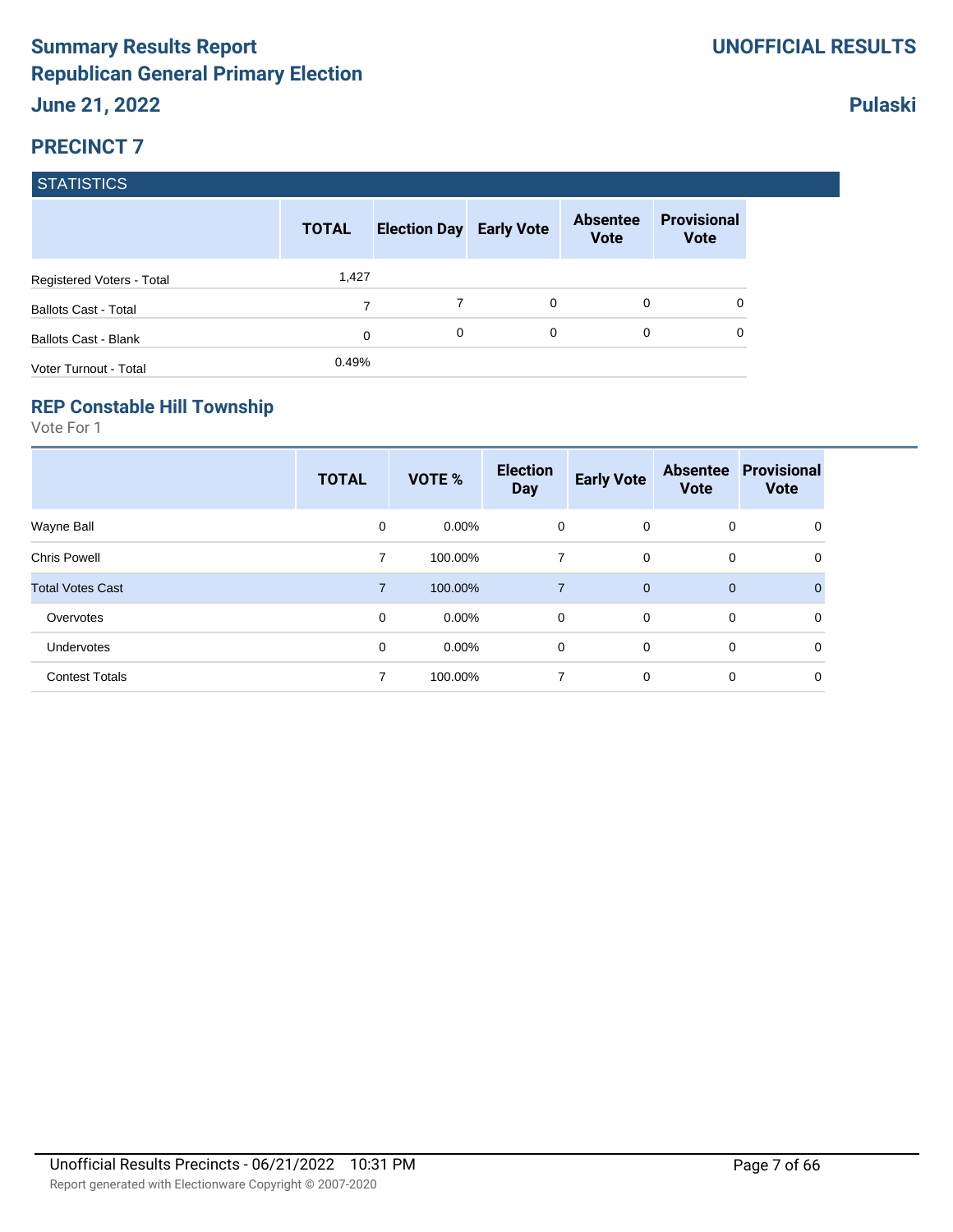**Pulaski**

### **PRECINCT 8**

#### **STATISTICS**

|                             | <b>TOTAL</b> | <b>Election Day Early Vote</b> |   | <b>Absentee</b><br><b>Vote</b> | <b>Provisional</b><br><b>Vote</b> |
|-----------------------------|--------------|--------------------------------|---|--------------------------------|-----------------------------------|
| Registered Voters - Total   | 1,742        |                                |   |                                |                                   |
| <b>Ballots Cast - Total</b> | 0            | 0                              | 0 | 0                              | 0                                 |
| Ballots Cast - Blank        | 0            | 0                              | 0 | 0                              | 0                                 |
| Voter Turnout - Total       | $0.00\%$     |                                |   |                                |                                   |

#### **REP Constable Hill Township**

|                         | <b>TOTAL</b> | VOTE % | <b>Election</b><br><b>Day</b> | <b>Early Vote</b> | <b>Vote</b> | <b>Absentee Provisional</b><br><b>Vote</b> |
|-------------------------|--------------|--------|-------------------------------|-------------------|-------------|--------------------------------------------|
| Wayne Ball              | 0            |        | $\mathbf 0$                   | $\mathbf{0}$      | 0           | 0                                          |
| <b>Chris Powell</b>     | 0            |        | 0                             | $\mathbf 0$       | 0           | 0                                          |
| <b>Total Votes Cast</b> | 0            |        | $\mathbf{0}$                  | $\mathbf{0}$      | $\mathbf 0$ | $\Omega$                                   |
| Overvotes               | 0            |        | 0                             | $\overline{0}$    | 0           | 0                                          |
| Undervotes              | 0            |        | 0                             | $\Omega$          | 0           | $\Omega$                                   |
| <b>Contest Totals</b>   | $\mathbf 0$  |        | 0                             | $\mathbf 0$       | 0           | 0                                          |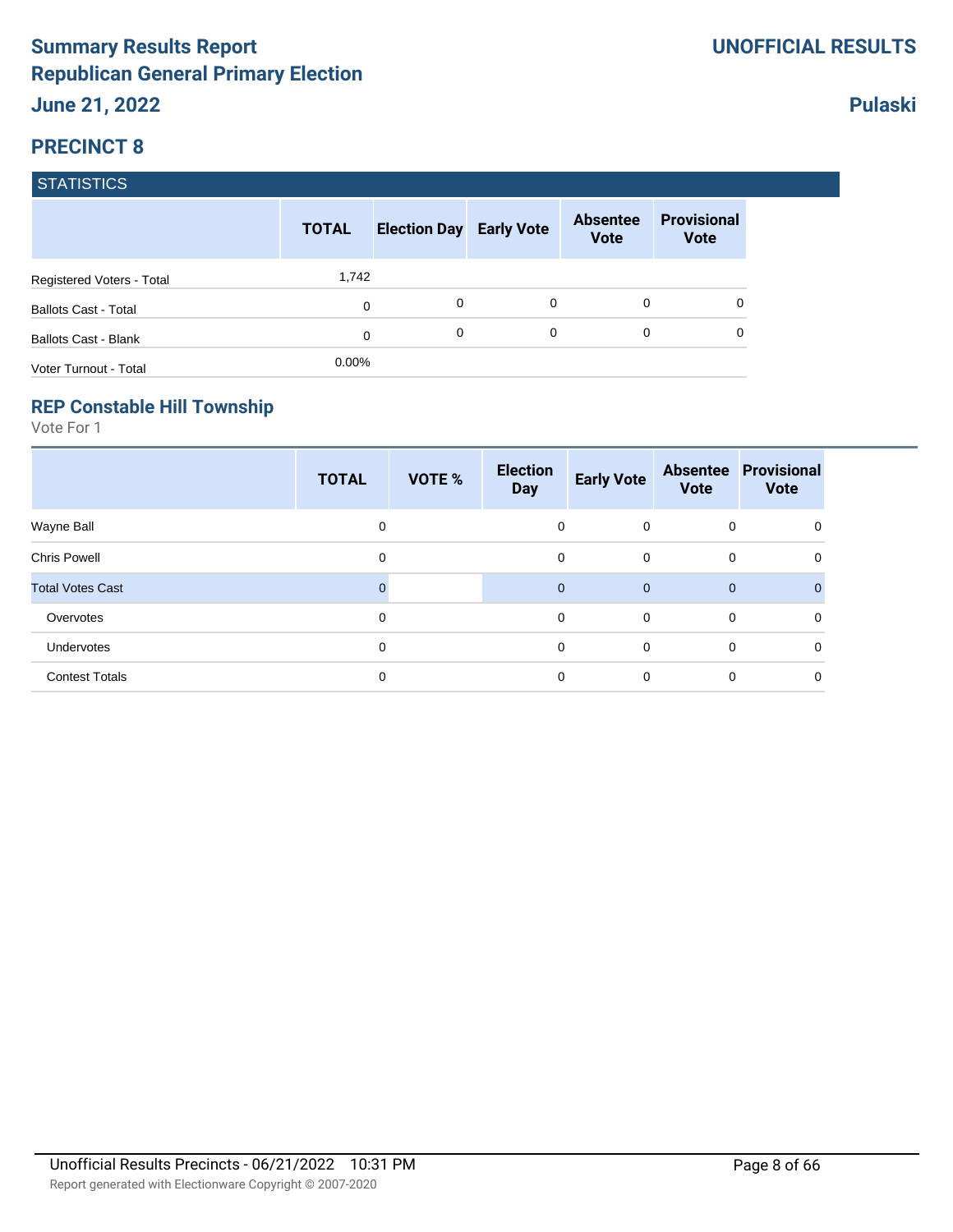### **Pulaski**

#### **PRECINCT 9**

#### **STATISTICS**

|                             | <b>TOTAL</b> | <b>Election Day Early Vote</b> |          | <b>Absentee</b><br><b>Vote</b> | <b>Provisional</b><br><b>Vote</b> |
|-----------------------------|--------------|--------------------------------|----------|--------------------------------|-----------------------------------|
| Registered Voters - Total   | 1,573        |                                |          |                                |                                   |
| <b>Ballots Cast - Total</b> |              |                                | 0        | 0                              | 0                                 |
| Ballots Cast - Blank        | 0            | 0                              | $\Omega$ | 0                              | 0                                 |
| Voter Turnout - Total       | 0.06%        |                                |          |                                |                                   |

#### **REP Constable Hill Township**

|                         | <b>TOTAL</b>         | VOTE %   | <b>Election</b><br><b>Day</b> | <b>Early Vote</b> | <b>Absentee</b><br><b>Vote</b> | <b>Provisional</b><br><b>Vote</b> |
|-------------------------|----------------------|----------|-------------------------------|-------------------|--------------------------------|-----------------------------------|
| Wayne Ball              | 0                    | $0.00\%$ | 0                             | $\mathbf 0$       | 0                              | 0                                 |
| <b>Chris Powell</b>     |                      | 100.00%  |                               | 0                 | 0                              | 0                                 |
| <b>Total Votes Cast</b> | $\blacktriangleleft$ | 100.00%  | 1                             | $\overline{0}$    | $\mathbf{0}$                   |                                   |
| Overvotes               | 0                    | $0.00\%$ | 0                             | $\mathbf 0$       | 0                              | $\mathbf 0$                       |
| Undervotes              | 0                    | $0.00\%$ | 0                             | 0                 | 0                              | $\mathbf 0$                       |
| <b>Contest Totals</b>   | 1                    | 100.00%  | 1                             | $\mathbf 0$       | 0                              | 0                                 |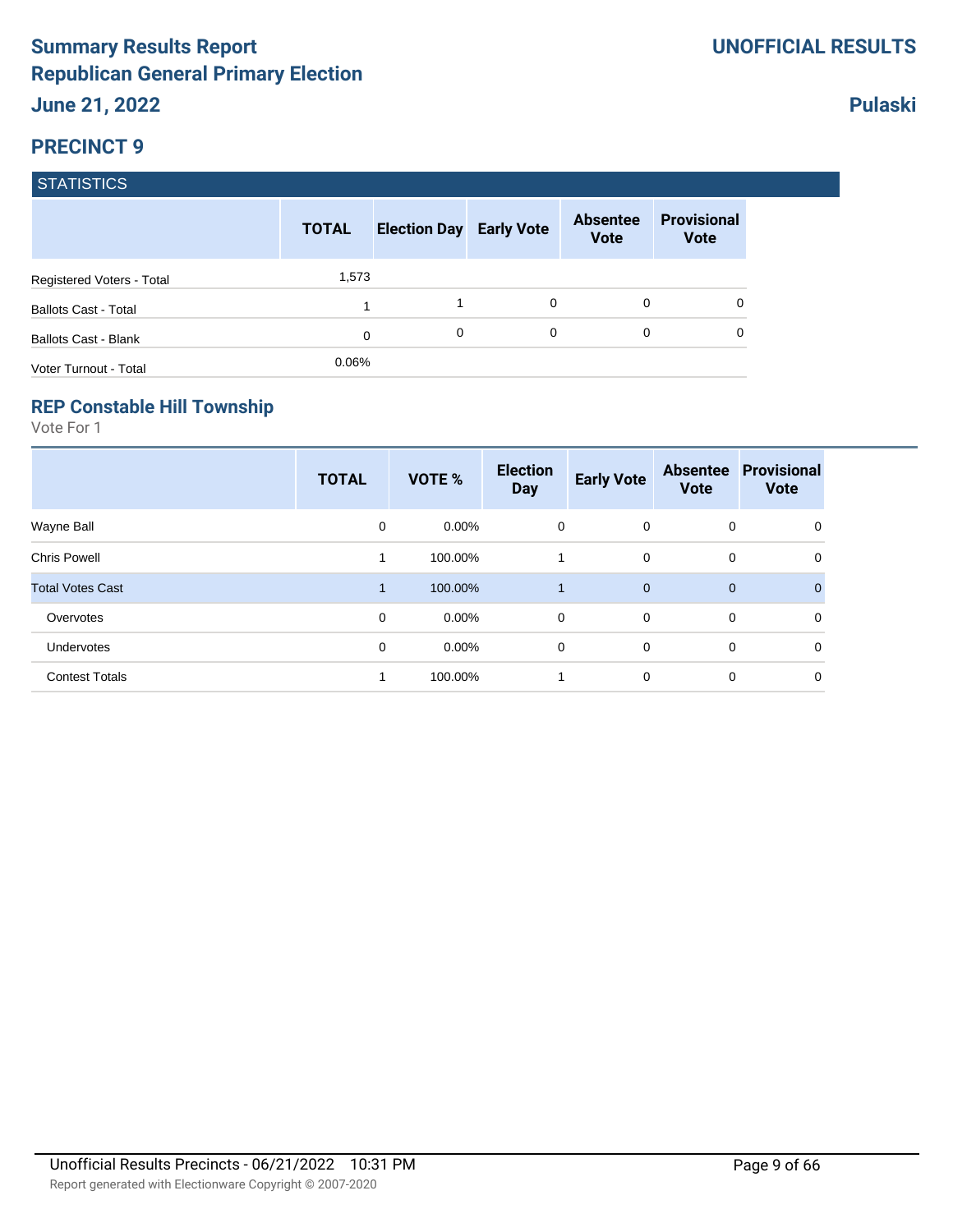|                             | <b>TOTAL</b> | <b>Election Day Early Vote</b> |   | <b>Absentee</b><br><b>Vote</b> | <b>Provisional</b><br><b>Vote</b> |
|-----------------------------|--------------|--------------------------------|---|--------------------------------|-----------------------------------|
| Registered Voters - Total   | 1,573        |                                |   |                                |                                   |
| <b>Ballots Cast - Total</b> | 3            | 2                              |   | 0                              |                                   |
| <b>Ballots Cast - Blank</b> | 0            | 0                              | 0 | 0                              |                                   |
| Voter Turnout - Total       | 0.19%        |                                |   |                                |                                   |

#### **REP Constable Hill Township**

Vote For 1

|                         | <b>TOTAL</b> | VOTE %   | <b>Election</b><br><b>Day</b> | <b>Early Vote</b> | <b>Absentee</b><br><b>Vote</b> | <b>Provisional</b><br><b>Vote</b> |
|-------------------------|--------------|----------|-------------------------------|-------------------|--------------------------------|-----------------------------------|
| Wayne Ball              | 0            | $0.00\%$ | 0                             | $\mathbf{0}$      | 0                              | 0                                 |
| <b>Chris Powell</b>     | 3            | 100.00%  | 2                             |                   | 0                              | 0                                 |
| <b>Total Votes Cast</b> | 3            | 100.00%  | $\overline{2}$                | 1                 | $\mathbf 0$                    | $\Omega$                          |
| Overvotes               | 0            | $0.00\%$ | $\mathbf 0$                   | $\overline{0}$    | 0                              | 0                                 |
| Undervotes              | 0            | $0.00\%$ | 0                             | $\mathbf 0$       | 0                              | 0                                 |
| <b>Contest Totals</b>   | 3            | 100.00%  | 2                             | 1                 | 0                              | 0                                 |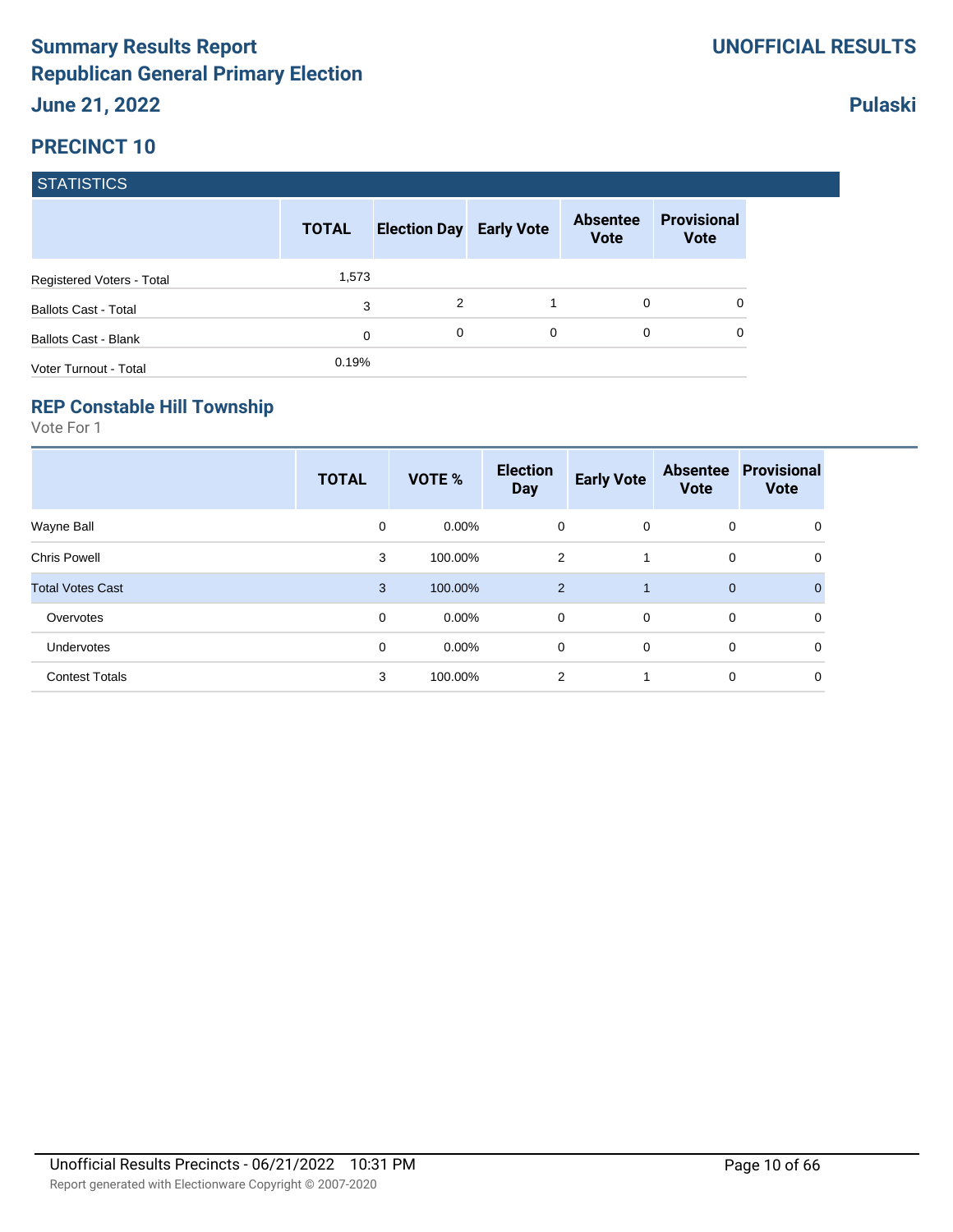|                             | <b>TOTAL</b> | <b>Election Day Early Vote</b> |   | <b>Absentee</b><br><b>Vote</b> | <b>Provisional</b><br><b>Vote</b> |
|-----------------------------|--------------|--------------------------------|---|--------------------------------|-----------------------------------|
| Registered Voters - Total   | 1,141        |                                |   |                                |                                   |
| <b>Ballots Cast - Total</b> | 6            | 6                              | 0 | 0                              | 0                                 |
| <b>Ballots Cast - Blank</b> | $\mathbf 0$  | 0                              | 0 | $\Omega$                       | 0                                 |
| Voter Turnout - Total       | 0.53%        |                                |   |                                |                                   |

#### **REP Constable Hill Township**

Vote For 1

|                         | <b>TOTAL</b> | VOTE %   | <b>Election</b><br><b>Day</b> | <b>Early Vote</b> | <b>Absentee</b><br><b>Vote</b> | <b>Provisional</b><br><b>Vote</b> |
|-------------------------|--------------|----------|-------------------------------|-------------------|--------------------------------|-----------------------------------|
| Wayne Ball              | 0            | $0.00\%$ | 0                             | $\mathbf{0}$      | 0                              | 0                                 |
| <b>Chris Powell</b>     | 6            | 100.00%  | 6                             | $\mathbf 0$       | 0                              | 0                                 |
| <b>Total Votes Cast</b> | 6            | 100.00%  | 6                             | $\overline{0}$    | $\mathbf 0$                    | $\mathbf{0}$                      |
| Overvotes               | 0            | $0.00\%$ | $\mathbf 0$                   | $\Omega$          | 0                              | 0                                 |
| Undervotes              | 0            | $0.00\%$ | 0                             | $\mathbf 0$       | 0                              | 0                                 |
| <b>Contest Totals</b>   | 6            | 100.00%  | 6                             | $\mathbf 0$       | 0                              | 0                                 |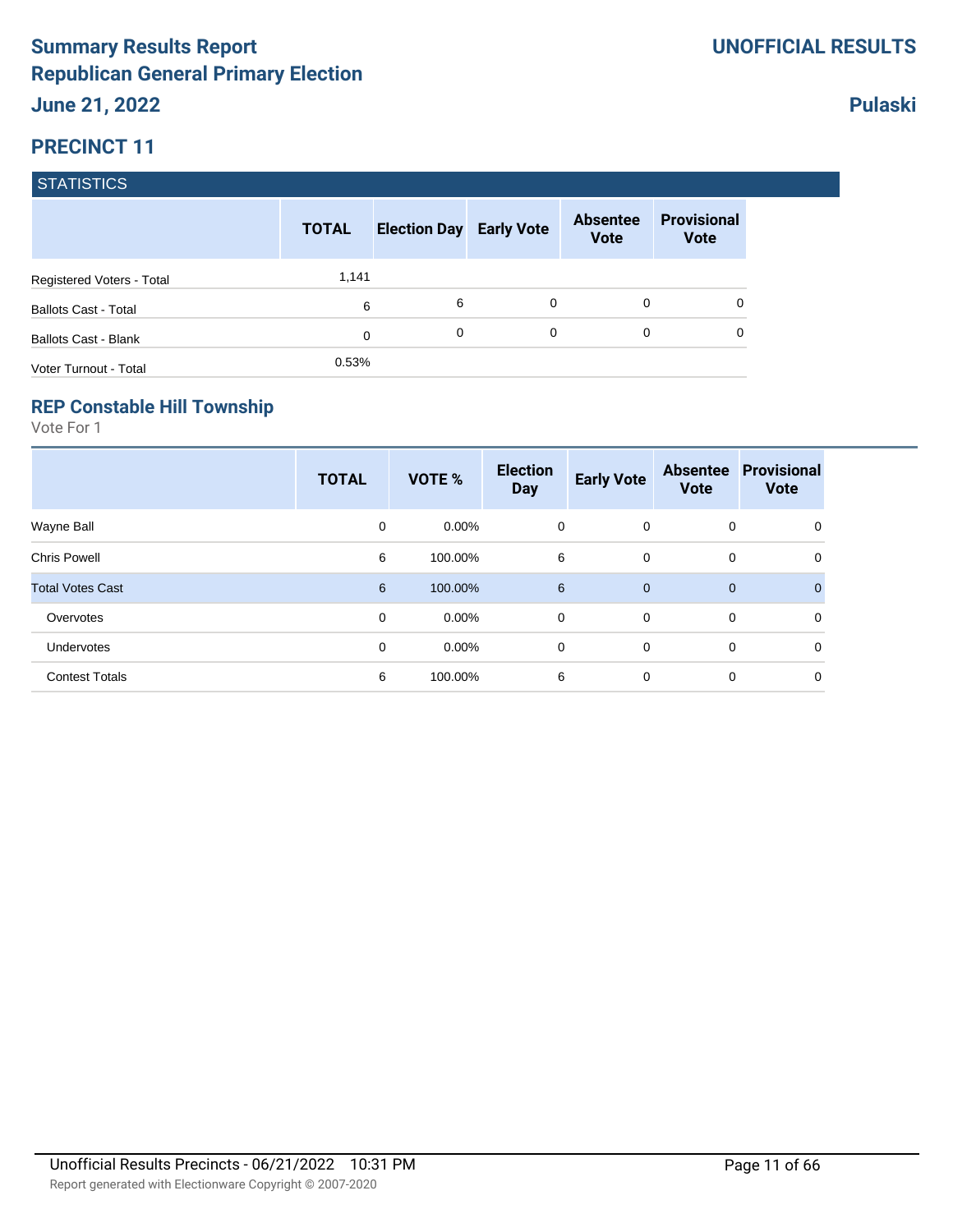|                             | <b>TOTAL</b> | <b>Election Day Early Vote</b> |   | <b>Absentee</b><br><b>Vote</b> | <b>Provisional</b><br><b>Vote</b> |
|-----------------------------|--------------|--------------------------------|---|--------------------------------|-----------------------------------|
| Registered Voters - Total   | 1,495        |                                |   |                                |                                   |
| <b>Ballots Cast - Total</b> |              |                                | 0 | 0                              | 0                                 |
| Ballots Cast - Blank        | 0            | 0                              | 0 | $\Omega$                       | 0                                 |
| Voter Turnout - Total       | 0.07%        |                                |   |                                |                                   |

#### **REP Constable Hill Township**

Vote For 1

|                         | <b>TOTAL</b> | VOTE %   | <b>Election</b><br><b>Day</b> | <b>Early Vote</b> | <b>Absentee</b><br><b>Vote</b> | <b>Provisional</b><br><b>Vote</b> |
|-------------------------|--------------|----------|-------------------------------|-------------------|--------------------------------|-----------------------------------|
| Wayne Ball              | 0            | $0.00\%$ | 0                             | $\overline{0}$    | 0                              | 0                                 |
| <b>Chris Powell</b>     | 1            | 100.00%  | 1                             | $\mathbf 0$       | 0                              | 0                                 |
| <b>Total Votes Cast</b> | 1            | 100.00%  | 1                             | $\mathbf{0}$      | $\mathbf 0$                    | $\Omega$                          |
| Overvotes               | $\mathbf 0$  | $0.00\%$ | $\mathbf 0$                   | $\Omega$          | 0                              | 0                                 |
| Undervotes              | 0            | $0.00\%$ | 0                             | $\mathbf 0$       | 0                              | 0                                 |
| <b>Contest Totals</b>   | 1            | 100.00%  | 1                             | $\mathbf 0$       | 0                              | 0                                 |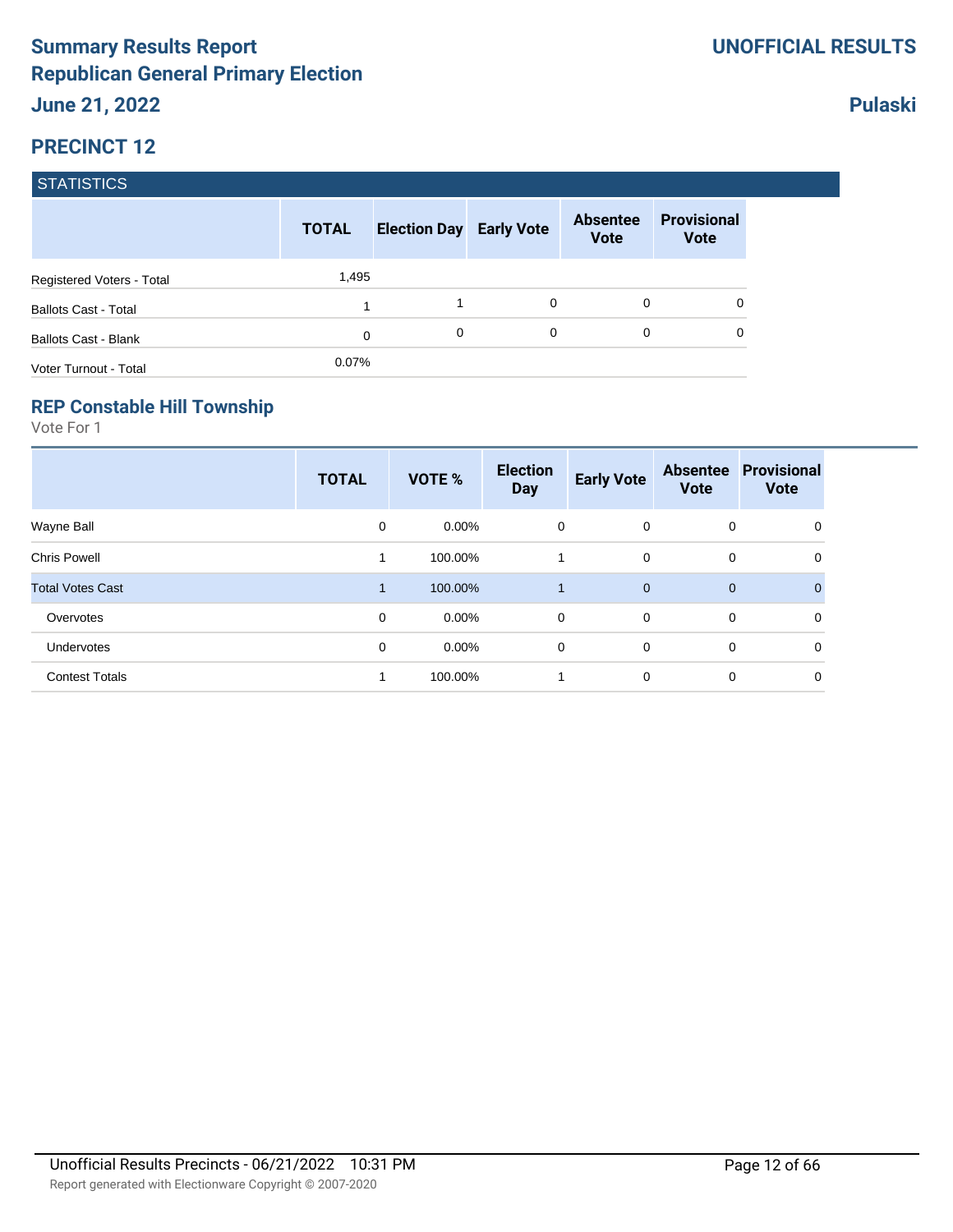|                             | <b>TOTAL</b>   | <b>Election Day Early Vote</b> |          | <b>Absentee</b><br><b>Vote</b> | <b>Provisional</b><br><b>Vote</b> |
|-----------------------------|----------------|--------------------------------|----------|--------------------------------|-----------------------------------|
| Registered Voters - Total   | 1,807          |                                |          |                                |                                   |
| <b>Ballots Cast - Total</b> | $\overline{2}$ | 2                              | $\Omega$ | 0                              | 0                                 |
| <b>Ballots Cast - Blank</b> | 0              | 0                              | $\Omega$ | $\Omega$                       | 0                                 |
| Voter Turnout - Total       | 0.11%          |                                |          |                                |                                   |

#### **REP Constable Hill Township**

Vote For 1

|                         | <b>TOTAL</b>   | <b>VOTE %</b> | <b>Election</b><br><b>Day</b> | <b>Early Vote</b> | <b>Absentee</b><br><b>Vote</b> | <b>Provisional</b><br><b>Vote</b> |
|-------------------------|----------------|---------------|-------------------------------|-------------------|--------------------------------|-----------------------------------|
| Wayne Ball              | 1              | 50.00%        | 1                             | $\mathbf 0$       | 0                              | 0                                 |
| <b>Chris Powell</b>     | 1              | 50.00%        | 1                             | $\mathbf 0$       | 0                              | 0                                 |
| <b>Total Votes Cast</b> | $\overline{2}$ | 100.00%       | $\overline{2}$                | $\mathbf{0}$      | $\mathbf 0$                    | $\mathbf{0}$                      |
| Overvotes               | 0              | $0.00\%$      | 0                             | $\mathbf 0$       | 0                              | 0                                 |
| Undervotes              | 0              | $0.00\%$      | 0                             | 0                 | 0                              | 0                                 |
| <b>Contest Totals</b>   | $\overline{2}$ | 100.00%       | 2                             | 0                 | 0                              | 0                                 |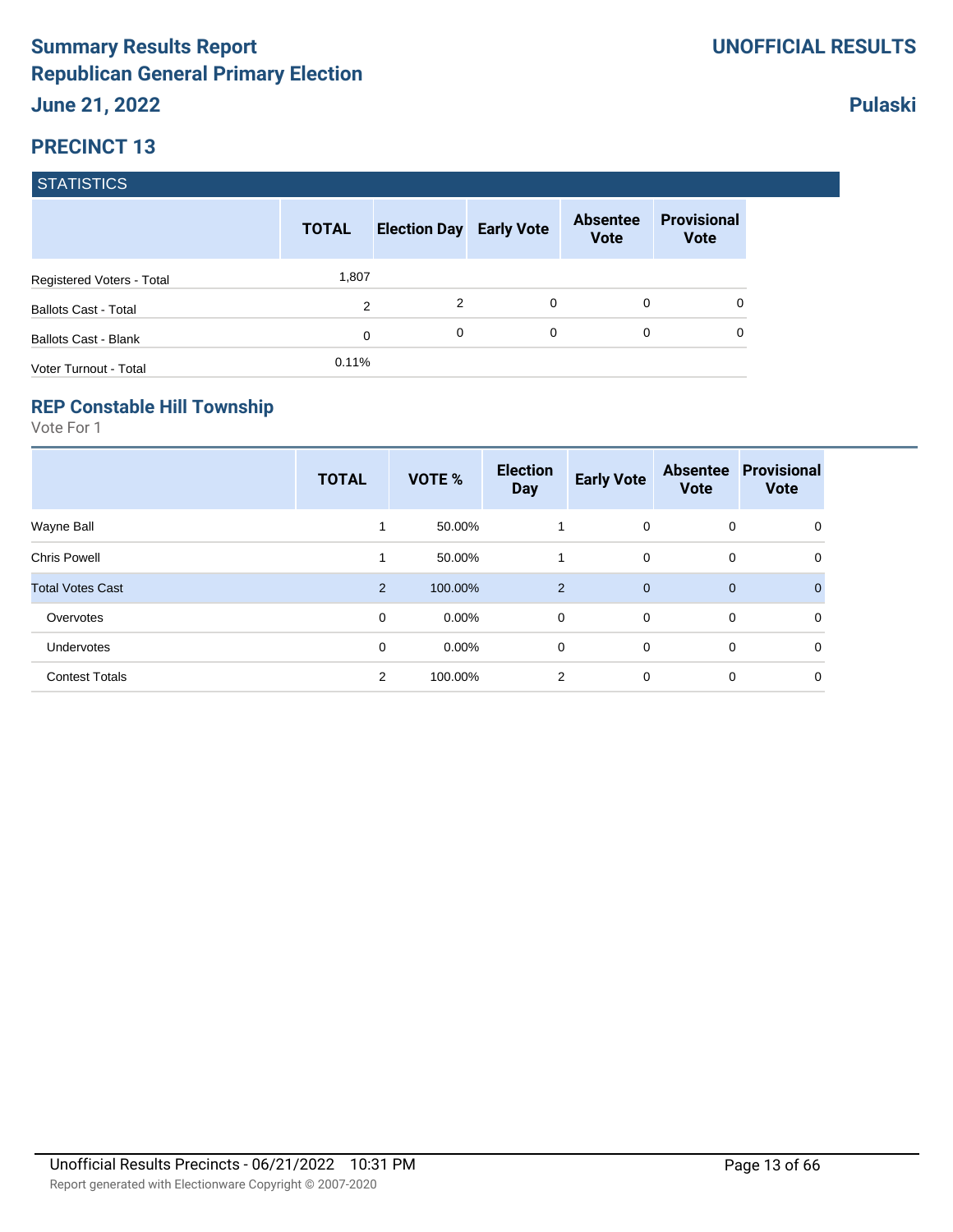|                             | <b>TOTAL</b> | <b>Election Day Early Vote</b> |             | <b>Absentee</b><br><b>Vote</b> | <b>Provisional</b><br><b>Vote</b> |
|-----------------------------|--------------|--------------------------------|-------------|--------------------------------|-----------------------------------|
| Registered Voters - Total   | 2,106        |                                |             |                                |                                   |
| <b>Ballots Cast - Total</b> | 6            | 4                              | 2           | $\Omega$                       | 0                                 |
| <b>Ballots Cast - Blank</b> | $\mathbf 0$  | 0                              | $\mathbf 0$ | $\Omega$                       | 0                                 |
| Voter Turnout - Total       | 0.28%        |                                |             |                                |                                   |

#### **REP Constable Hill Township**

Vote For 1

|                         | <b>TOTAL</b>   | VOTE %   | <b>Election</b><br><b>Day</b> | <b>Early Vote</b> | <b>Absentee</b><br><b>Vote</b> | <b>Provisional</b><br><b>Vote</b> |
|-------------------------|----------------|----------|-------------------------------|-------------------|--------------------------------|-----------------------------------|
| Wayne Ball              | 3              | 50.00%   | 3                             | $\mathbf{0}$      | 0                              | 0                                 |
| <b>Chris Powell</b>     | 3              | 50.00%   | 1                             | 2                 | 0                              | 0                                 |
| <b>Total Votes Cast</b> | $6\phantom{1}$ | 100.00%  | $\overline{4}$                | $\overline{2}$    | $\mathbf 0$                    | $\mathbf{0}$                      |
| Overvotes               | 0              | $0.00\%$ | $\mathbf 0$                   | $\mathbf 0$       | 0                              | 0                                 |
| Undervotes              | 0              | $0.00\%$ | 0                             | $\mathbf 0$       | 0                              | 0                                 |
| <b>Contest Totals</b>   | 6              | 100.00%  | $\overline{4}$                | $\overline{2}$    | 0                              | 0                                 |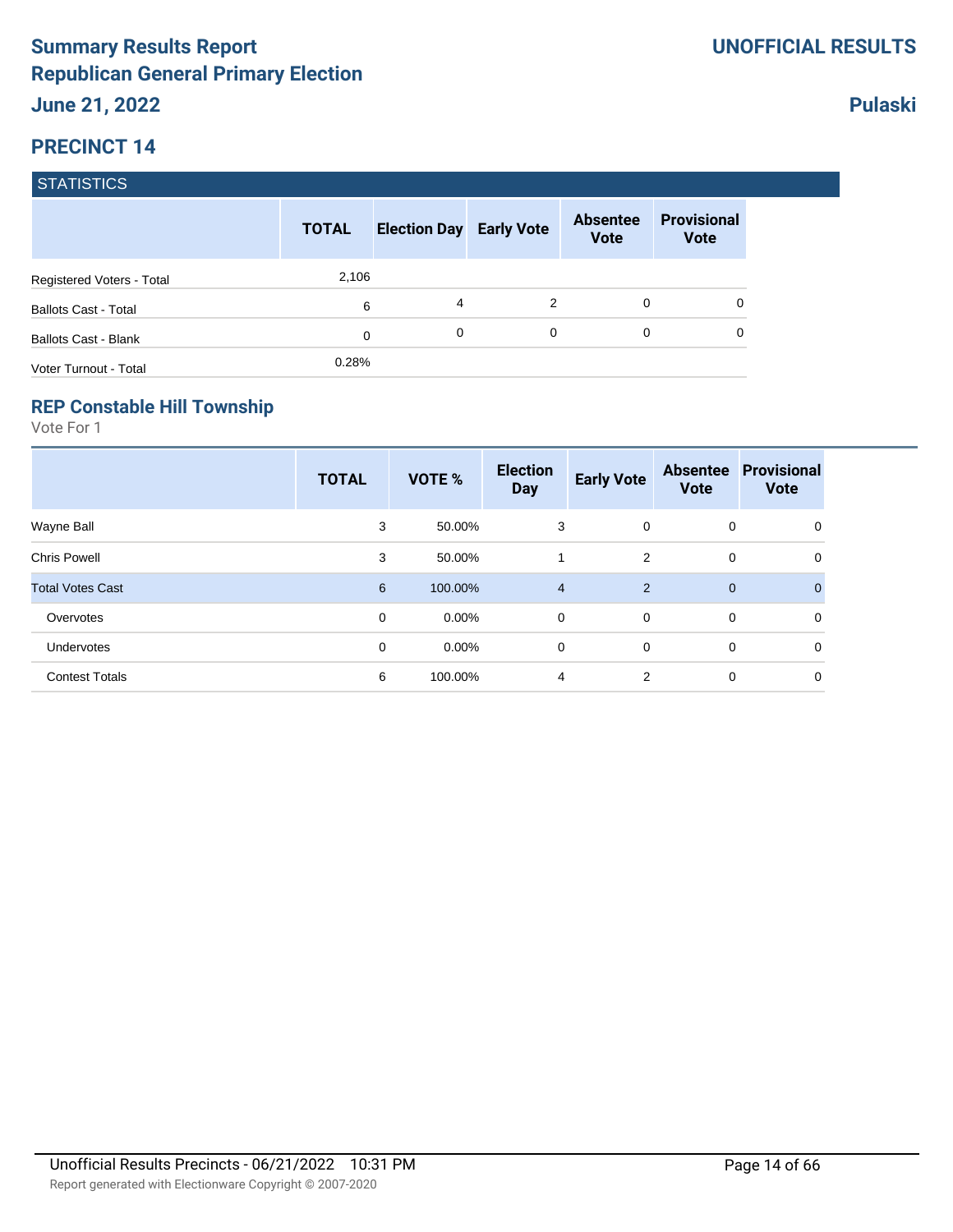|                             | <b>TOTAL</b> | <b>Election Day Early Vote</b> |          | <b>Absentee</b><br><b>Vote</b> | <b>Provisional</b><br><b>Vote</b> |
|-----------------------------|--------------|--------------------------------|----------|--------------------------------|-----------------------------------|
| Registered Voters - Total   | 2,756        |                                |          |                                |                                   |
| <b>Ballots Cast - Total</b> | 4            | 3                              | $\Omega$ |                                | 0                                 |
| <b>Ballots Cast - Blank</b> | 0            | 0                              | 0        | 0                              | 0                                 |
| Voter Turnout - Total       | 0.15%        |                                |          |                                |                                   |

#### **REP Constable Hill Township**

Vote For 1

|                         | <b>TOTAL</b> | VOTE %   | <b>Election</b><br><b>Day</b> | <b>Early Vote</b> | <b>Absentee</b><br><b>Vote</b> | <b>Provisional</b><br><b>Vote</b> |
|-------------------------|--------------|----------|-------------------------------|-------------------|--------------------------------|-----------------------------------|
| Wayne Ball              | 2            | 50.00%   | 1                             | $\overline{0}$    |                                | 0                                 |
| <b>Chris Powell</b>     | 2            | 50.00%   | $\overline{2}$                | $\mathbf 0$       | 0                              | 0                                 |
| <b>Total Votes Cast</b> | 4            | 100.00%  | 3                             | $\overline{0}$    | $\mathbf 1$                    | $\Omega$                          |
| Overvotes               | 0            | $0.00\%$ | 0                             | $\overline{0}$    | 0                              | 0                                 |
| Undervotes              | 0            | $0.00\%$ | 0                             | $\mathbf 0$       | 0                              | 0                                 |
| <b>Contest Totals</b>   | 4            | 100.00%  | 3                             | $\mathbf 0$       | 1                              | 0                                 |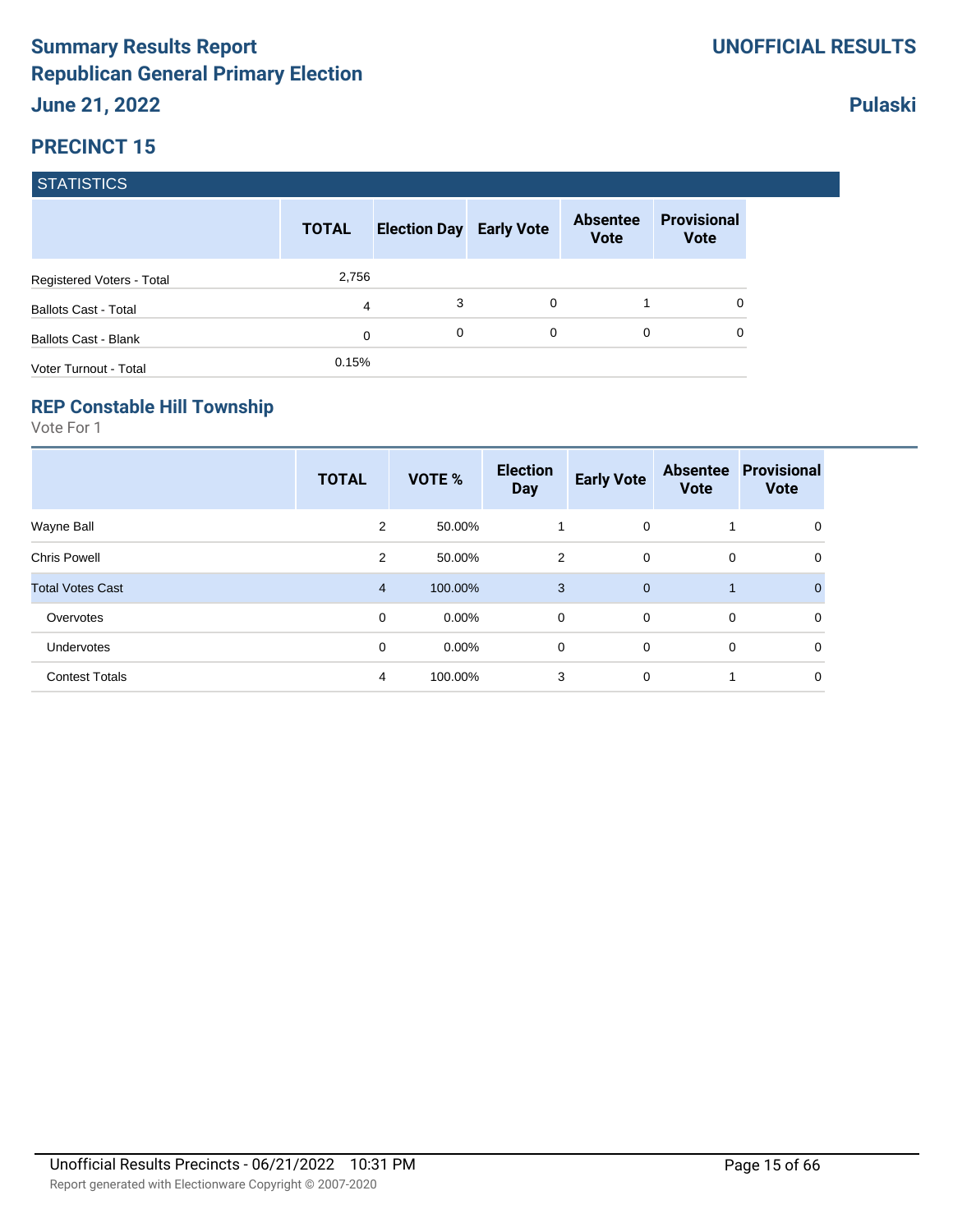|                             | <b>TOTAL</b> | <b>Election Day Early Vote</b> |   | <b>Absentee</b><br><b>Vote</b> | <b>Provisional</b><br><b>Vote</b> |
|-----------------------------|--------------|--------------------------------|---|--------------------------------|-----------------------------------|
| Registered Voters - Total   | 2,213        |                                |   |                                |                                   |
| <b>Ballots Cast - Total</b> | 6            | 6                              | 0 | 0                              | 0                                 |
| Ballots Cast - Blank        | 0            | 0                              | 0 | $\Omega$                       | 0                                 |
| Voter Turnout - Total       | 0.27%        |                                |   |                                |                                   |

#### **REP Constable Hill Township**

Vote For 1

|                         | <b>TOTAL</b> | VOTE %   | <b>Election</b><br><b>Day</b> | <b>Early Vote</b> | <b>Absentee</b><br><b>Vote</b> | <b>Provisional</b><br><b>Vote</b> |
|-------------------------|--------------|----------|-------------------------------|-------------------|--------------------------------|-----------------------------------|
| Wayne Ball              | 4            | 66.67%   | 4                             | $\mathbf{0}$      | 0                              | 0                                 |
| <b>Chris Powell</b>     | 2            | 33.33%   | 2                             | $\mathbf 0$       | 0                              | 0                                 |
| <b>Total Votes Cast</b> | 6            | 100.00%  | 6                             | $\overline{0}$    | $\mathbf 0$                    | $\Omega$                          |
| Overvotes               | 0            | $0.00\%$ | $\mathbf 0$                   | $\Omega$          | 0                              | 0                                 |
| Undervotes              | 0            | $0.00\%$ | 0                             | $\mathbf 0$       | 0                              | 0                                 |
| <b>Contest Totals</b>   | 6            | 100.00%  | 6                             | $\mathbf 0$       | 0                              | 0                                 |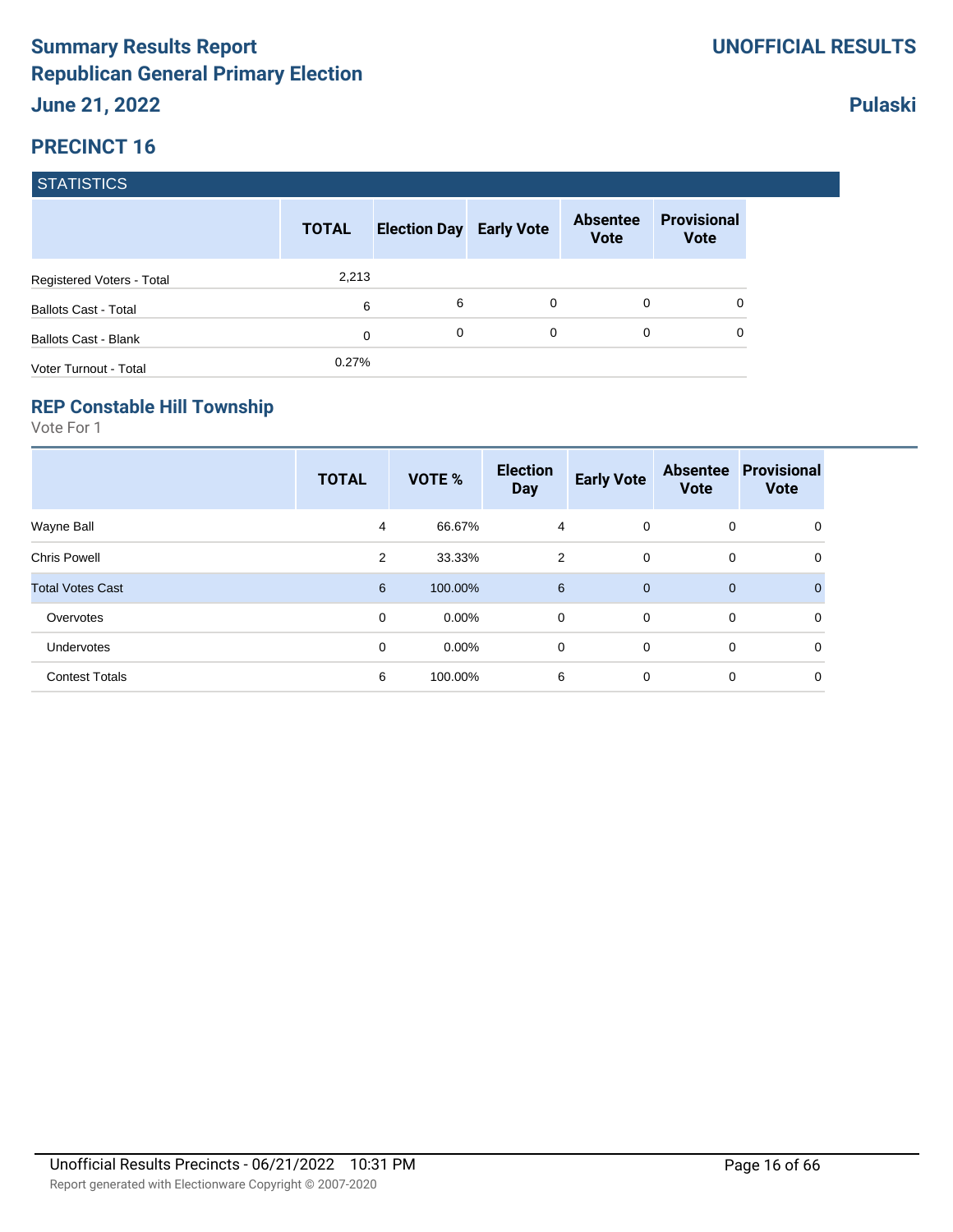|                             | <b>TOTAL</b> | <b>Election Day Early Vote</b> |   | <b>Absentee</b><br><b>Vote</b> | <b>Provisional</b><br><b>Vote</b> |
|-----------------------------|--------------|--------------------------------|---|--------------------------------|-----------------------------------|
| Registered Voters - Total   | 2,535        |                                |   |                                |                                   |
| <b>Ballots Cast - Total</b> | 4            | 3                              |   | 0                              | 0                                 |
| <b>Ballots Cast - Blank</b> | $\mathbf 0$  | 0                              | 0 | $\Omega$                       | 0                                 |
| Voter Turnout - Total       | 0.16%        |                                |   |                                |                                   |

#### **REP Constable Hill Township**

Vote For 1

|                         | <b>TOTAL</b>   | VOTE %   | <b>Election</b><br><b>Day</b> | <b>Early Vote</b> | <b>Absentee</b><br><b>Vote</b> | <b>Provisional</b><br><b>Vote</b> |
|-------------------------|----------------|----------|-------------------------------|-------------------|--------------------------------|-----------------------------------|
| Wayne Ball              | 2              | 50.00%   | 2                             | $\mathbf{0}$      | 0                              | 0                                 |
| <b>Chris Powell</b>     | 2              | 50.00%   | 1                             |                   | 0                              | 0                                 |
| <b>Total Votes Cast</b> | $\overline{4}$ | 100.00%  | 3                             | 1                 | $\mathbf 0$                    | $\mathbf{0}$                      |
| Overvotes               | 0              | $0.00\%$ | $\mathbf 0$                   | $\overline{0}$    | 0                              | 0                                 |
| Undervotes              | 0              | $0.00\%$ | 0                             | $\mathbf 0$       | 0                              | 0                                 |
| <b>Contest Totals</b>   | 4              | 100.00%  | 3                             | 1                 | 0                              | 0                                 |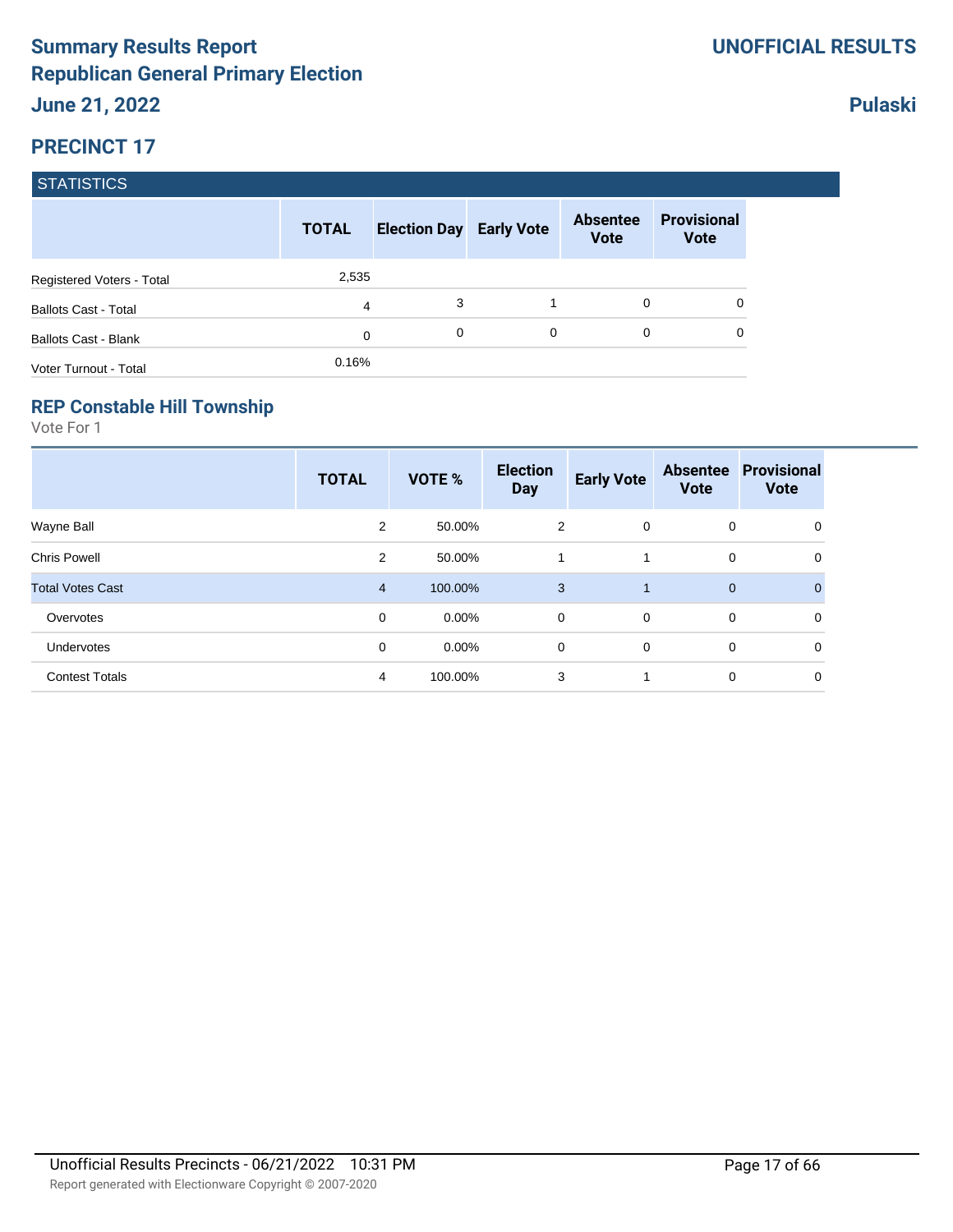|                             | <b>TOTAL</b> | <b>Election Day Early Vote</b> |   | <b>Absentee</b><br><b>Vote</b> | <b>Provisional</b><br><b>Vote</b> |
|-----------------------------|--------------|--------------------------------|---|--------------------------------|-----------------------------------|
| Registered Voters - Total   | 2,171        |                                |   |                                |                                   |
| <b>Ballots Cast - Total</b> | 2            | 0                              | 2 | $\Omega$                       |                                   |
| <b>Ballots Cast - Blank</b> | 0            | 0                              | 0 | $\Omega$                       |                                   |
| Voter Turnout - Total       | 0.09%        |                                |   |                                |                                   |

#### **REP Constable Hill Township**

Vote For 1

|                         | <b>TOTAL</b>   | VOTE %   | <b>Election</b><br><b>Day</b> | <b>Early Vote</b> | <b>Absentee</b><br><b>Vote</b> | <b>Provisional</b><br><b>Vote</b> |
|-------------------------|----------------|----------|-------------------------------|-------------------|--------------------------------|-----------------------------------|
| Wayne Ball              | 0              | $0.00\%$ | 0                             | $\mathbf{0}$      | 0                              | 0                                 |
| <b>Chris Powell</b>     | 2              | 100.00%  | 0                             | 2                 | 0                              | 0                                 |
| <b>Total Votes Cast</b> | $\overline{2}$ | 100.00%  | $\mathbf 0$                   | 2                 | $\mathbf{0}$                   | $\Omega$                          |
| Overvotes               | 0              | $0.00\%$ | 0                             | $\overline{0}$    | 0                              | 0                                 |
| Undervotes              | 0              | $0.00\%$ | 0                             | $\mathbf 0$       | 0                              | 0                                 |
| <b>Contest Totals</b>   | $\overline{2}$ | 100.00%  | 0                             | 2                 | 0                              | 0                                 |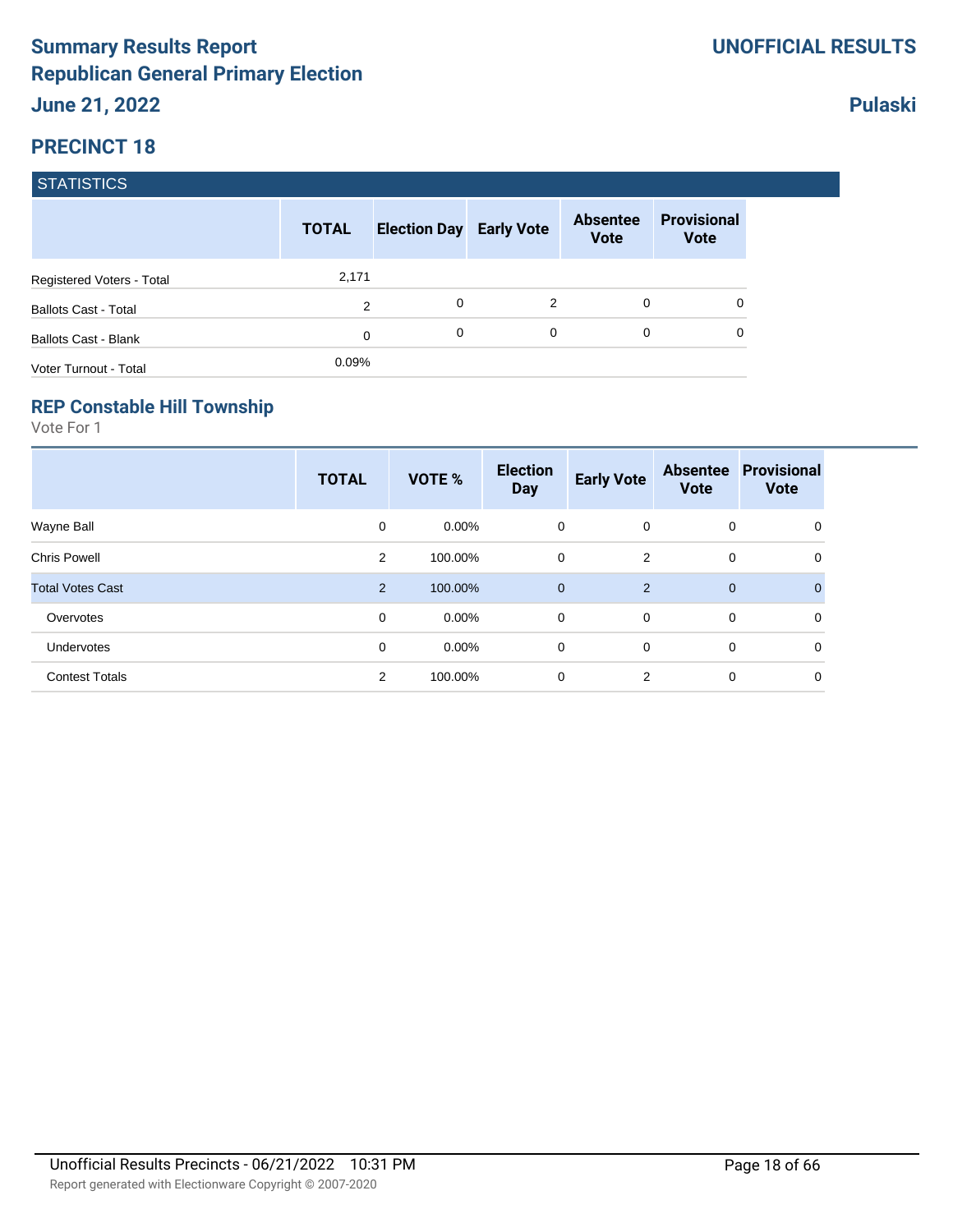|                             | <b>TOTAL</b> | <b>Election Day Early Vote</b> |   | <b>Absentee</b><br><b>Vote</b> | <b>Provisional</b><br><b>Vote</b> |
|-----------------------------|--------------|--------------------------------|---|--------------------------------|-----------------------------------|
| Registered Voters - Total   | 1,986        |                                |   |                                |                                   |
| <b>Ballots Cast - Total</b> | 6            | 3                              | 3 | 0                              | 0                                 |
| <b>Ballots Cast - Blank</b> | $\mathbf 0$  | 0                              | 0 | 0                              | 0                                 |
| Voter Turnout - Total       | 0.30%        |                                |   |                                |                                   |

#### **REP Constable Hill Township**

Vote For 1

|                         | <b>TOTAL</b> | VOTE %   | <b>Election</b><br><b>Day</b> | <b>Early Vote</b> | <b>Absentee</b><br><b>Vote</b> | <b>Provisional</b><br><b>Vote</b> |
|-------------------------|--------------|----------|-------------------------------|-------------------|--------------------------------|-----------------------------------|
| Wayne Ball              | 3            | 50.00%   | $\overline{2}$                |                   | 0                              | 0                                 |
| <b>Chris Powell</b>     | 3            | 50.00%   |                               | 2                 | 0                              | 0                                 |
| <b>Total Votes Cast</b> | 6            | 100.00%  | 3                             | 3                 | 0                              | $\Omega$                          |
| Overvotes               | 0            | $0.00\%$ | $\mathbf 0$                   | $\mathbf 0$       | $\mathbf 0$                    | 0                                 |
| Undervotes              | 0            | $0.00\%$ | 0                             | $\mathbf 0$       | 0                              | $\mathbf 0$                       |
| <b>Contest Totals</b>   | 6            | 100.00%  | 3                             | 3                 | 0                              | 0                                 |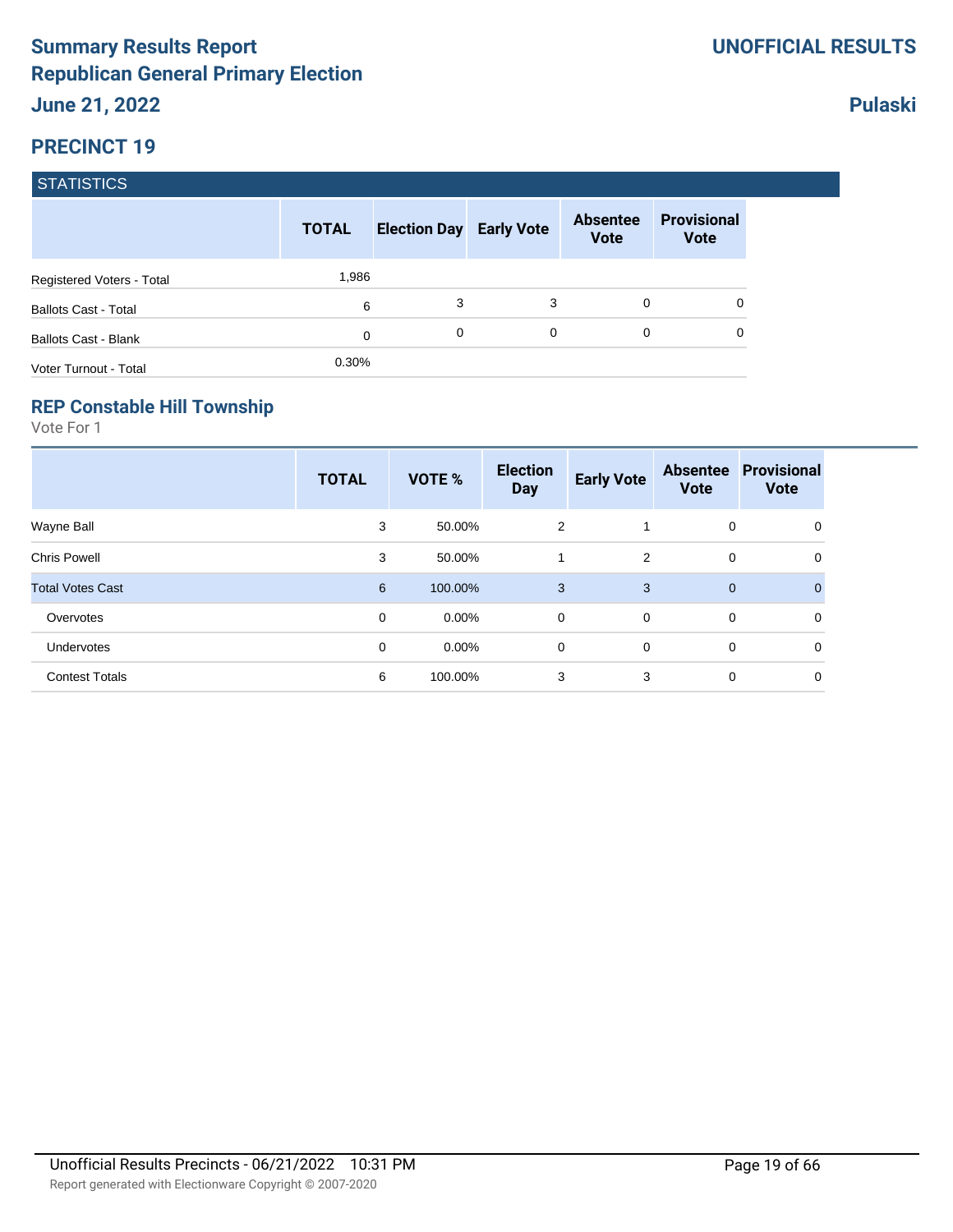|                             | <b>TOTAL</b> | <b>Election Day Early Vote</b> |   | <b>Absentee</b><br><b>Vote</b> | <b>Provisional</b><br><b>Vote</b> |
|-----------------------------|--------------|--------------------------------|---|--------------------------------|-----------------------------------|
| Registered Voters - Total   | 1,098        |                                |   |                                |                                   |
| <b>Ballots Cast - Total</b> | 3            |                                | 2 | $\Omega$                       |                                   |
| <b>Ballots Cast - Blank</b> | 0            | 0                              | 0 | 0                              |                                   |
| Voter Turnout - Total       | 0.27%        |                                |   |                                |                                   |

#### **REP Constable Hill Township**

Vote For 1

|                         | <b>TOTAL</b> | <b>VOTE %</b> | <b>Election</b><br><b>Day</b> | <b>Early Vote</b> | <b>Absentee</b><br><b>Vote</b> | <b>Provisional</b><br><b>Vote</b> |
|-------------------------|--------------|---------------|-------------------------------|-------------------|--------------------------------|-----------------------------------|
| Wayne Ball              | 1            | 33.33%        | 1                             | $\mathbf 0$       | 0                              | 0                                 |
| <b>Chris Powell</b>     | 2            | 66.67%        | 0                             | 2                 | 0                              | 0                                 |
| <b>Total Votes Cast</b> | 3            | 100.00%       | 1                             | 2                 | $\mathbf 0$                    | $\mathbf{0}$                      |
| Overvotes               | $\mathbf 0$  | $0.00\%$      | $\mathbf 0$                   | $\mathbf 0$       | 0                              | 0                                 |
| Undervotes              | 0            | $0.00\%$      | 0                             | 0                 | 0                              | 0                                 |
| <b>Contest Totals</b>   | 3            | 100.00%       | 1                             | 2                 | 0                              | 0                                 |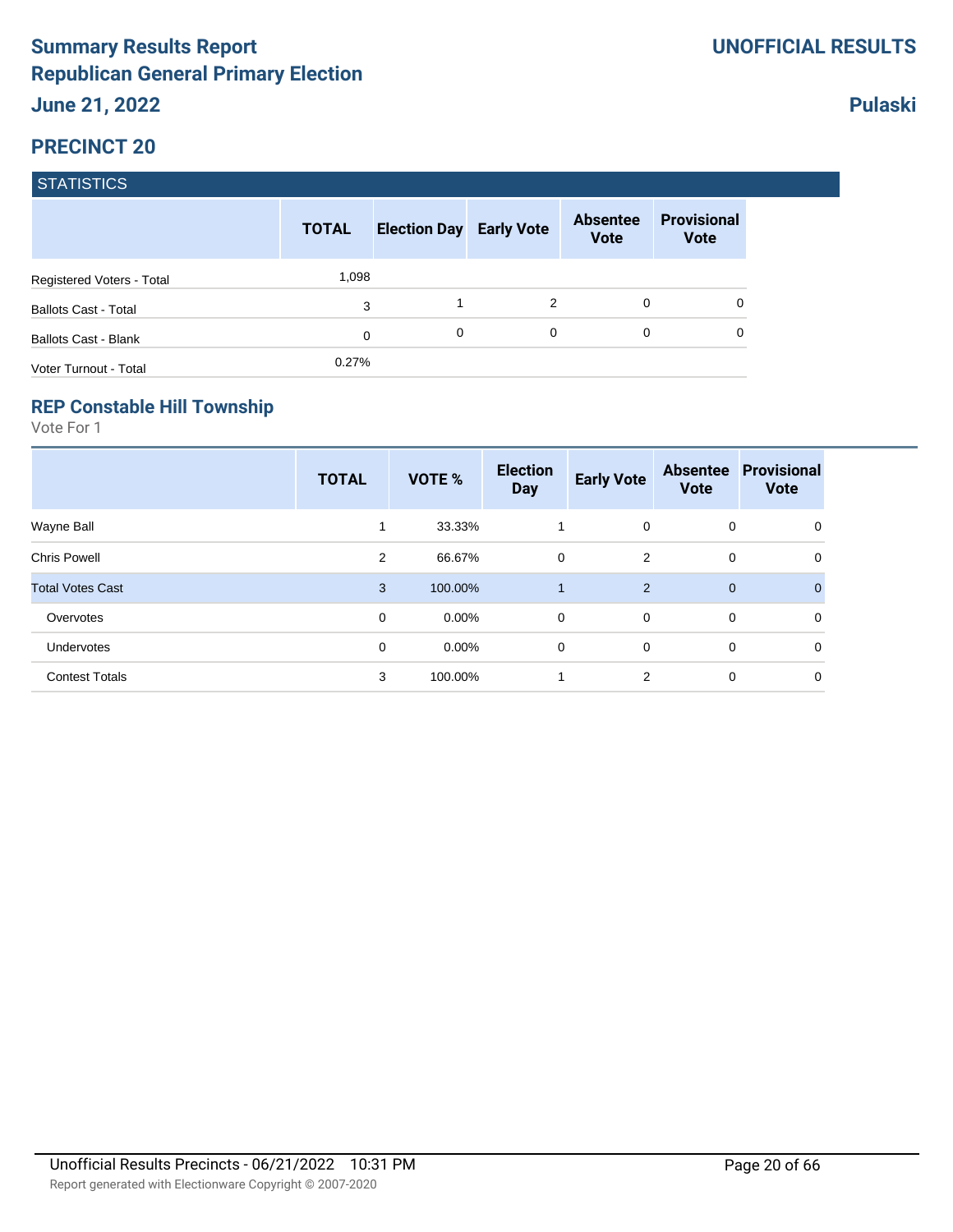|                             | <b>TOTAL</b> | <b>Election Day Early Vote</b> |   | <b>Absentee</b><br><b>Vote</b> | <b>Provisional</b><br><b>Vote</b> |
|-----------------------------|--------------|--------------------------------|---|--------------------------------|-----------------------------------|
| Registered Voters - Total   | 2,429        |                                |   |                                |                                   |
| <b>Ballots Cast - Total</b> | 8            | 2                              | 6 | 0                              | 0                                 |
| <b>Ballots Cast - Blank</b> | 0            | 0                              | 0 | 0                              | 0                                 |
| Voter Turnout - Total       | 0.33%        |                                |   |                                |                                   |

#### **REP Constable Hill Township**

Vote For 1

|                         | <b>TOTAL</b> | VOTE %   | <b>Election</b><br><b>Day</b> | <b>Early Vote</b> | <b>Absentee</b><br><b>Vote</b> | <b>Provisional</b><br><b>Vote</b> |
|-------------------------|--------------|----------|-------------------------------|-------------------|--------------------------------|-----------------------------------|
| Wayne Ball              | 3            | 37.50%   | 1                             | 2                 | 0                              | 0                                 |
| <b>Chris Powell</b>     | 5            | 62.50%   | 1                             | $\overline{4}$    | 0                              | 0                                 |
| <b>Total Votes Cast</b> | 8            | 100.00%  | $\overline{2}$                | 6                 | $\mathbf 0$                    | $\Omega$                          |
| Overvotes               | 0            | $0.00\%$ | $\mathbf 0$                   | $\Omega$          | 0                              | 0                                 |
| Undervotes              | 0            | $0.00\%$ | 0                             | $\mathbf 0$       | 0                              | 0                                 |
| <b>Contest Totals</b>   | 8            | 100.00%  | 2                             | 6                 | 0                              | 0                                 |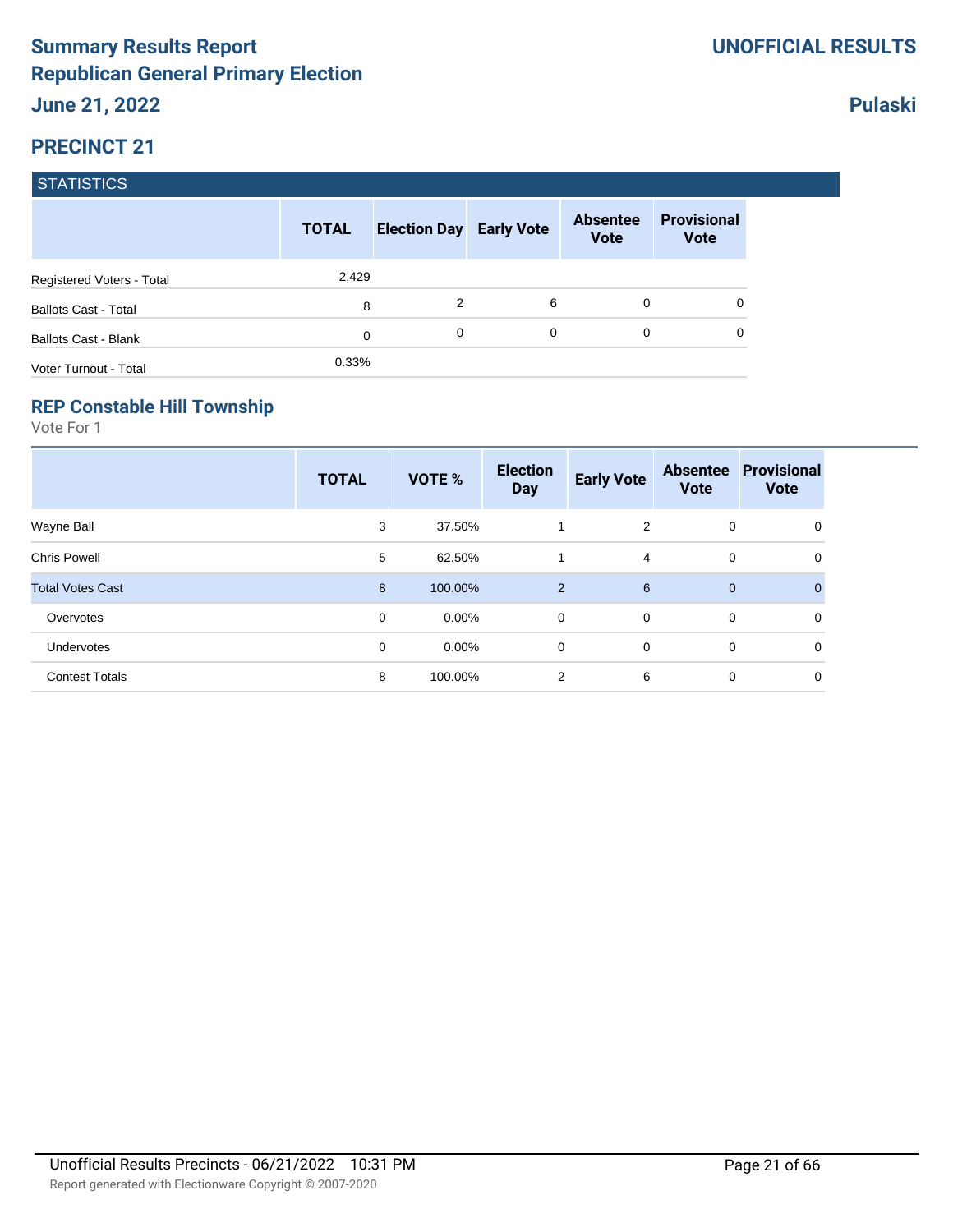|                             | <b>TOTAL</b> | <b>Election Day Early Vote</b> |   | <b>Absentee</b><br><b>Vote</b> | <b>Provisional</b><br><b>Vote</b> |
|-----------------------------|--------------|--------------------------------|---|--------------------------------|-----------------------------------|
| Registered Voters - Total   | 2,542        |                                |   |                                |                                   |
| <b>Ballots Cast - Total</b> | 4            | 3                              | 0 |                                |                                   |
| <b>Ballots Cast - Blank</b> | 0            | 0                              | 0 | 0                              |                                   |
| Voter Turnout - Total       | 0.16%        |                                |   |                                |                                   |

#### **REP Constable Hill Township**

Vote For 1

|                         | <b>TOTAL</b>   | <b>VOTE %</b> | <b>Election</b><br><b>Day</b> | <b>Early Vote</b> | <b>Absentee</b><br><b>Vote</b> | <b>Provisional</b><br><b>Vote</b> |
|-------------------------|----------------|---------------|-------------------------------|-------------------|--------------------------------|-----------------------------------|
| Wayne Ball              | $\overline{2}$ | 50.00%        | 2                             | $\overline{0}$    | 0                              | 0                                 |
| <b>Chris Powell</b>     | 2              | 50.00%        | 1                             | $\mathbf 0$       |                                | 0                                 |
| <b>Total Votes Cast</b> | $\overline{4}$ | 100.00%       | 3                             | $\mathbf{0}$      |                                | $\Omega$                          |
| Overvotes               | 0              | $0.00\%$      | $\mathbf 0$                   | $\overline{0}$    | $\mathbf 0$                    | $\mathbf 0$                       |
| Undervotes              | 0              | $0.00\%$      | 0                             | $\mathbf 0$       | 0                              | 0                                 |
| <b>Contest Totals</b>   | 4              | 100.00%       | 3                             | $\mathbf 0$       |                                | 0                                 |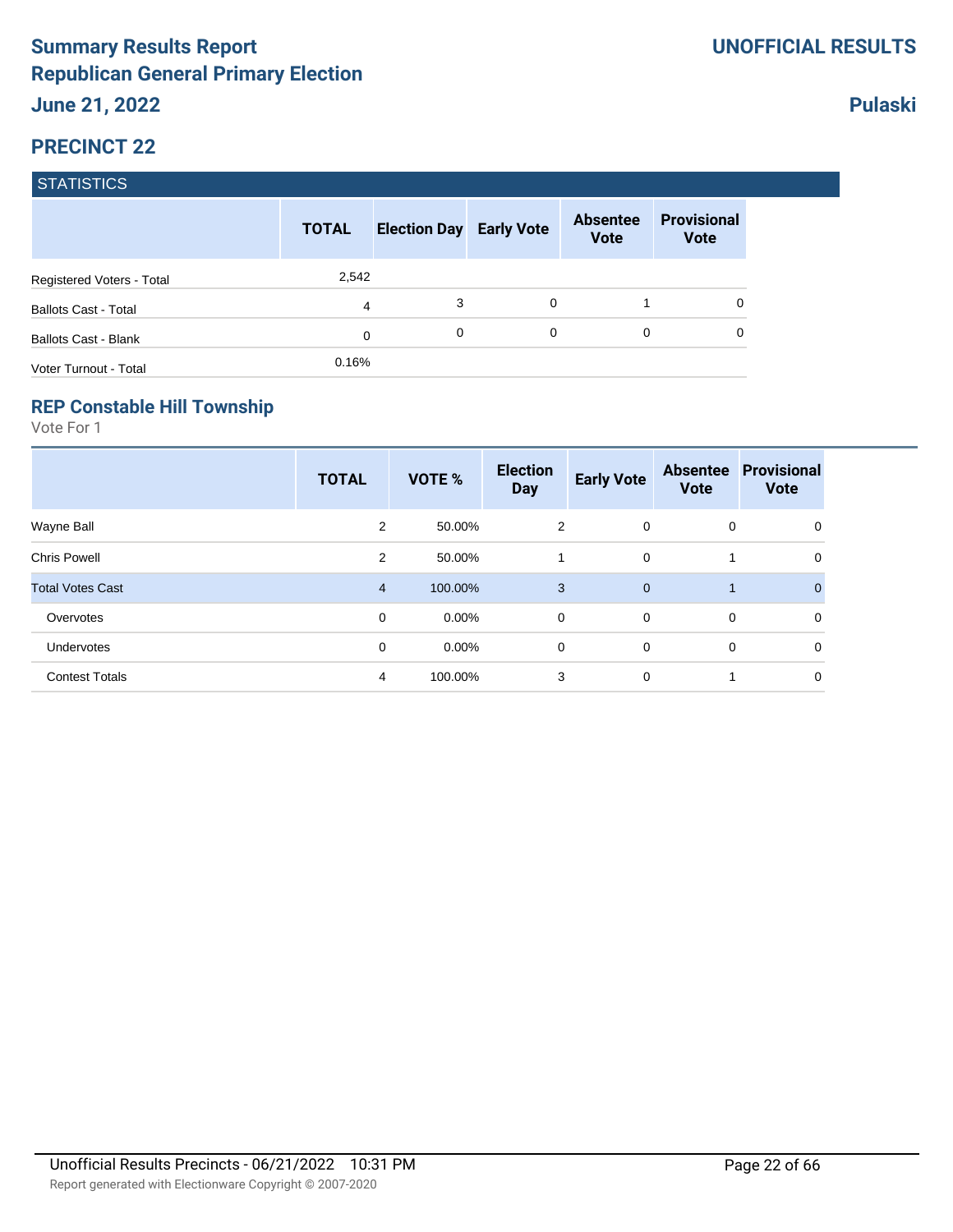|                             | <b>TOTAL</b>   | <b>Election Day Early Vote</b> |   | <b>Absentee</b><br><b>Vote</b> | <b>Provisional</b><br><b>Vote</b> |
|-----------------------------|----------------|--------------------------------|---|--------------------------------|-----------------------------------|
| Registered Voters - Total   | 1,377          |                                |   |                                |                                   |
| <b>Ballots Cast - Total</b> | $\overline{4}$ | 0                              |   | 3                              | 0                                 |
| <b>Ballots Cast - Blank</b> | $\mathbf 0$    | 0                              | 0 | 0                              | 0                                 |
| Voter Turnout - Total       | 0.29%          |                                |   |                                |                                   |

#### **REP Constable Hill Township**

Vote For 1

|                         | <b>TOTAL</b>   | VOTE %   | <b>Election</b><br><b>Day</b> | <b>Early Vote</b> | <b>Absentee</b><br><b>Vote</b> | <b>Provisional</b><br><b>Vote</b> |
|-------------------------|----------------|----------|-------------------------------|-------------------|--------------------------------|-----------------------------------|
| Wayne Ball              | 3              | 75.00%   | 0                             | $\mathbf{0}$      | 3                              | 0                                 |
| <b>Chris Powell</b>     | 1              | 25.00%   | 0                             |                   | 0                              | 0                                 |
| <b>Total Votes Cast</b> | $\overline{4}$ | 100.00%  | $\mathbf 0$                   | 1                 | 3                              | $\Omega$                          |
| Overvotes               | 0              | $0.00\%$ | $\mathbf 0$                   | $\overline{0}$    | 0                              | 0                                 |
| Undervotes              | 0              | $0.00\%$ | 0                             | $\mathbf 0$       | 0                              | 0                                 |
| <b>Contest Totals</b>   | 4              | 100.00%  | 0                             | 1                 | 3                              | 0                                 |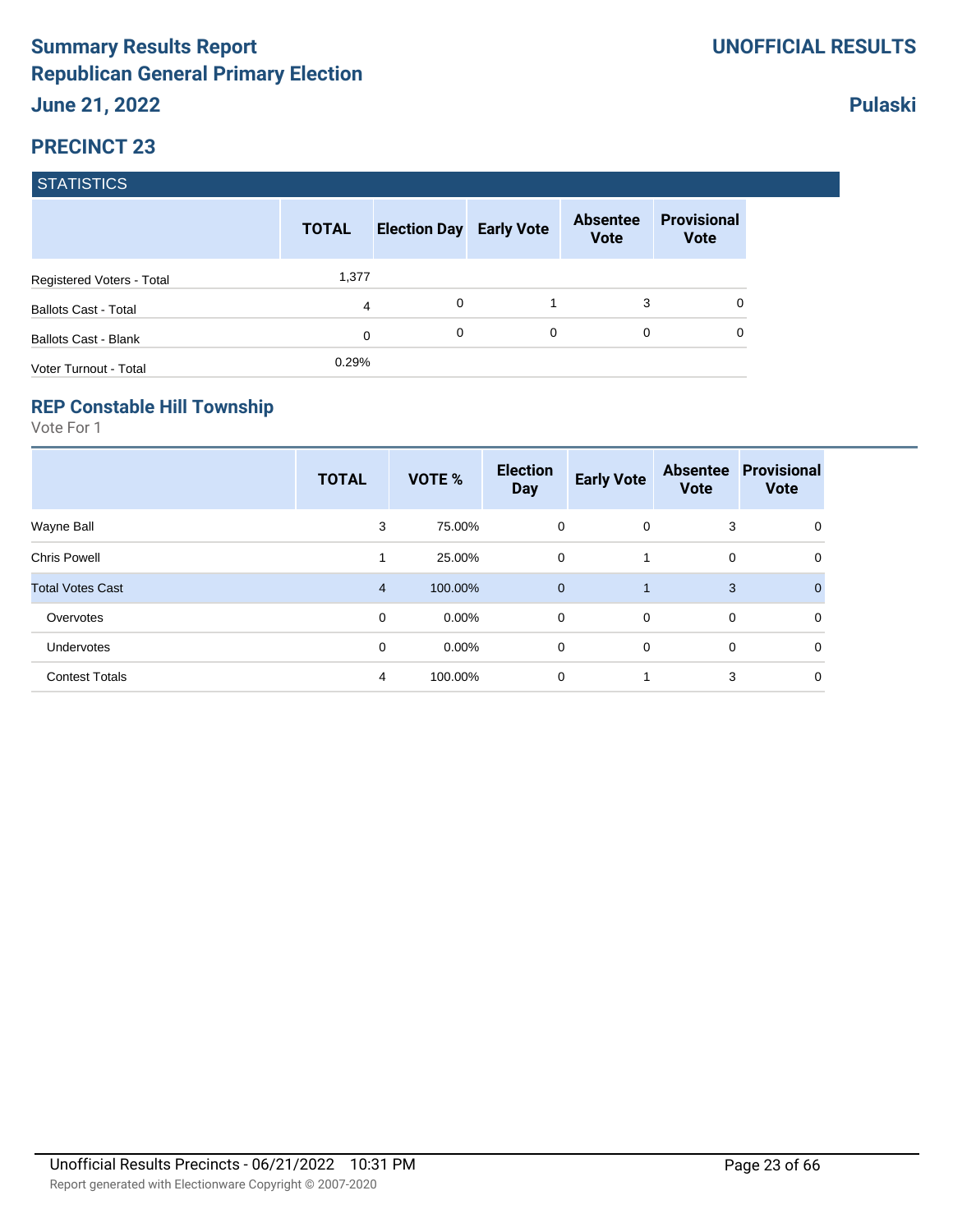|                             | <b>TOTAL</b> | <b>Election Day Early Vote</b> |   | <b>Absentee</b><br><b>Vote</b> | <b>Provisional</b><br><b>Vote</b> |
|-----------------------------|--------------|--------------------------------|---|--------------------------------|-----------------------------------|
| Registered Voters - Total   | 949          |                                |   |                                |                                   |
| <b>Ballots Cast - Total</b> | 3            | 3                              | 0 | 0                              |                                   |
| <b>Ballots Cast - Blank</b> | $\Omega$     | $\Omega$                       | 0 | 0                              |                                   |
| Voter Turnout - Total       | 0.32%        |                                |   |                                |                                   |

#### **REP Constable Hill Township**

Vote For 1

|                         | <b>TOTAL</b>   | <b>VOTE %</b> | <b>Election</b><br><b>Day</b> | <b>Early Vote</b> | <b>Absentee</b><br><b>Vote</b> | <b>Provisional</b><br><b>Vote</b> |
|-------------------------|----------------|---------------|-------------------------------|-------------------|--------------------------------|-----------------------------------|
| Wayne Ball              | 1              | 33.33%        | 1                             | $\mathbf 0$       | 0                              | 0                                 |
| <b>Chris Powell</b>     | $\overline{2}$ | 66.67%        | 2                             | $\mathbf 0$       | 0                              | 0                                 |
| <b>Total Votes Cast</b> | 3              | 100.00%       | 3                             | $\mathbf{0}$      | $\mathbf 0$                    | $\mathbf{0}$                      |
| Overvotes               | 0              | $0.00\%$      | 0                             | $\mathbf 0$       | 0                              | 0                                 |
| Undervotes              | 0              | $0.00\%$      | 0                             | 0                 | 0                              | 0                                 |
| <b>Contest Totals</b>   | 3              | 100.00%       | 3                             | 0                 | 0                              | 0                                 |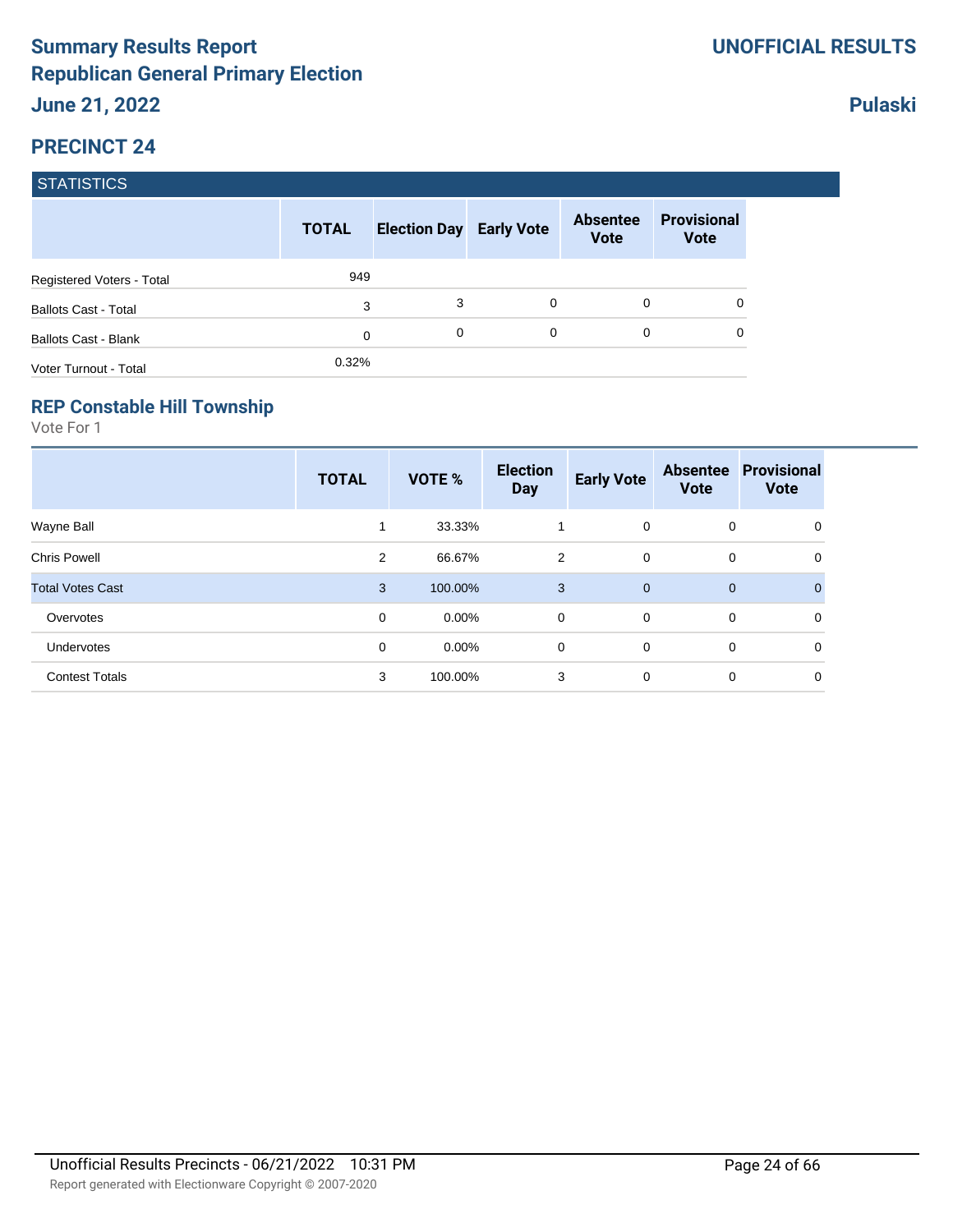|                             | <b>TOTAL</b> | <b>Election Day Early Vote</b> |   | <b>Absentee</b><br><b>Vote</b> | <b>Provisional</b><br><b>Vote</b> |
|-----------------------------|--------------|--------------------------------|---|--------------------------------|-----------------------------------|
| Registered Voters - Total   | 1,662        |                                |   |                                |                                   |
| <b>Ballots Cast - Total</b> | 5            | 4                              |   | 0                              |                                   |
| <b>Ballots Cast - Blank</b> | 0            | 0                              | 0 | 0                              |                                   |
| Voter Turnout - Total       | 0.30%        |                                |   |                                |                                   |

#### **REP Constable Hill Township**

Vote For 1

|                         | <b>TOTAL</b> | VOTE %   | <b>Election</b><br><b>Day</b> | <b>Early Vote</b> | <b>Absentee</b><br><b>Vote</b> | <b>Provisional</b><br><b>Vote</b> |
|-------------------------|--------------|----------|-------------------------------|-------------------|--------------------------------|-----------------------------------|
| Wayne Ball              | 3            | 60.00%   | $\overline{2}$                | -1                | 0                              | 0                                 |
| <b>Chris Powell</b>     | 2            | 40.00%   | $\overline{2}$                | $\mathbf 0$       | 0                              | 0                                 |
| <b>Total Votes Cast</b> | 5            | 100.00%  | $\overline{4}$                |                   | 0                              | 0                                 |
| Overvotes               | 0            | $0.00\%$ | $\mathbf 0$                   | $\mathbf 0$       | $\mathbf 0$                    | 0                                 |
| Undervotes              | 0            | $0.00\%$ | 0                             | $\mathbf 0$       | 0                              | $\mathbf 0$                       |
| <b>Contest Totals</b>   | 5            | 100.00%  | $\overline{4}$                | 1                 | 0                              | 0                                 |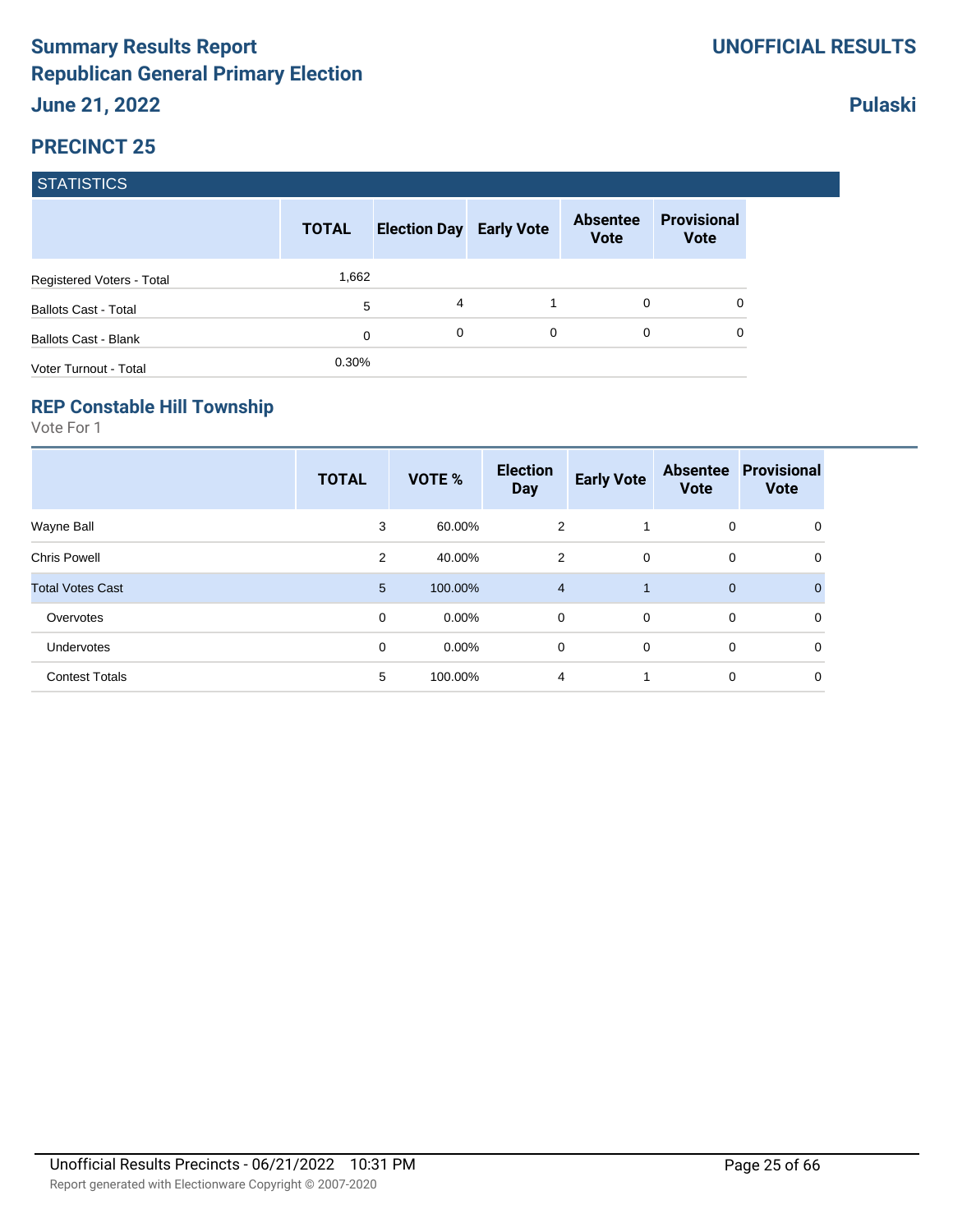|                             | <b>TOTAL</b> | <b>Election Day Early Vote</b> |   | <b>Absentee</b><br><b>Vote</b> | <b>Provisional</b><br><b>Vote</b> |
|-----------------------------|--------------|--------------------------------|---|--------------------------------|-----------------------------------|
| Registered Voters - Total   | 1,273        |                                |   |                                |                                   |
| <b>Ballots Cast - Total</b> | 2            | 0                              |   |                                | 0                                 |
| <b>Ballots Cast - Blank</b> | $\mathbf 0$  | 0                              | 0 | $\Omega$                       | 0                                 |
| Voter Turnout - Total       | 0.16%        |                                |   |                                |                                   |

#### **REP Constable Hill Township**

Vote For 1

|                         | <b>TOTAL</b>   | <b>VOTE %</b> | <b>Election</b><br><b>Day</b> | <b>Early Vote</b> | <b>Absentee</b><br><b>Vote</b> | <b>Provisional</b><br><b>Vote</b> |
|-------------------------|----------------|---------------|-------------------------------|-------------------|--------------------------------|-----------------------------------|
| Wayne Ball              | 0              | $0.00\%$      | 0                             | $\overline{0}$    | 0                              | 0                                 |
| <b>Chris Powell</b>     | $\overline{2}$ | 100.00%       | 0                             |                   |                                | 0                                 |
| <b>Total Votes Cast</b> | $\overline{2}$ | 100.00%       | $\mathbf{0}$                  |                   |                                | $\Omega$                          |
| Overvotes               | $\mathbf 0$    | $0.00\%$      | $\mathbf 0$                   | $\overline{0}$    | $\mathbf 0$                    | $\mathbf 0$                       |
| Undervotes              | 0              | $0.00\%$      | 0                             | $\mathbf 0$       | 0                              | 0                                 |
| <b>Contest Totals</b>   | $\overline{2}$ | 100.00%       | 0                             |                   |                                | 0                                 |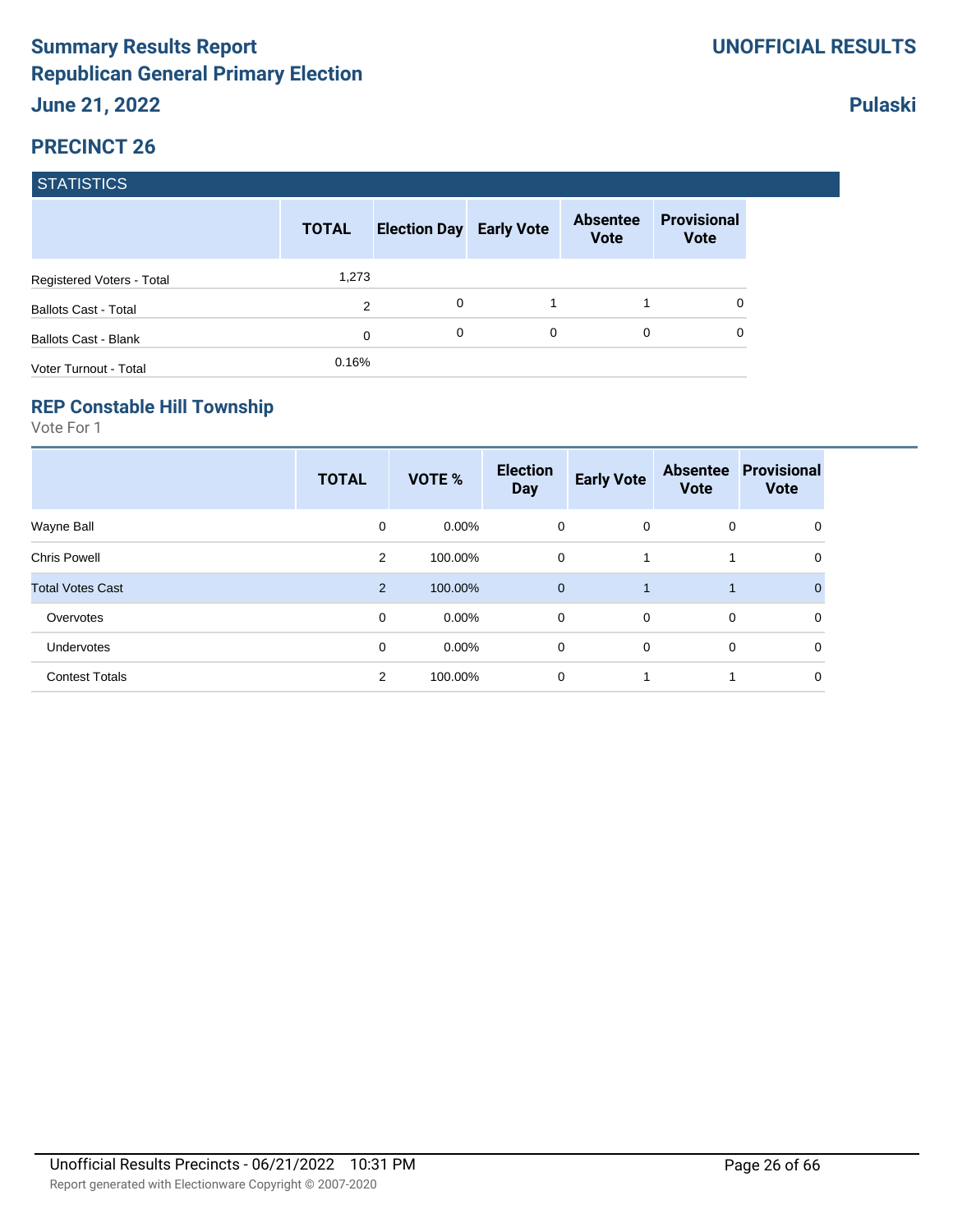|                             | <b>TOTAL</b> | <b>Election Day Early Vote</b> |   | <b>Absentee</b><br><b>Vote</b> | <b>Provisional</b><br><b>Vote</b> |
|-----------------------------|--------------|--------------------------------|---|--------------------------------|-----------------------------------|
| Registered Voters - Total   | 1,876        |                                |   |                                |                                   |
| <b>Ballots Cast - Total</b> | 17           | 11                             |   | 5                              |                                   |
| <b>Ballots Cast - Blank</b> | 0            | 0                              | 0 | $\Omega$                       |                                   |
| Voter Turnout - Total       | 0.91%        |                                |   |                                |                                   |

### **REP Constable Hill Township**

Vote For 1

|                         | <b>TOTAL</b> | VOTE %   | <b>Election</b><br><b>Day</b> | <b>Early Vote</b> | <b>Absentee</b><br><b>Vote</b> | <b>Provisional</b><br><b>Vote</b> |
|-------------------------|--------------|----------|-------------------------------|-------------------|--------------------------------|-----------------------------------|
| Wayne Ball              | 9            | 52.94%   | 6                             |                   | 2                              | 0                                 |
| <b>Chris Powell</b>     | 8            | 47.06%   | 5                             | $\mathbf 0$       | 3                              | 0                                 |
| <b>Total Votes Cast</b> | 17           | 100.00%  | 11                            | 1                 | 5                              | $\mathbf{0}$                      |
| Overvotes               | 0            | $0.00\%$ | $\mathbf 0$                   | $\overline{0}$    | 0                              | 0                                 |
| Undervotes              | 0            | $0.00\%$ | 0                             | $\mathbf 0$       | 0                              | 0                                 |
| <b>Contest Totals</b>   | 17           | 100.00%  | 11                            | 1                 | 5                              | 0                                 |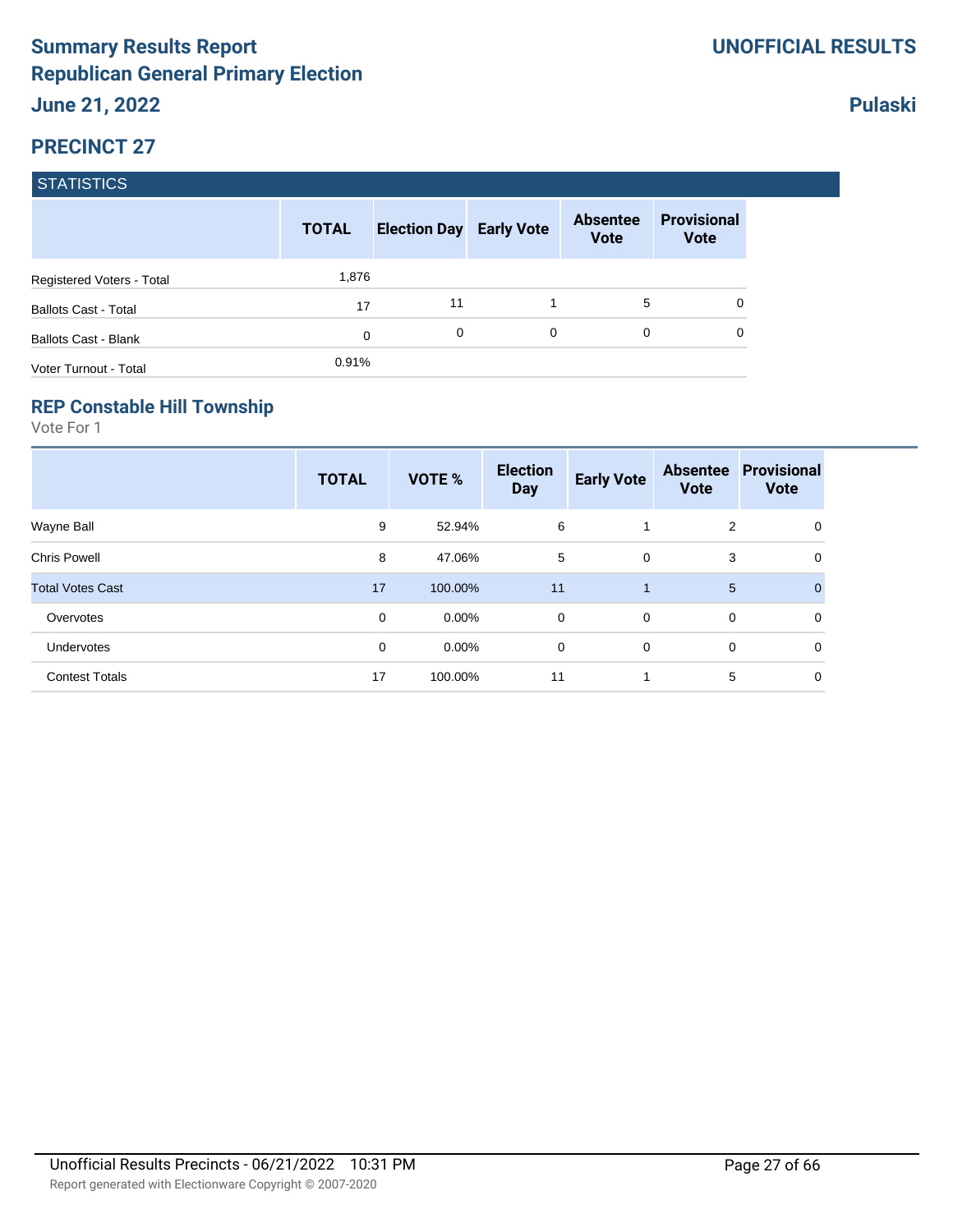|                             | <b>TOTAL</b> | <b>Election Day Early Vote</b> |   | <b>Absentee</b><br><b>Vote</b> | <b>Provisional</b><br><b>Vote</b> |
|-----------------------------|--------------|--------------------------------|---|--------------------------------|-----------------------------------|
| Registered Voters - Total   | 2,562        |                                |   |                                |                                   |
| <b>Ballots Cast - Total</b> | 5            | 4                              |   | 0                              | 0                                 |
| <b>Ballots Cast - Blank</b> | 0            | $\Omega$                       | 0 | 0                              | 0                                 |
| Voter Turnout - Total       | 0.20%        |                                |   |                                |                                   |

#### **REP Constable Hill Township**

Vote For 1

|                         | <b>TOTAL</b>    | <b>VOTE %</b> | <b>Election</b><br><b>Day</b> | <b>Early Vote</b> | <b>Absentee</b><br><b>Vote</b> | <b>Provisional</b><br><b>Vote</b> |
|-------------------------|-----------------|---------------|-------------------------------|-------------------|--------------------------------|-----------------------------------|
| Wayne Ball              | 4               | 80.00%        | 4                             | $\overline{0}$    | 0                              | 0                                 |
| <b>Chris Powell</b>     | 1               | 20.00%        | 0                             |                   | 0                              | 0                                 |
| <b>Total Votes Cast</b> | $5\overline{)}$ | 100.00%       | $\overline{4}$                |                   | $\mathbf 0$                    | $\Omega$                          |
| Overvotes               | 0               | $0.00\%$      | $\mathbf 0$                   | $\overline{0}$    | 0                              | 0                                 |
| Undervotes              | 0               | $0.00\%$      | 0                             | $\mathbf 0$       | 0                              | 0                                 |
| <b>Contest Totals</b>   | 5               | 100.00%       | 4                             |                   | 0                              | 0                                 |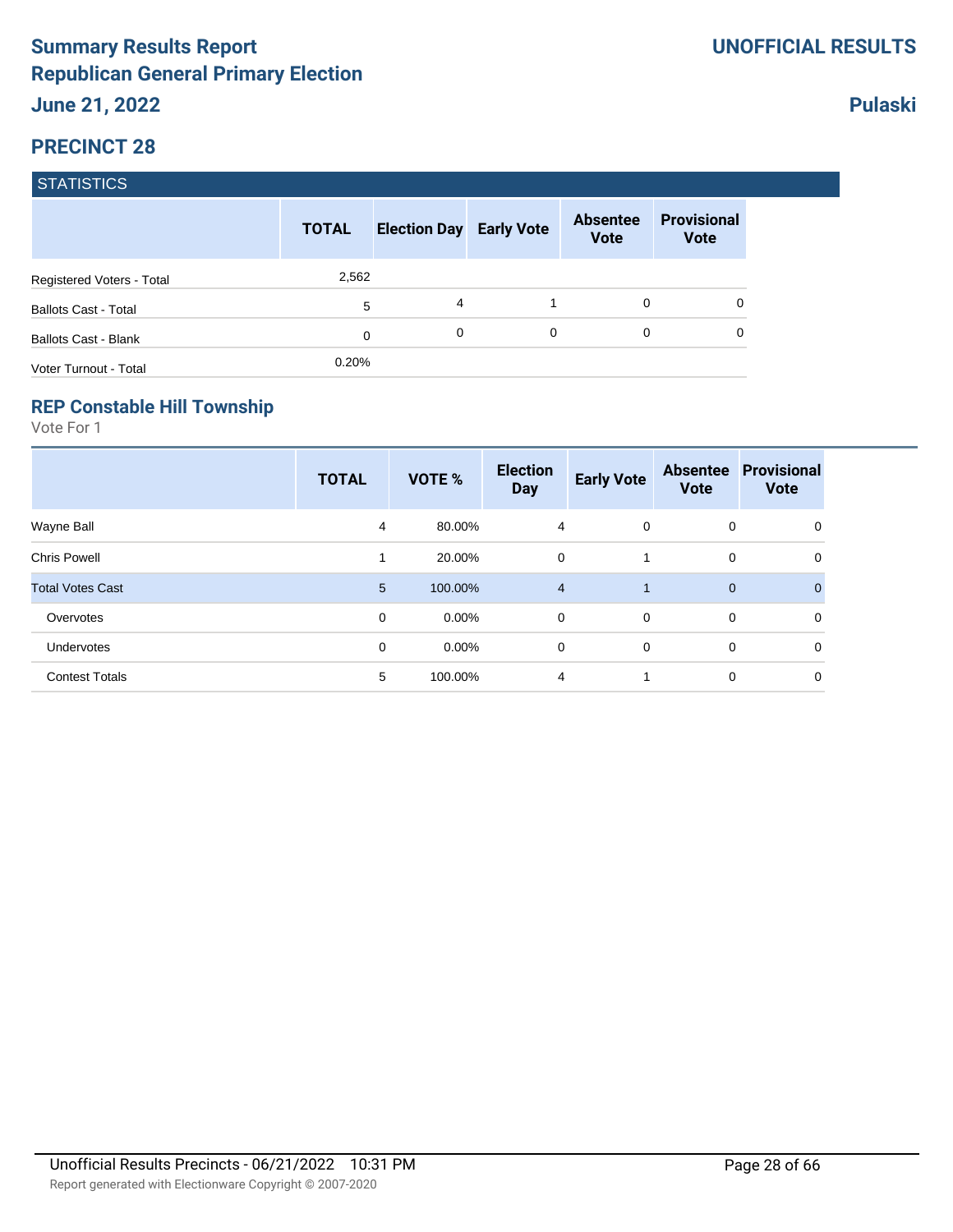|                             | <b>TOTAL</b> | <b>Election Day Early Vote</b> |   | <b>Absentee</b><br><b>Vote</b> | <b>Provisional</b><br><b>Vote</b> |
|-----------------------------|--------------|--------------------------------|---|--------------------------------|-----------------------------------|
| Registered Voters - Total   | 1,880        |                                |   |                                |                                   |
| <b>Ballots Cast - Total</b> | 10           | 5                              | 3 | 2                              |                                   |
| <b>Ballots Cast - Blank</b> |              | 0                              | 0 |                                |                                   |
| Voter Turnout - Total       | 0.53%        |                                |   |                                |                                   |

#### **REP Constable Hill Township**

Vote For 1

|                         | <b>TOTAL</b> | VOTE %   | <b>Election</b><br><b>Day</b> | <b>Early Vote</b> | <b>Absentee</b><br><b>Vote</b> | <b>Provisional</b><br><b>Vote</b> |
|-------------------------|--------------|----------|-------------------------------|-------------------|--------------------------------|-----------------------------------|
| Wayne Ball              | 5            | 50.00%   | $\overline{2}$                | 2                 | $\mathbf{1}$                   | 0                                 |
| <b>Chris Powell</b>     | 4            | 40.00%   | 3                             | 1                 | 0                              | 0                                 |
| <b>Total Votes Cast</b> | 9            | 90.00%   | 5                             | 3                 | $\mathbf{1}$                   | $\Omega$                          |
| Overvotes               | 0            | $0.00\%$ | $\mathbf 0$                   | $\mathbf 0$       | $\mathbf 0$                    | 0                                 |
| Undervotes              | 1            | 10.00%   | 0                             | $\mathbf 0$       | 1                              | $\mathbf 0$                       |
| <b>Contest Totals</b>   | 10           | 100.00%  | 5                             | 3                 | 2                              | $\mathbf 0$                       |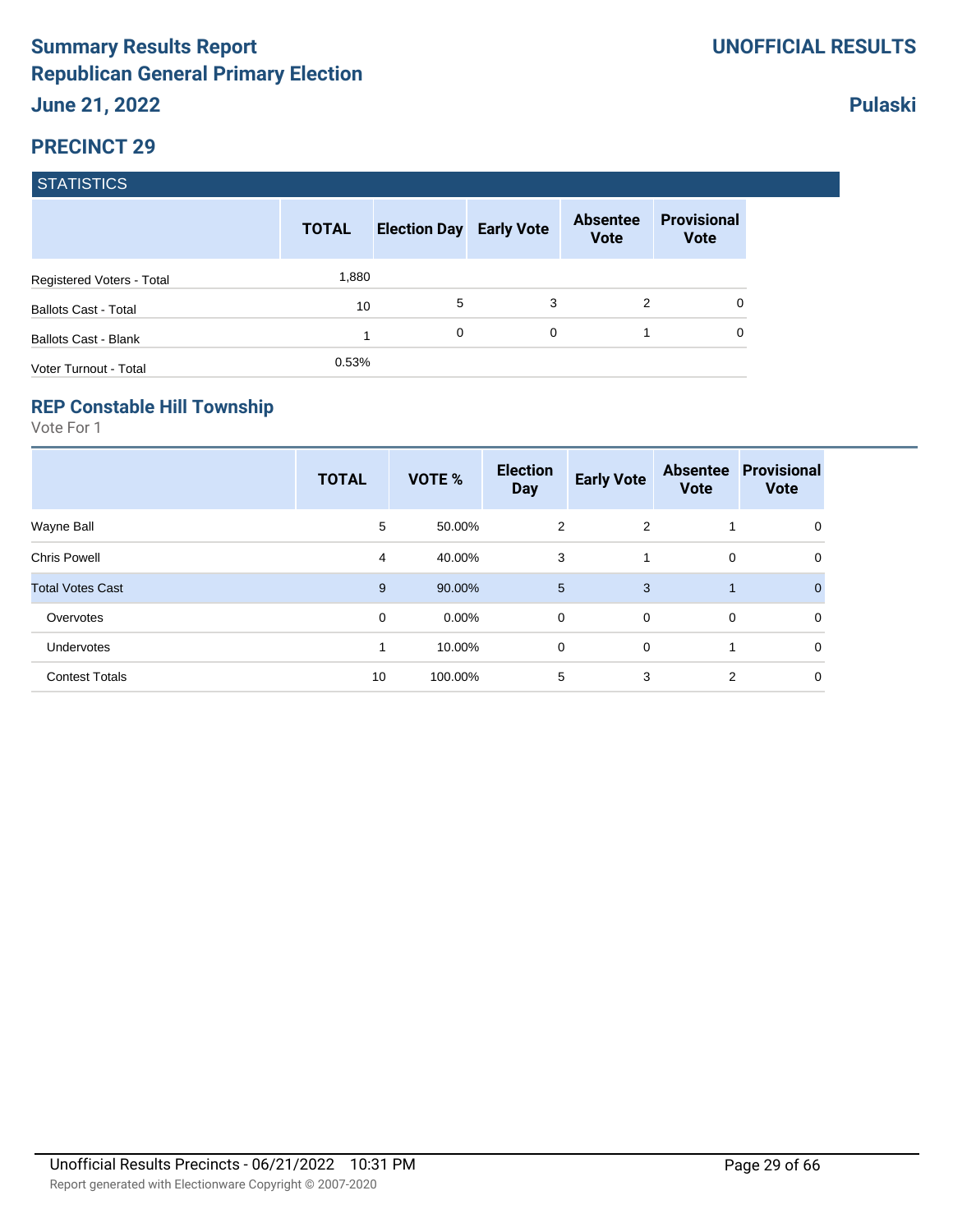|                             | <b>TOTAL</b> | <b>Election Day Early Vote</b> |   | <b>Absentee</b><br><b>Vote</b> | <b>Provisional</b><br><b>Vote</b> |
|-----------------------------|--------------|--------------------------------|---|--------------------------------|-----------------------------------|
| Registered Voters - Total   | 2,484        |                                |   |                                |                                   |
| <b>Ballots Cast - Total</b> | 6            | 3                              | 3 | $\Omega$                       |                                   |
| <b>Ballots Cast - Blank</b> | 0            | 0                              | 0 | $\Omega$                       |                                   |
| Voter Turnout - Total       | 0.24%        |                                |   |                                |                                   |

#### **REP Constable Hill Township**

Vote For 1

|                         | <b>TOTAL</b>   | <b>VOTE %</b> | <b>Election</b><br><b>Day</b> | <b>Early Vote</b> | <b>Absentee</b><br><b>Vote</b> | <b>Provisional</b><br><b>Vote</b> |
|-------------------------|----------------|---------------|-------------------------------|-------------------|--------------------------------|-----------------------------------|
| Wayne Ball              | 1              | 16.67%        | 1                             | $\mathbf 0$       | 0                              | 0                                 |
| <b>Chris Powell</b>     | 5              | 83.33%        | 2                             | 3                 | 0                              | 0                                 |
| <b>Total Votes Cast</b> | $6\phantom{1}$ | 100.00%       | 3                             | 3                 | $\mathbf 0$                    | $\mathbf{0}$                      |
| Overvotes               | 0              | $0.00\%$      | 0                             | $\mathbf 0$       | 0                              | 0                                 |
| Undervotes              | 0              | $0.00\%$      | 0                             | 0                 | 0                              | 0                                 |
| <b>Contest Totals</b>   | 6              | 100.00%       | 3                             | 3                 | 0                              | 0                                 |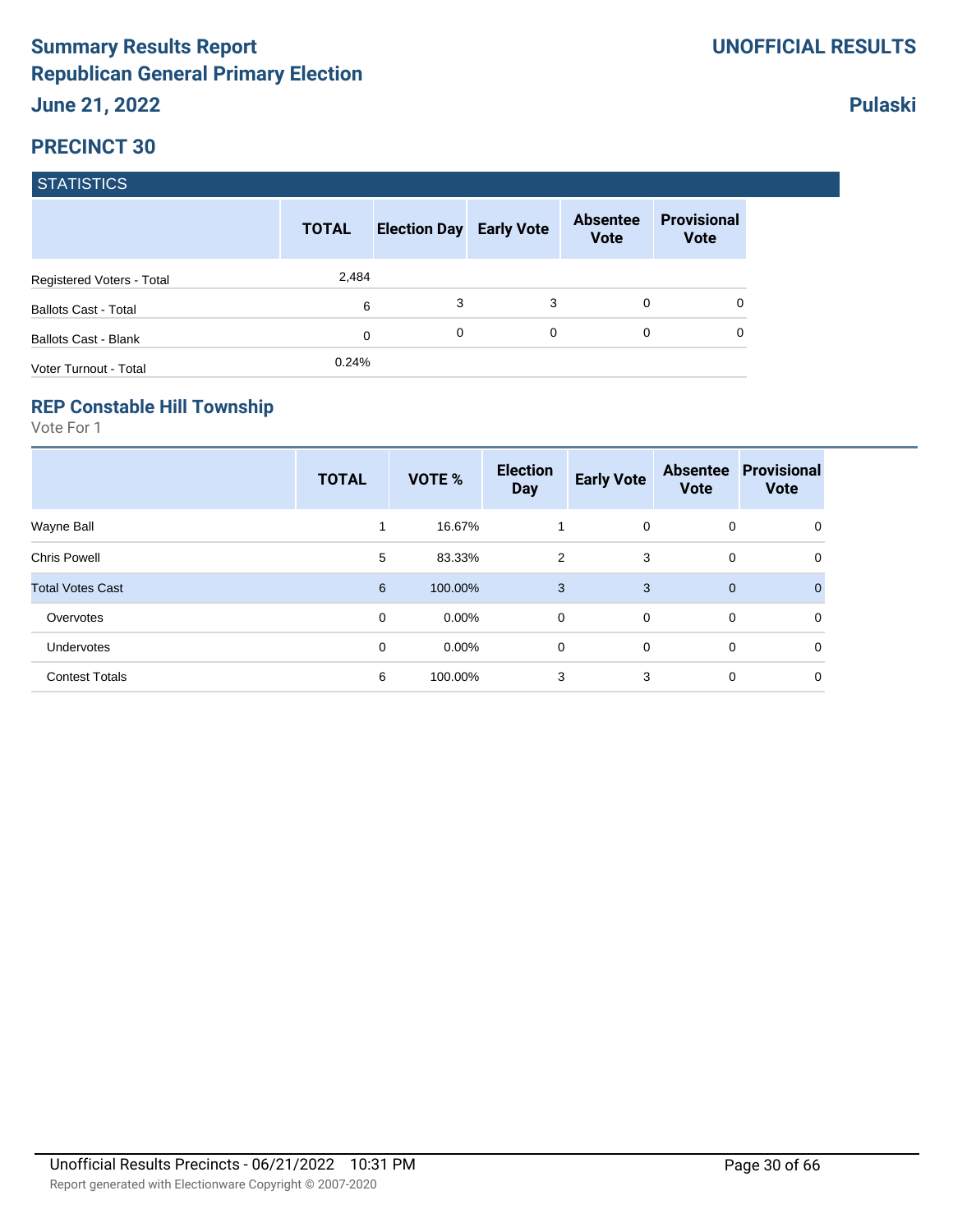|                             | <b>TOTAL</b> | <b>Election Day Early Vote</b> |   | <b>Absentee</b><br><b>Vote</b> | <b>Provisional</b><br><b>Vote</b> |
|-----------------------------|--------------|--------------------------------|---|--------------------------------|-----------------------------------|
| Registered Voters - Total   | 2,493        |                                |   |                                |                                   |
| <b>Ballots Cast - Total</b> | 3            |                                | 2 | $\Omega$                       |                                   |
| <b>Ballots Cast - Blank</b> | 0            | 0                              | 0 | 0                              |                                   |
| Voter Turnout - Total       | 0.12%        |                                |   |                                |                                   |

#### **REP Constable Hill Township**

Vote For 1

|                         | <b>TOTAL</b> | VOTE %   | <b>Election</b><br><b>Day</b> | <b>Early Vote</b> | <b>Absentee</b><br><b>Vote</b> | <b>Provisional</b><br><b>Vote</b> |
|-------------------------|--------------|----------|-------------------------------|-------------------|--------------------------------|-----------------------------------|
| Wayne Ball              | 2            | 66.67%   |                               | 1                 | 0                              | 0                                 |
| <b>Chris Powell</b>     | 1            | 33.33%   | 0                             | 1                 | 0                              | 0                                 |
| <b>Total Votes Cast</b> | 3            | 100.00%  |                               | 2                 | $\mathbf{0}$                   | 0                                 |
| Overvotes               | 0            | $0.00\%$ | 0                             | $\mathbf 0$       | 0                              | 0                                 |
| <b>Undervotes</b>       | 0            | $0.00\%$ | 0                             | $\mathbf 0$       | 0                              | $\mathbf 0$                       |
| <b>Contest Totals</b>   | 3            | 100.00%  |                               | $\overline{2}$    | 0                              | 0                                 |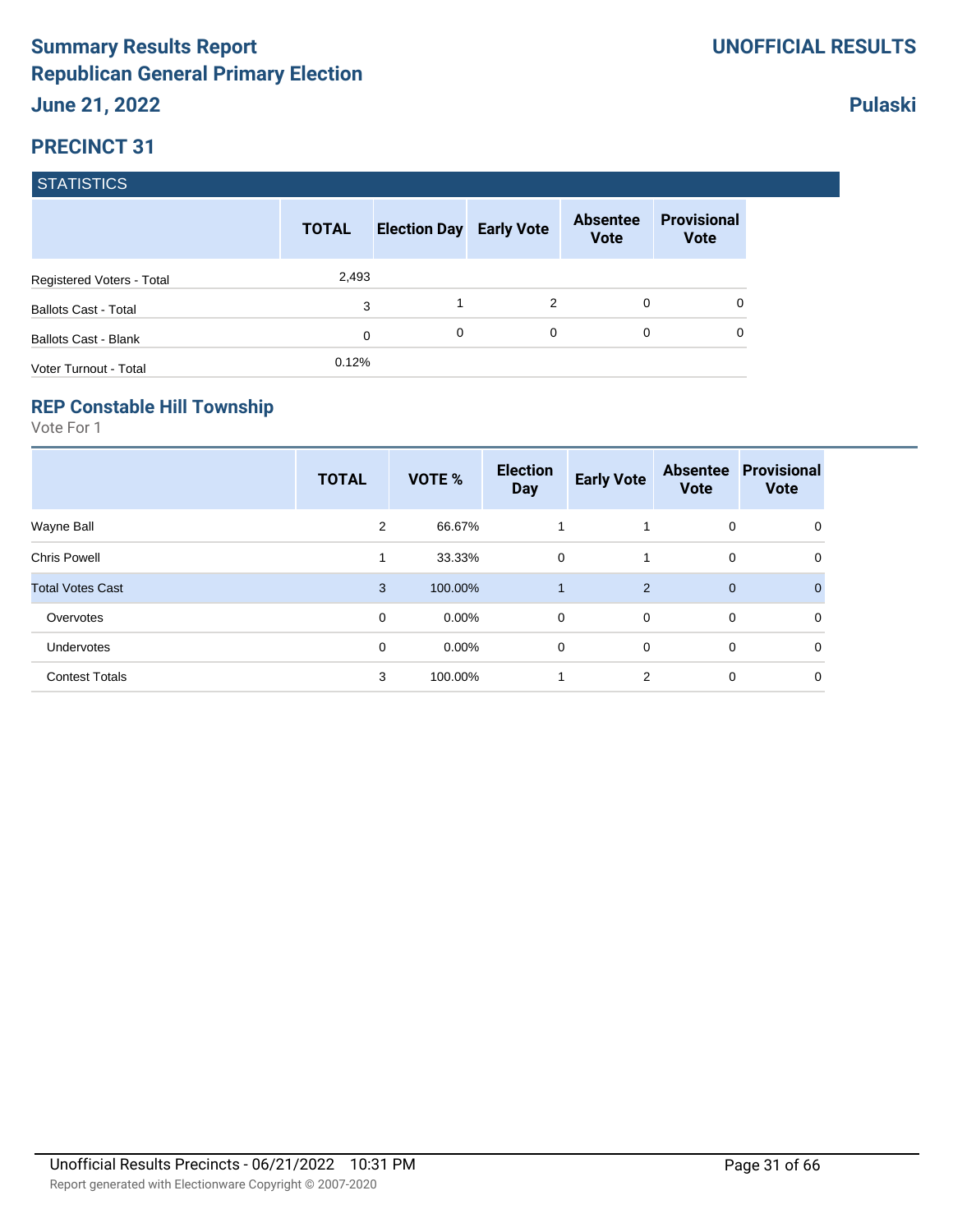|                             | <b>TOTAL</b> | <b>Election Day Early Vote</b> |   | <b>Absentee</b><br><b>Vote</b> | <b>Provisional</b><br><b>Vote</b> |
|-----------------------------|--------------|--------------------------------|---|--------------------------------|-----------------------------------|
| Registered Voters - Total   | 2,850        |                                |   |                                |                                   |
| <b>Ballots Cast - Total</b> |              | 0                              |   | 0                              |                                   |
| <b>Ballots Cast - Blank</b> | 0            | $\Omega$                       | 0 | 0                              |                                   |
| Voter Turnout - Total       | 0.04%        |                                |   |                                |                                   |

#### **REP Constable Hill Township**

Vote For 1

|                         | <b>TOTAL</b> | VOTE %   | <b>Election</b><br><b>Day</b> | <b>Early Vote</b> | <b>Absentee</b><br><b>Vote</b> | <b>Provisional</b><br><b>Vote</b> |
|-------------------------|--------------|----------|-------------------------------|-------------------|--------------------------------|-----------------------------------|
| Wayne Ball              |              | 100.00%  | 0                             |                   | 0                              | 0                                 |
| <b>Chris Powell</b>     | 0            | $0.00\%$ | 0                             | 0                 | 0                              | 0                                 |
| <b>Total Votes Cast</b> | 1            | 100.00%  | $\mathbf 0$                   | 1                 | $\mathbf{0}$                   | 0                                 |
| Overvotes               | 0            | $0.00\%$ | 0                             | $\mathbf 0$       | 0                              | 0                                 |
| <b>Undervotes</b>       | 0            | $0.00\%$ | 0                             | $\mathbf 0$       | 0                              | $\mathbf 0$                       |
| <b>Contest Totals</b>   |              | 100.00%  | 0                             | 1                 | 0                              | 0                                 |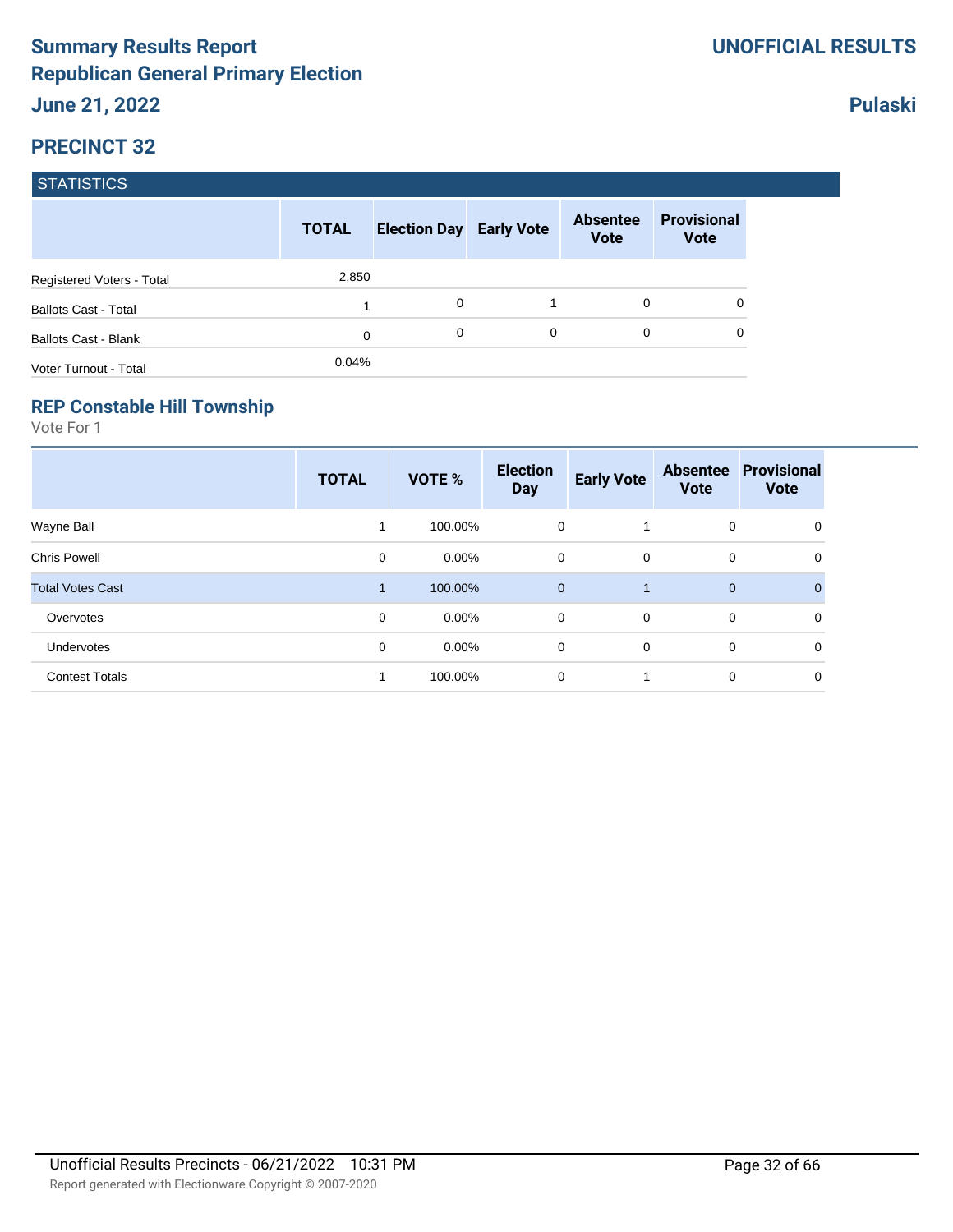|                             | <b>TOTAL</b> | <b>Election Day Early Vote</b> |   | <b>Absentee</b><br><b>Vote</b> | <b>Provisional</b><br><b>Vote</b> |
|-----------------------------|--------------|--------------------------------|---|--------------------------------|-----------------------------------|
| Registered Voters - Total   | 2,743        |                                |   |                                |                                   |
| <b>Ballots Cast - Total</b> | 3            | 2                              | 0 |                                |                                   |
| <b>Ballots Cast - Blank</b> | 0            | 0                              | 0 | 0                              |                                   |
| Voter Turnout - Total       | 0.11%        |                                |   |                                |                                   |

#### **REP Constable Hill Township**

Vote For 1

|                         | <b>TOTAL</b> | VOTE %   | <b>Election</b><br><b>Day</b> | <b>Early Vote</b> | <b>Absentee</b><br><b>Vote</b> | <b>Provisional</b><br><b>Vote</b> |
|-------------------------|--------------|----------|-------------------------------|-------------------|--------------------------------|-----------------------------------|
| Wayne Ball              | 0            | $0.00\%$ | 0                             | $\mathbf 0$       | 0                              | 0                                 |
| <b>Chris Powell</b>     | 3            | 100.00%  | $\overline{2}$                | 0                 | 1                              | 0                                 |
| <b>Total Votes Cast</b> | 3            | 100.00%  | $\overline{2}$                | $\overline{0}$    | $\mathbf{1}$                   |                                   |
| Overvotes               | 0            | $0.00\%$ | 0                             | $\mathbf 0$       | 0                              | 0                                 |
| Undervotes              | 0            | $0.00\%$ | 0                             | $\mathbf 0$       | 0                              | $\mathbf 0$                       |
| <b>Contest Totals</b>   | 3            | 100.00%  | $\overline{2}$                | $\mathbf 0$       | 1                              | 0                                 |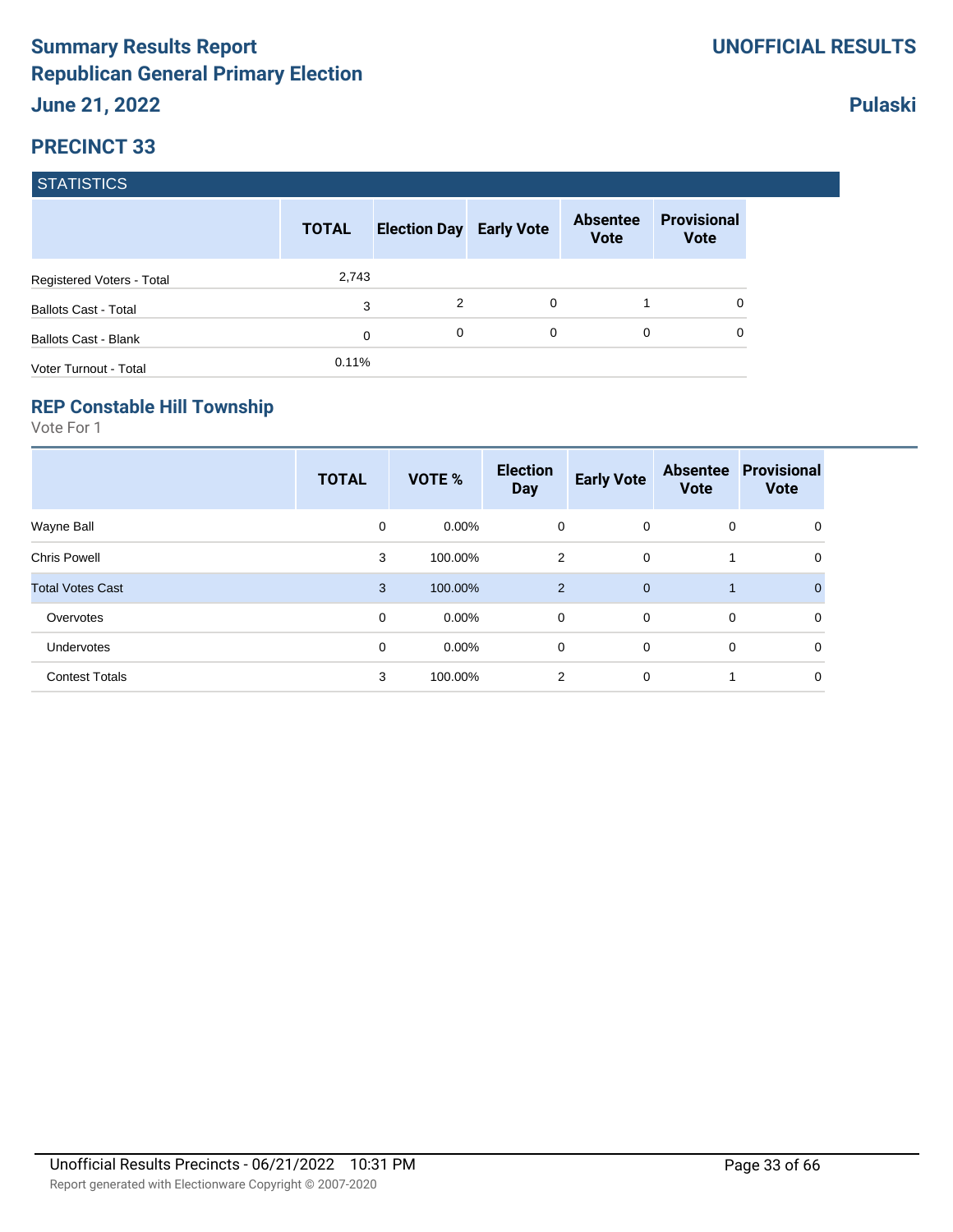|                             | <b>TOTAL</b> | <b>Election Day Early Vote</b> |   | <b>Absentee</b><br><b>Vote</b> | <b>Provisional</b><br><b>Vote</b> |
|-----------------------------|--------------|--------------------------------|---|--------------------------------|-----------------------------------|
| Registered Voters - Total   | 2,624        |                                |   |                                |                                   |
| <b>Ballots Cast - Total</b> | 6            | 3                              | 3 | $\Omega$                       |                                   |
| <b>Ballots Cast - Blank</b> | $\Omega$     | $\Omega$                       | 0 | 0                              |                                   |
| Voter Turnout - Total       | 0.23%        |                                |   |                                |                                   |

#### **REP Constable Hill Township**

Vote For 1

|                         | <b>TOTAL</b> | VOTE %   | <b>Election</b><br><b>Day</b> | <b>Early Vote</b> | <b>Absentee</b><br><b>Vote</b> | <b>Provisional</b><br><b>Vote</b> |
|-------------------------|--------------|----------|-------------------------------|-------------------|--------------------------------|-----------------------------------|
| Wayne Ball              | 2            | 33.33%   | 1                             |                   | 0                              | 0                                 |
| <b>Chris Powell</b>     | 4            | 66.67%   | $\overline{2}$                | 2                 | 0                              | 0                                 |
| <b>Total Votes Cast</b> | 6            | 100.00%  | 3                             | 3                 | $\mathbf{0}$                   | $\Omega$                          |
| Overvotes               | 0            | $0.00\%$ | 0                             | $\overline{0}$    | 0                              | 0                                 |
| Undervotes              | 0            | $0.00\%$ | 0                             | $\mathbf 0$       | 0                              | 0                                 |
| <b>Contest Totals</b>   | 6            | 100.00%  | 3                             | 3                 | 0                              | 0                                 |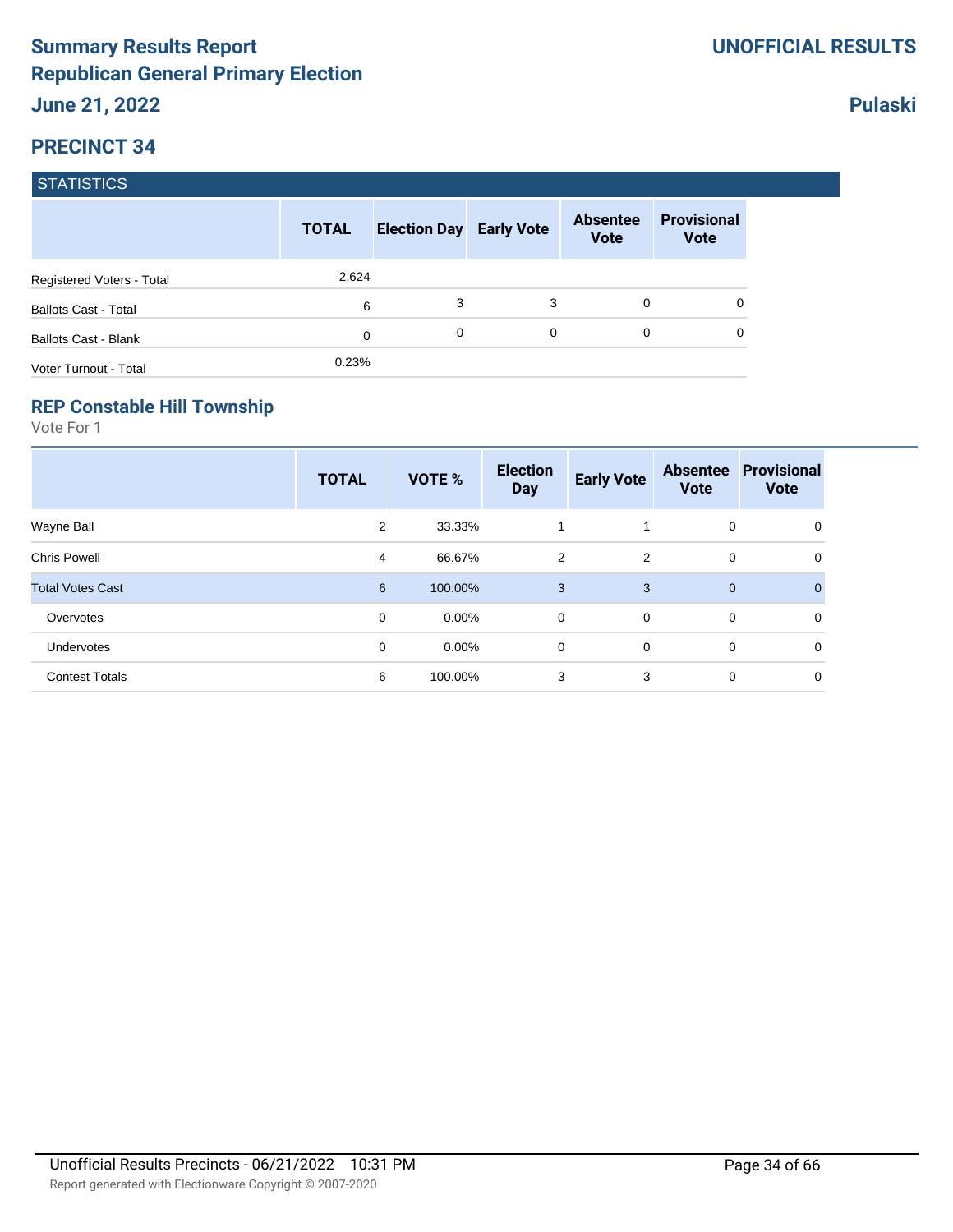|                             | <b>TOTAL</b> | <b>Election Day Early Vote</b> |   | <b>Absentee</b><br><b>Vote</b> | <b>Provisional</b><br><b>Vote</b> |
|-----------------------------|--------------|--------------------------------|---|--------------------------------|-----------------------------------|
| Registered Voters - Total   | 2,046        |                                |   |                                |                                   |
| <b>Ballots Cast - Total</b> | 10           | 10                             | 0 | $\Omega$                       | 0                                 |
| <b>Ballots Cast - Blank</b> | 0            | 0                              | 0 | $\Omega$                       | 0                                 |
| Voter Turnout - Total       | 0.49%        |                                |   |                                |                                   |

### **REP Constable Hill Township**

Vote For 1

|                         | <b>TOTAL</b> | VOTE %   | <b>Election</b><br><b>Day</b> | <b>Early Vote</b> | <b>Absentee</b><br><b>Vote</b> | <b>Provisional</b><br><b>Vote</b> |
|-------------------------|--------------|----------|-------------------------------|-------------------|--------------------------------|-----------------------------------|
| Wayne Ball              | 2            | 20.00%   | 2                             | $\mathbf 0$       | 0                              | 0                                 |
| <b>Chris Powell</b>     | 8            | 80.00%   | 8                             | $\mathbf 0$       | 0                              | 0                                 |
| <b>Total Votes Cast</b> | 10           | 100.00%  | 10                            | $\overline{0}$    | $\mathbf 0$                    | $\mathbf{0}$                      |
| Overvotes               | 0            | $0.00\%$ | $\mathbf 0$                   | $\Omega$          | 0                              | 0                                 |
| Undervotes              | 0            | $0.00\%$ | 0                             | $\mathbf 0$       | 0                              | 0                                 |
| <b>Contest Totals</b>   | 10           | 100.00%  | 10                            | $\mathbf 0$       | 0                              | 0                                 |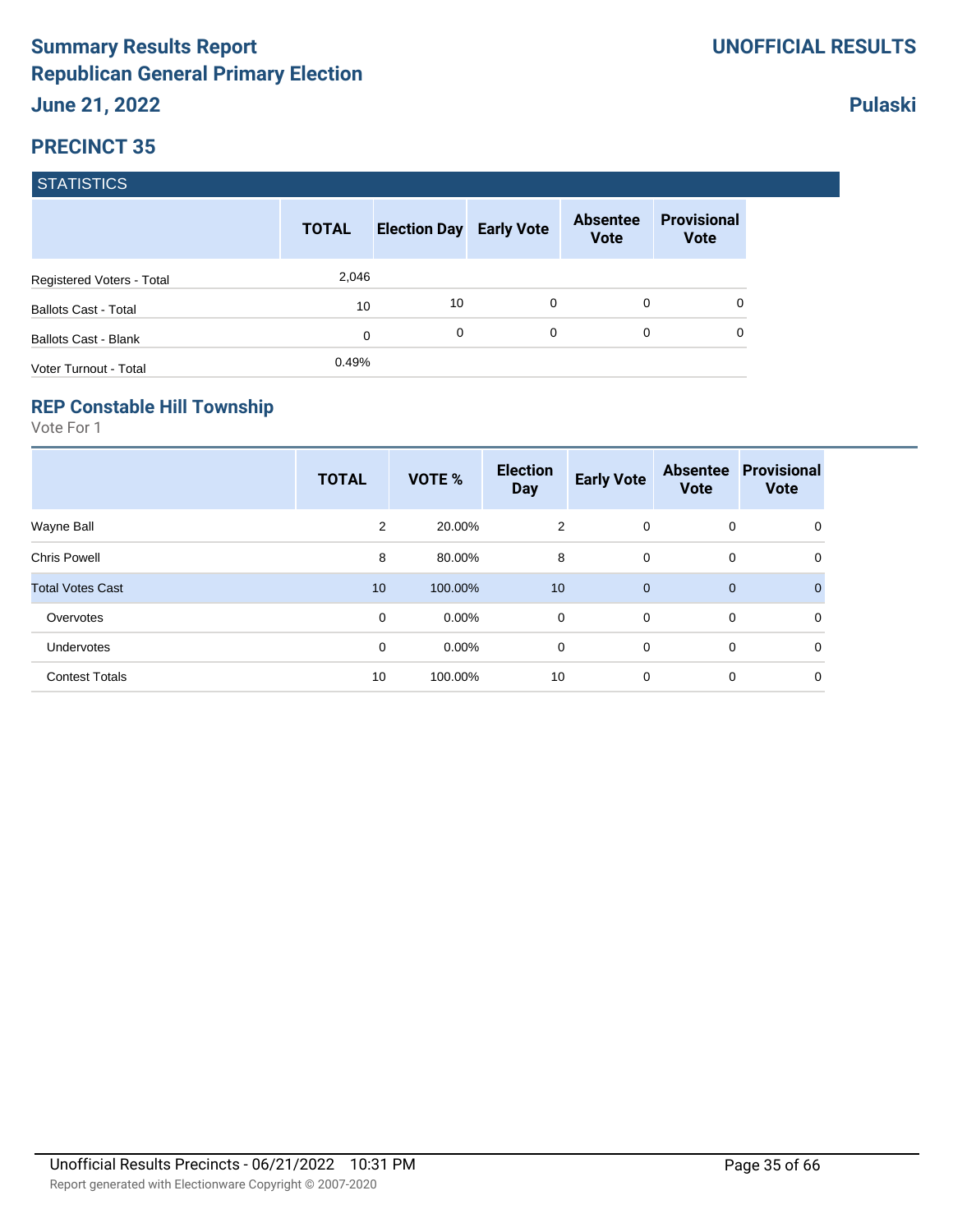|                             | <b>TOTAL</b> | <b>Election Day Early Vote</b> |   | <b>Absentee</b><br><b>Vote</b> | <b>Provisional</b><br><b>Vote</b> |
|-----------------------------|--------------|--------------------------------|---|--------------------------------|-----------------------------------|
| Registered Voters - Total   | 2,825        |                                |   |                                |                                   |
| <b>Ballots Cast - Total</b> |              | 0                              | 0 |                                | 0                                 |
| <b>Ballots Cast - Blank</b> | 0            | 0                              | 0 | 0                              | 0                                 |
| Voter Turnout - Total       | 0.04%        |                                |   |                                |                                   |

#### **REP Constable Hill Township**

Vote For 1

|                         | <b>TOTAL</b> | VOTE %   | <b>Election</b><br><b>Day</b> | <b>Early Vote</b> | <b>Absentee</b><br><b>Vote</b> | <b>Provisional</b><br><b>Vote</b> |
|-------------------------|--------------|----------|-------------------------------|-------------------|--------------------------------|-----------------------------------|
| Wayne Ball              |              | 100.00%  | 0                             | $\mathbf 0$       |                                | 0                                 |
| <b>Chris Powell</b>     | 0            | $0.00\%$ | 0                             | $\mathbf 0$       | 0                              | 0                                 |
| <b>Total Votes Cast</b> | 1            | 100.00%  | $\mathbf 0$                   | $\overline{0}$    | $\mathbf{1}$                   | $\Omega$                          |
| Overvotes               | 0            | $0.00\%$ | 0                             | $\mathbf 0$       | 0                              | 0                                 |
| Undervotes              | 0            | $0.00\%$ | 0                             | $\mathbf 0$       | 0                              | $\mathbf 0$                       |
| <b>Contest Totals</b>   | 1            | 100.00%  | 0                             | $\mathbf 0$       | 1                              | $\mathbf 0$                       |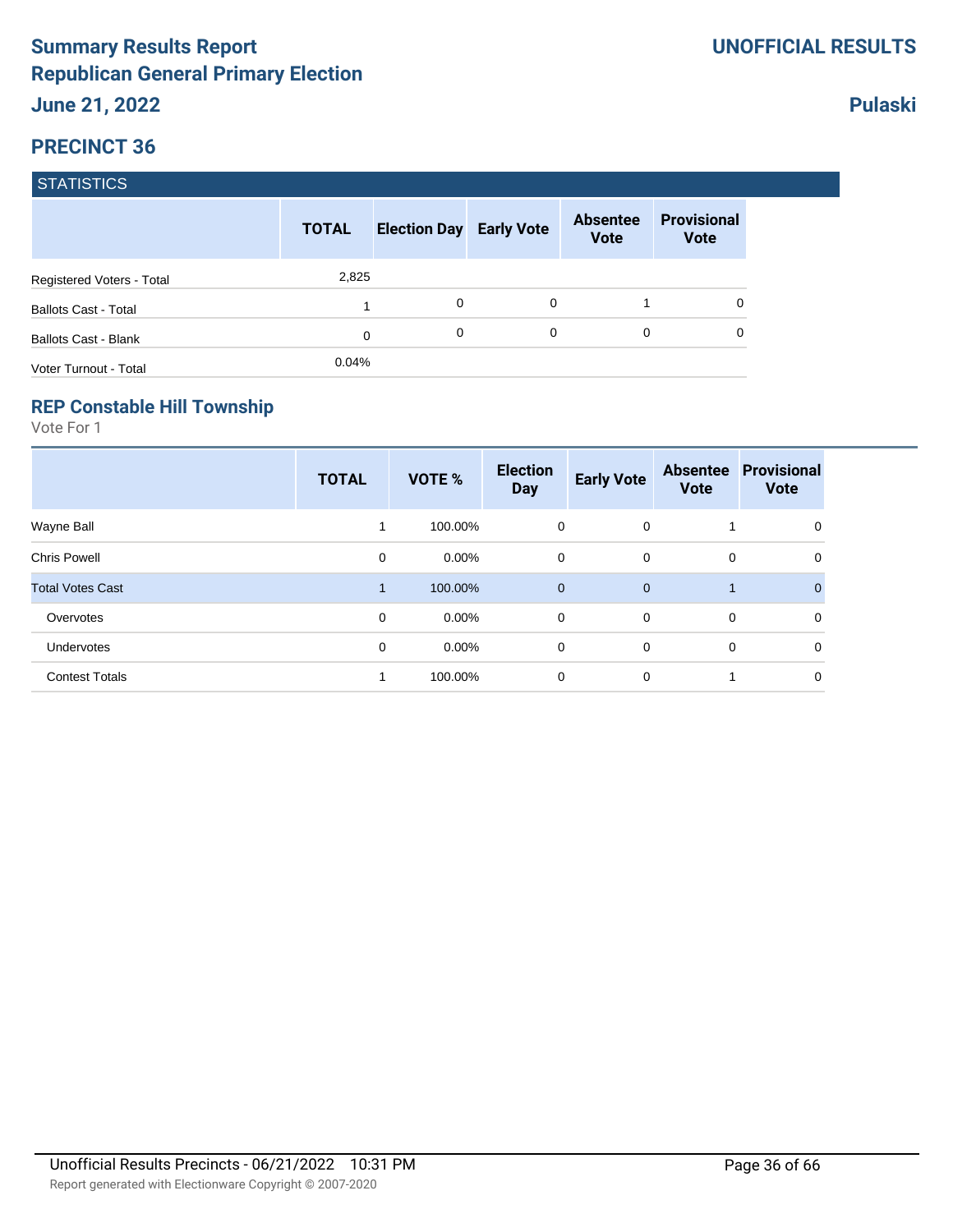|                             | <b>TOTAL</b> | <b>Election Day Early Vote</b> |   | <b>Absentee</b><br><b>Vote</b> | <b>Provisional</b><br><b>Vote</b> |
|-----------------------------|--------------|--------------------------------|---|--------------------------------|-----------------------------------|
| Registered Voters - Total   | 2,495        |                                |   |                                |                                   |
| <b>Ballots Cast - Total</b> | 5            | 4                              |   | 0                              |                                   |
| <b>Ballots Cast - Blank</b> | 0            | 0                              | 0 | 0                              |                                   |
| Voter Turnout - Total       | 0.20%        |                                |   |                                |                                   |

#### **REP Constable Hill Township**

Vote For 1

|                         | <b>TOTAL</b> | VOTE %   | <b>Election</b><br><b>Day</b> | <b>Early Vote</b> | <b>Absentee</b><br><b>Vote</b> | <b>Provisional</b><br><b>Vote</b> |
|-------------------------|--------------|----------|-------------------------------|-------------------|--------------------------------|-----------------------------------|
| Wayne Ball              |              | 20.00%   | 0                             | 1                 | 0                              | 0                                 |
| <b>Chris Powell</b>     | 4            | 80.00%   | 4                             | $\mathbf 0$       | 0                              | 0                                 |
| <b>Total Votes Cast</b> | 5            | 100.00%  | $\overline{4}$                | 1                 | $\mathbf{0}$                   | 0                                 |
| Overvotes               | 0            | $0.00\%$ | 0                             | $\mathbf 0$       | 0                              | 0                                 |
| <b>Undervotes</b>       | 0            | $0.00\%$ | 0                             | $\mathbf 0$       | 0                              | $\mathbf 0$                       |
| <b>Contest Totals</b>   | 5            | 100.00%  | $\overline{4}$                | 1                 | 0                              | 0                                 |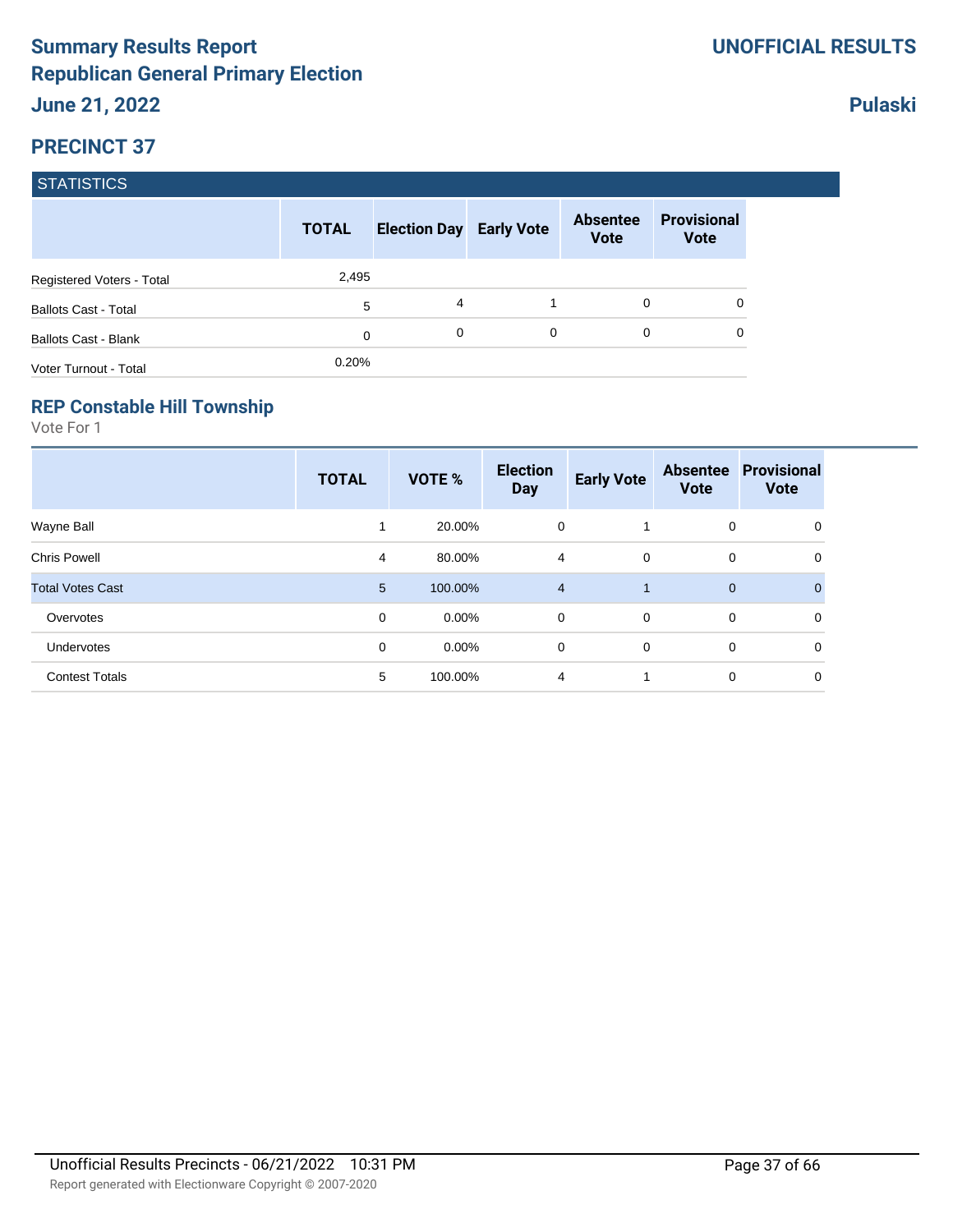|                             | <b>TOTAL</b> | <b>Election Day Early Vote</b> |   | <b>Absentee</b><br><b>Vote</b> | <b>Provisional</b><br><b>Vote</b> |
|-----------------------------|--------------|--------------------------------|---|--------------------------------|-----------------------------------|
| Registered Voters - Total   | 1,567        |                                |   |                                |                                   |
| <b>Ballots Cast - Total</b> | 4            | 2                              | 2 | $\Omega$                       |                                   |
| <b>Ballots Cast - Blank</b> | 0            | 0                              | 0 | 0                              |                                   |
| Voter Turnout - Total       | 0.26%        |                                |   |                                |                                   |

#### **REP Constable Hill Township**

Vote For 1

|                         | <b>TOTAL</b>   | VOTE %   | <b>Election</b><br><b>Day</b> | <b>Early Vote</b> | <b>Absentee</b><br><b>Vote</b> | <b>Provisional</b><br><b>Vote</b> |
|-------------------------|----------------|----------|-------------------------------|-------------------|--------------------------------|-----------------------------------|
| Wayne Ball              |                | 25.00%   | 0                             |                   | 0                              | 0                                 |
| <b>Chris Powell</b>     | 3              | 75.00%   | 2                             | 1                 | 0                              | 0                                 |
| <b>Total Votes Cast</b> | $\overline{4}$ | 100.00%  | 2                             | 2                 | $\mathbf{0}$                   | 0                                 |
| Overvotes               | 0              | $0.00\%$ | 0                             | $\mathbf 0$       | 0                              | 0                                 |
| <b>Undervotes</b>       | 0              | $0.00\%$ | 0                             | $\mathbf 0$       | 0                              | $\mathbf 0$                       |
| <b>Contest Totals</b>   | 4              | 100.00%  | 2                             | $\overline{2}$    | 0                              | 0                                 |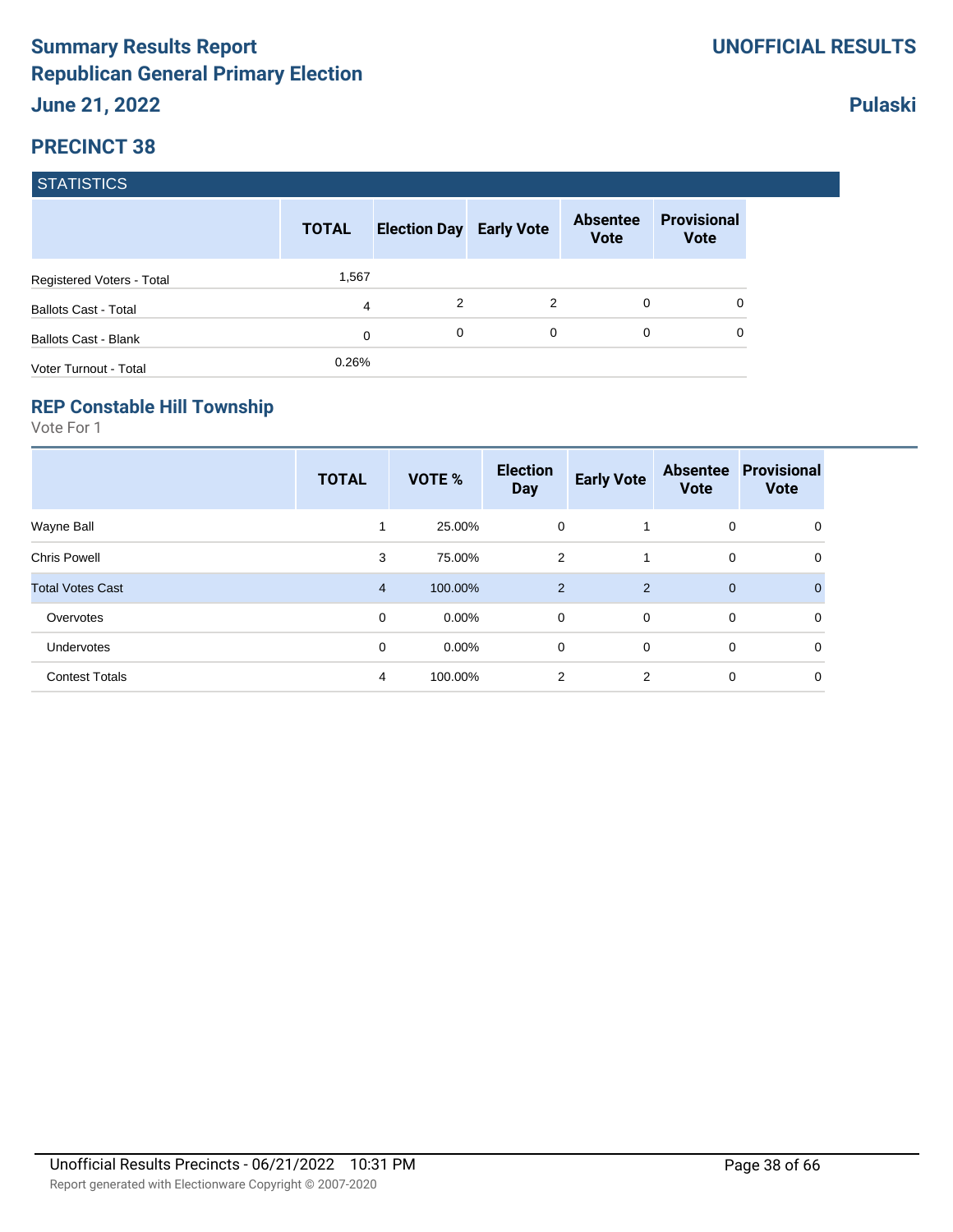|                             | <b>TOTAL</b> | <b>Election Day Early Vote</b> |               | <b>Absentee</b><br><b>Vote</b> | <b>Provisional</b><br><b>Vote</b> |
|-----------------------------|--------------|--------------------------------|---------------|--------------------------------|-----------------------------------|
| Registered Voters - Total   | 1,591        |                                |               |                                |                                   |
| <b>Ballots Cast - Total</b> | 3            | 0                              | $\mathcal{P}$ |                                |                                   |
| <b>Ballots Cast - Blank</b> | 0            | 0                              | 0             | $\Omega$                       |                                   |
| Voter Turnout - Total       | 0.19%        |                                |               |                                |                                   |

#### **REP Constable Hill Township**

Vote For 1

|                         | <b>TOTAL</b> | VOTE %   | <b>Election</b><br><b>Day</b> | <b>Early Vote</b> | <b>Absentee</b><br><b>Vote</b> | <b>Provisional</b><br><b>Vote</b> |
|-------------------------|--------------|----------|-------------------------------|-------------------|--------------------------------|-----------------------------------|
| Wayne Ball              | 2            | 66.67%   | 0                             | 2                 | 0                              | 0                                 |
| <b>Chris Powell</b>     | 1            | 33.33%   | 0                             | $\mathbf 0$       |                                | 0                                 |
| <b>Total Votes Cast</b> | 3            | 100.00%  | $\mathbf 0$                   | 2                 | $\mathbf 1$                    | $\Omega$                          |
| Overvotes               | 0            | $0.00\%$ | $\mathbf 0$                   | $\overline{0}$    | 0                              | 0                                 |
| Undervotes              | 0            | $0.00\%$ | 0                             | $\mathbf 0$       | 0                              | 0                                 |
| <b>Contest Totals</b>   | 3            | 100.00%  | 0                             | 2                 |                                | 0                                 |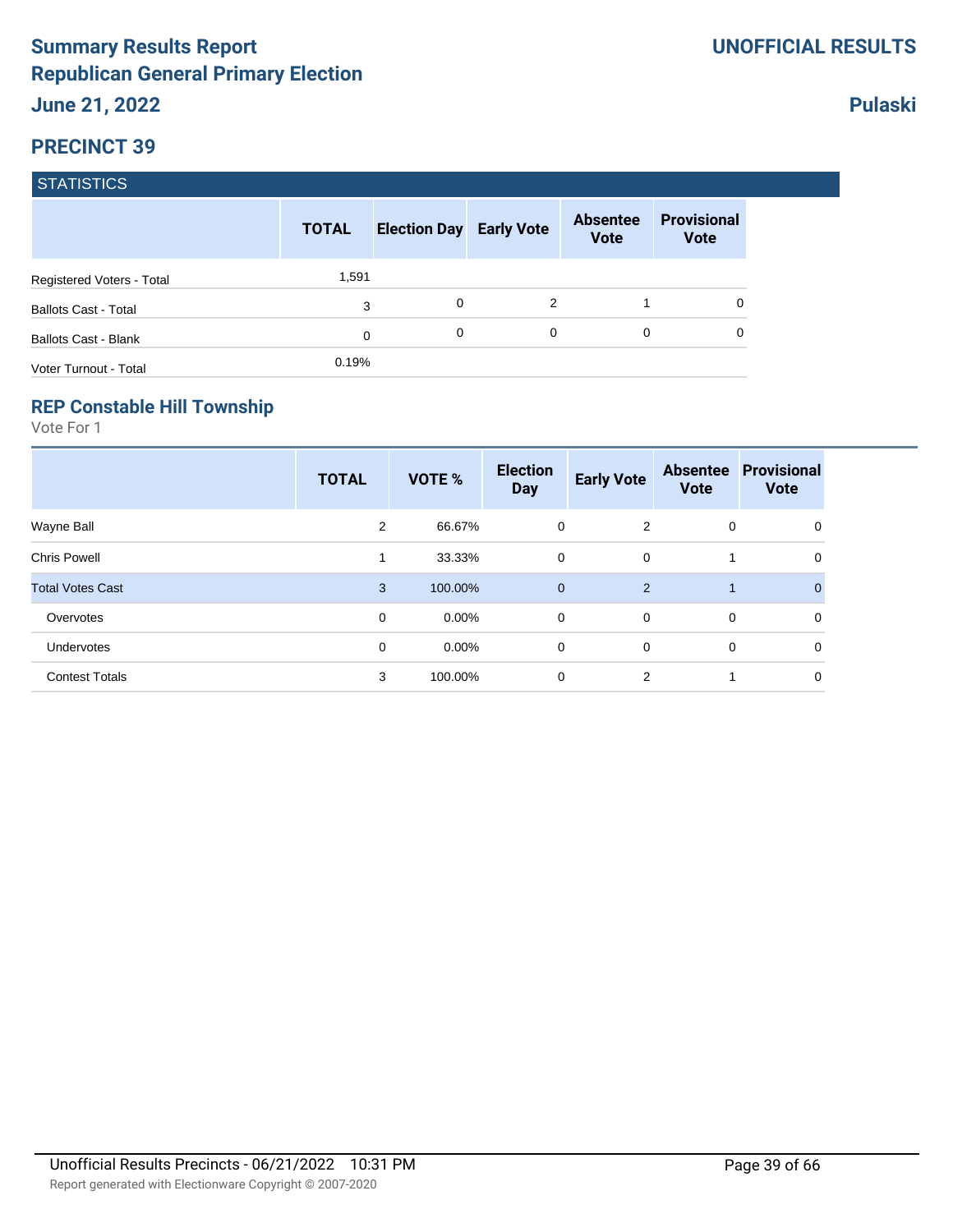|                             | <b>TOTAL</b> | <b>Election Day Early Vote</b> |   | <b>Absentee</b><br><b>Vote</b> | <b>Provisional</b><br><b>Vote</b> |
|-----------------------------|--------------|--------------------------------|---|--------------------------------|-----------------------------------|
| Registered Voters - Total   | 928          |                                |   |                                |                                   |
| <b>Ballots Cast - Total</b> | 0            | 0                              | 0 | 0                              | 0                                 |
| <b>Ballots Cast - Blank</b> | 0            | 0                              | 0 | 0                              | 0                                 |
| Voter Turnout - Total       | $0.00\%$     |                                |   |                                |                                   |

#### **REP Constable Hill Township**

Vote For 1

|                         | <b>TOTAL</b> | VOTE % | <b>Election</b><br><b>Day</b> | <b>Early Vote</b> | <b>Vote</b>  | <b>Absentee Provisional</b><br><b>Vote</b> |
|-------------------------|--------------|--------|-------------------------------|-------------------|--------------|--------------------------------------------|
| Wayne Ball              | 0            |        | 0                             | $\overline{0}$    | $\mathbf 0$  | 0                                          |
| <b>Chris Powell</b>     | 0            |        | 0                             | $\mathbf 0$       | 0            | 0                                          |
| <b>Total Votes Cast</b> |              |        | $\mathbf{0}$                  | $\mathbf{0}$      | $\mathbf{0}$ | $\Omega$                                   |
| Overvotes               | $\mathbf 0$  |        | 0                             | $\mathbf 0$       | 0            | 0                                          |
| Undervotes              | 0            |        | 0                             | $\Omega$          | 0            | $\Omega$                                   |
| <b>Contest Totals</b>   | 0            |        | 0                             | $\mathbf 0$       | 0            | $\mathbf 0$                                |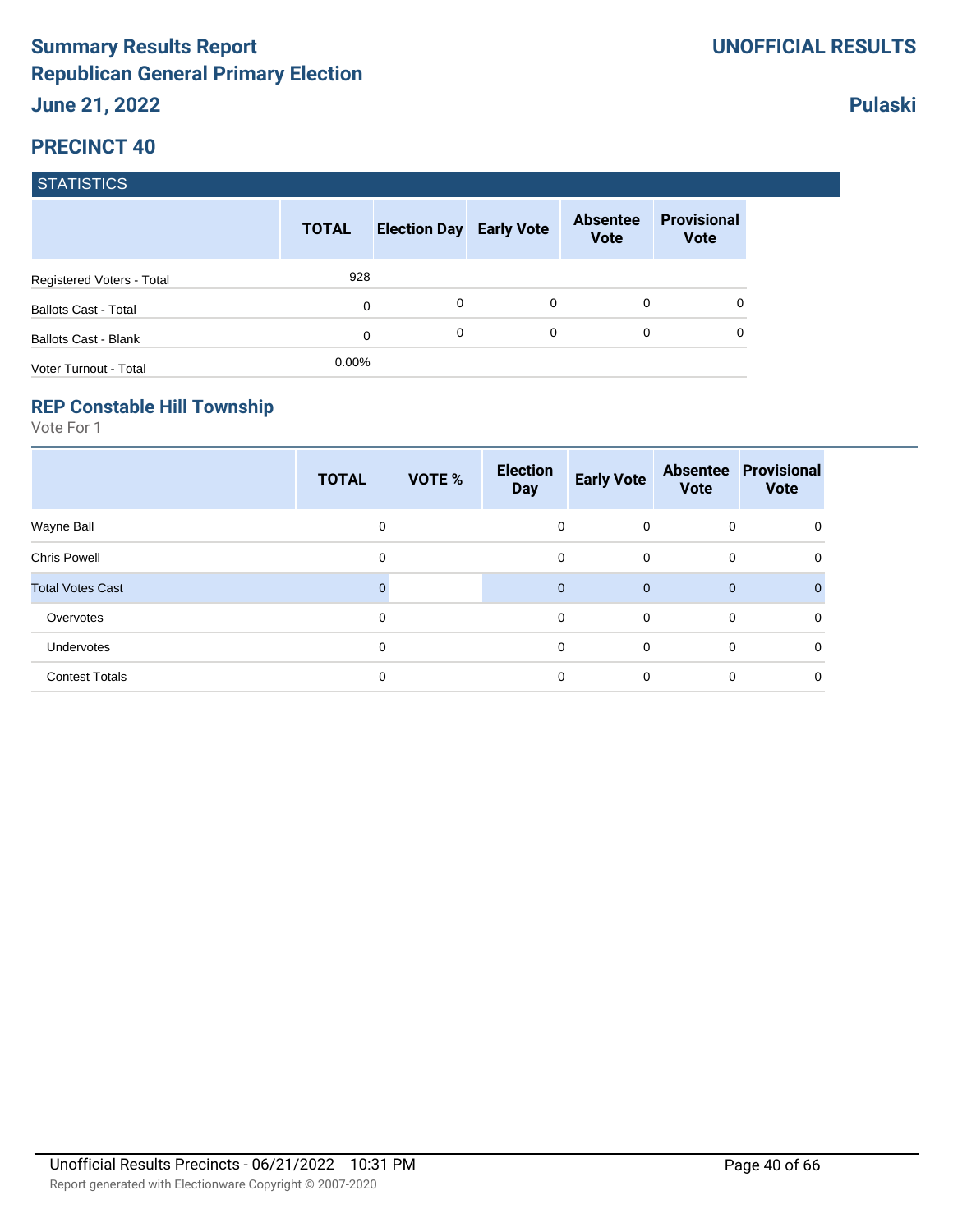|                             | <b>TOTAL</b> | <b>Election Day Early Vote</b> |             | <b>Absentee</b><br><b>Vote</b> | <b>Provisional</b><br><b>Vote</b> |
|-----------------------------|--------------|--------------------------------|-------------|--------------------------------|-----------------------------------|
| Registered Voters - Total   | 2,783        |                                |             |                                |                                   |
| <b>Ballots Cast - Total</b> | 4            |                                | 3           | $\Omega$                       | 0                                 |
| <b>Ballots Cast - Blank</b> | 0            | 0                              | $\mathbf 0$ | $\Omega$                       | 0                                 |
| Voter Turnout - Total       | 0.14%        |                                |             |                                |                                   |

#### **REP Constable Hill Township**

Vote For 1

|                         | <b>TOTAL</b>   | VOTE %   | <b>Election</b><br><b>Day</b> | <b>Early Vote</b> | <b>Absentee</b><br><b>Vote</b> | <b>Provisional</b><br><b>Vote</b> |
|-------------------------|----------------|----------|-------------------------------|-------------------|--------------------------------|-----------------------------------|
| Wayne Ball              | $\overline{2}$ | 50.00%   |                               |                   | 0                              | 0                                 |
| <b>Chris Powell</b>     | 2              | 50.00%   | 0                             | 2                 | 0                              | 0                                 |
| <b>Total Votes Cast</b> | $\overline{4}$ | 100.00%  |                               | 3                 | $\mathbf{0}$                   | 0                                 |
| Overvotes               | 0              | $0.00\%$ | 0                             | $\mathbf 0$       | 0                              | 0                                 |
| <b>Undervotes</b>       | 0              | $0.00\%$ | 0                             | $\mathbf 0$       | 0                              | $\mathbf 0$                       |
| <b>Contest Totals</b>   | 4              | 100.00%  |                               | 3                 | 0                              | 0                                 |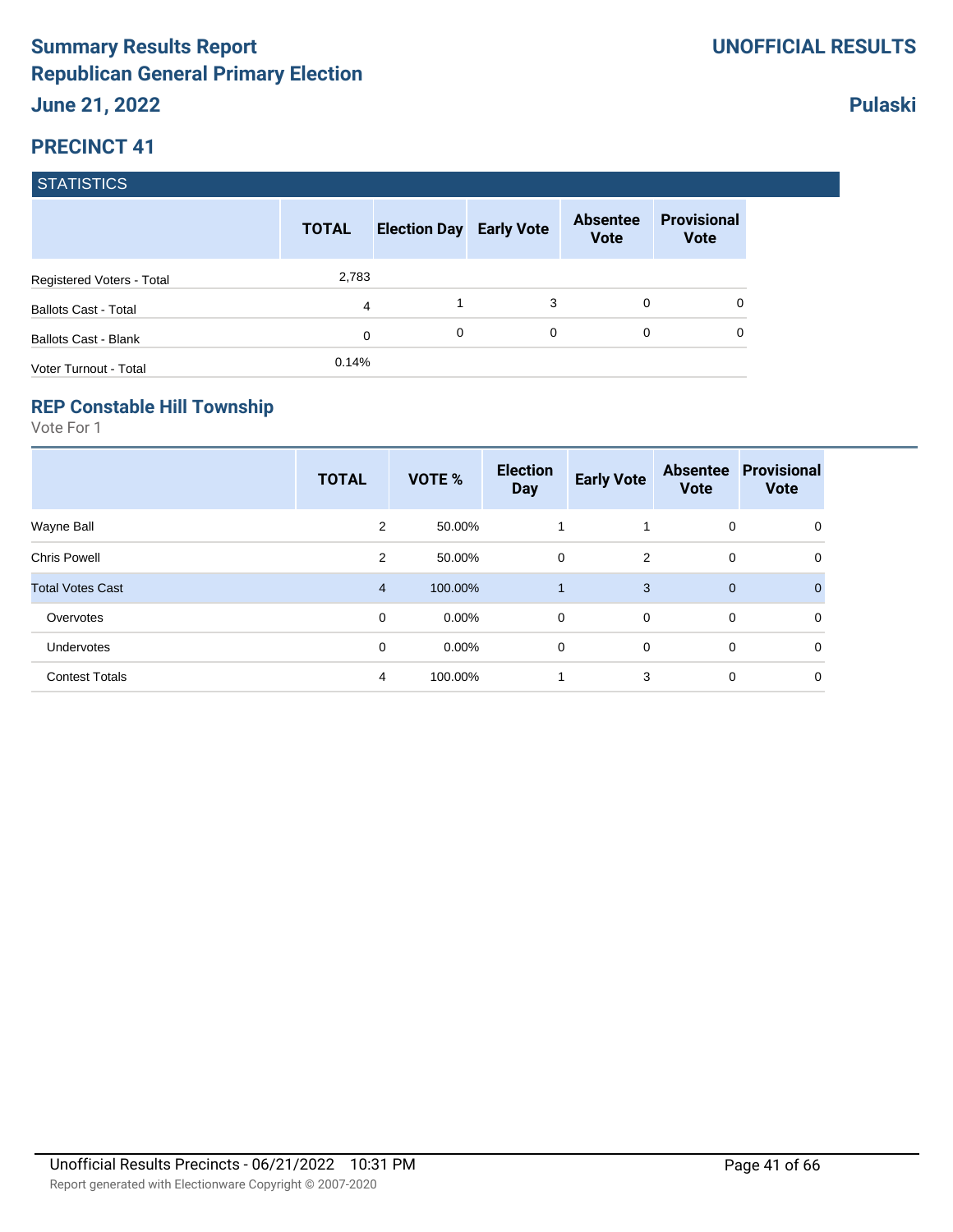|                             | <b>TOTAL</b> | <b>Election Day Early Vote</b> |   | <b>Absentee</b><br><b>Vote</b> | <b>Provisional</b><br><b>Vote</b> |
|-----------------------------|--------------|--------------------------------|---|--------------------------------|-----------------------------------|
| Registered Voters - Total   | 1,488        |                                |   |                                |                                   |
| <b>Ballots Cast - Total</b> | 4            | 4                              | 0 | $\Omega$                       | 0                                 |
| <b>Ballots Cast - Blank</b> | 0            | 0                              | 0 | 0                              | 0                                 |
| Voter Turnout - Total       | 0.27%        |                                |   |                                |                                   |

#### **REP Constable Hill Township**

Vote For 1

|                         | <b>TOTAL</b>   | <b>VOTE %</b> | <b>Election</b><br><b>Day</b> | <b>Early Vote</b> | <b>Absentee</b><br><b>Vote</b> | <b>Provisional</b><br><b>Vote</b> |
|-------------------------|----------------|---------------|-------------------------------|-------------------|--------------------------------|-----------------------------------|
| Wayne Ball              | 0              | $0.00\%$      | 0                             | $\overline{0}$    | 0                              | 0                                 |
| <b>Chris Powell</b>     | 4              | 100.00%       | 4                             | $\mathbf 0$       | 0                              | 0                                 |
| <b>Total Votes Cast</b> | $\overline{4}$ | 100.00%       | $\overline{4}$                | $\mathbf{0}$      | $\mathbf 0$                    | $\Omega$                          |
| Overvotes               | $\mathbf 0$    | $0.00\%$      | $\mathbf 0$                   | $\overline{0}$    | 0                              | $\mathbf 0$                       |
| Undervotes              | 0              | $0.00\%$      | 0                             | $\mathbf 0$       | 0                              | 0                                 |
| <b>Contest Totals</b>   | $\overline{4}$ | 100.00%       | 4                             | $\mathbf 0$       | 0                              | 0                                 |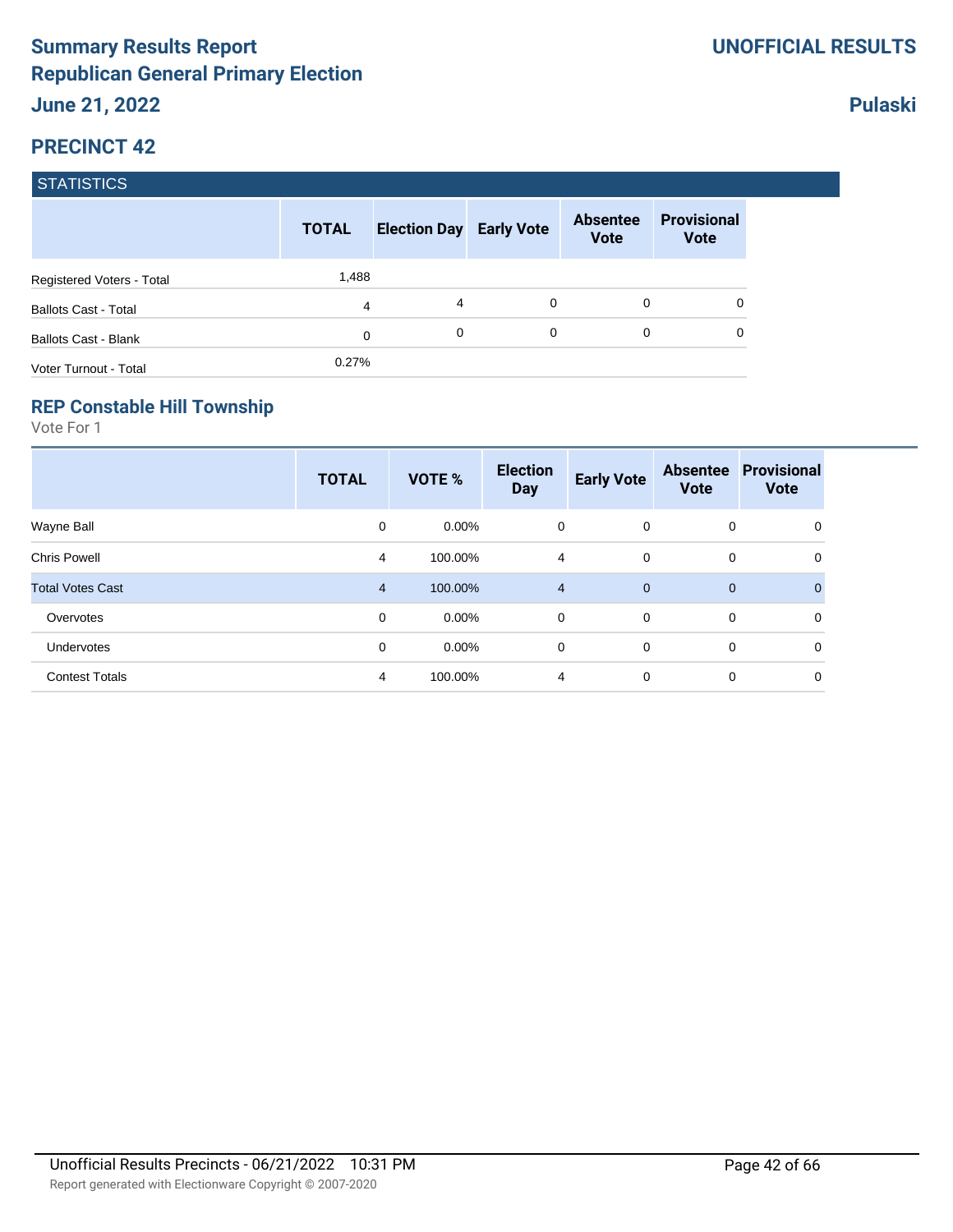|                             | <b>TOTAL</b> | <b>Election Day Early Vote</b> |   | <b>Absentee</b><br><b>Vote</b> | <b>Provisional</b><br><b>Vote</b> |
|-----------------------------|--------------|--------------------------------|---|--------------------------------|-----------------------------------|
| Registered Voters - Total   | 1,120        |                                |   |                                |                                   |
| <b>Ballots Cast - Total</b> | 4            | 0                              | 3 |                                | 0                                 |
| <b>Ballots Cast - Blank</b> | 0            | 0                              | 0 | 0                              | 0                                 |
| Voter Turnout - Total       | 0.36%        |                                |   |                                |                                   |

#### **REP Constable Hill Township**

Vote For 1

|                         | <b>TOTAL</b>   | VOTE %   | <b>Election</b><br><b>Day</b> | <b>Early Vote</b> | <b>Absentee</b><br><b>Vote</b> | <b>Provisional</b><br><b>Vote</b> |
|-------------------------|----------------|----------|-------------------------------|-------------------|--------------------------------|-----------------------------------|
| Wayne Ball              | 3              | 75.00%   | 0                             | 3                 | 0                              | 0                                 |
| <b>Chris Powell</b>     |                | 25.00%   | 0                             | 0                 | 1                              | 0                                 |
| <b>Total Votes Cast</b> | $\overline{4}$ | 100.00%  | $\mathbf 0$                   | 3                 | $\mathbf{1}$                   |                                   |
| Overvotes               | 0              | $0.00\%$ | 0                             | $\mathbf 0$       | 0                              | 0                                 |
| Undervotes              | 0              | $0.00\%$ | 0                             | $\mathbf 0$       | 0                              | $\mathbf 0$                       |
| <b>Contest Totals</b>   | 4              | 100.00%  | 0                             | 3                 | 1                              | $\mathbf 0$                       |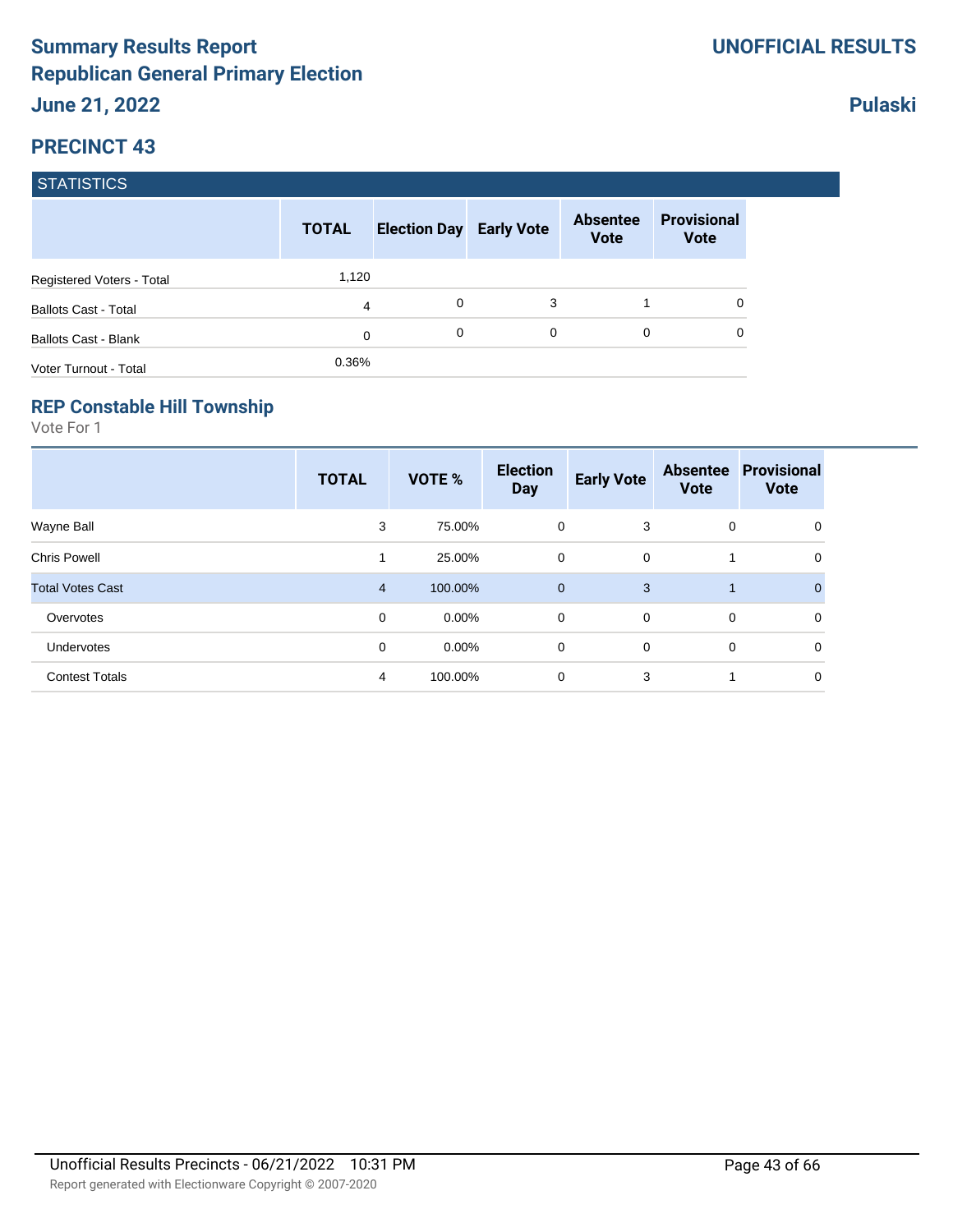|                             | <b>TOTAL</b> | <b>Election Day Early Vote</b> |   | <b>Absentee</b><br><b>Vote</b> | <b>Provisional</b><br><b>Vote</b> |
|-----------------------------|--------------|--------------------------------|---|--------------------------------|-----------------------------------|
| Registered Voters - Total   | 2,177        |                                |   |                                |                                   |
| <b>Ballots Cast - Total</b> | 5            |                                | 4 | 0                              |                                   |
| <b>Ballots Cast - Blank</b> | 0            | 0                              | 0 | 0                              |                                   |
| Voter Turnout - Total       | 0.23%        |                                |   |                                |                                   |

#### **REP Constable Hill Township**

Vote For 1

|                         | <b>TOTAL</b>   | VOTE %   | <b>Election</b><br><b>Day</b> | <b>Early Vote</b> | <b>Absentee</b><br><b>Vote</b> | <b>Provisional</b><br><b>Vote</b> |
|-------------------------|----------------|----------|-------------------------------|-------------------|--------------------------------|-----------------------------------|
| Wayne Ball              | $\overline{2}$ | 40.00%   |                               | 1                 | 0                              | 0                                 |
| <b>Chris Powell</b>     | 3              | 60.00%   | 0                             | 3                 | 0                              | 0                                 |
| <b>Total Votes Cast</b> | 5              | 100.00%  |                               | $\overline{4}$    | $\mathbf{0}$                   | 0                                 |
| Overvotes               | 0              | $0.00\%$ | 0                             | $\mathbf 0$       | 0                              | 0                                 |
| <b>Undervotes</b>       | 0              | $0.00\%$ | 0                             | $\mathbf 0$       | 0                              | $\mathbf 0$                       |
| <b>Contest Totals</b>   | 5              | 100.00%  |                               | 4                 | 0                              | 0                                 |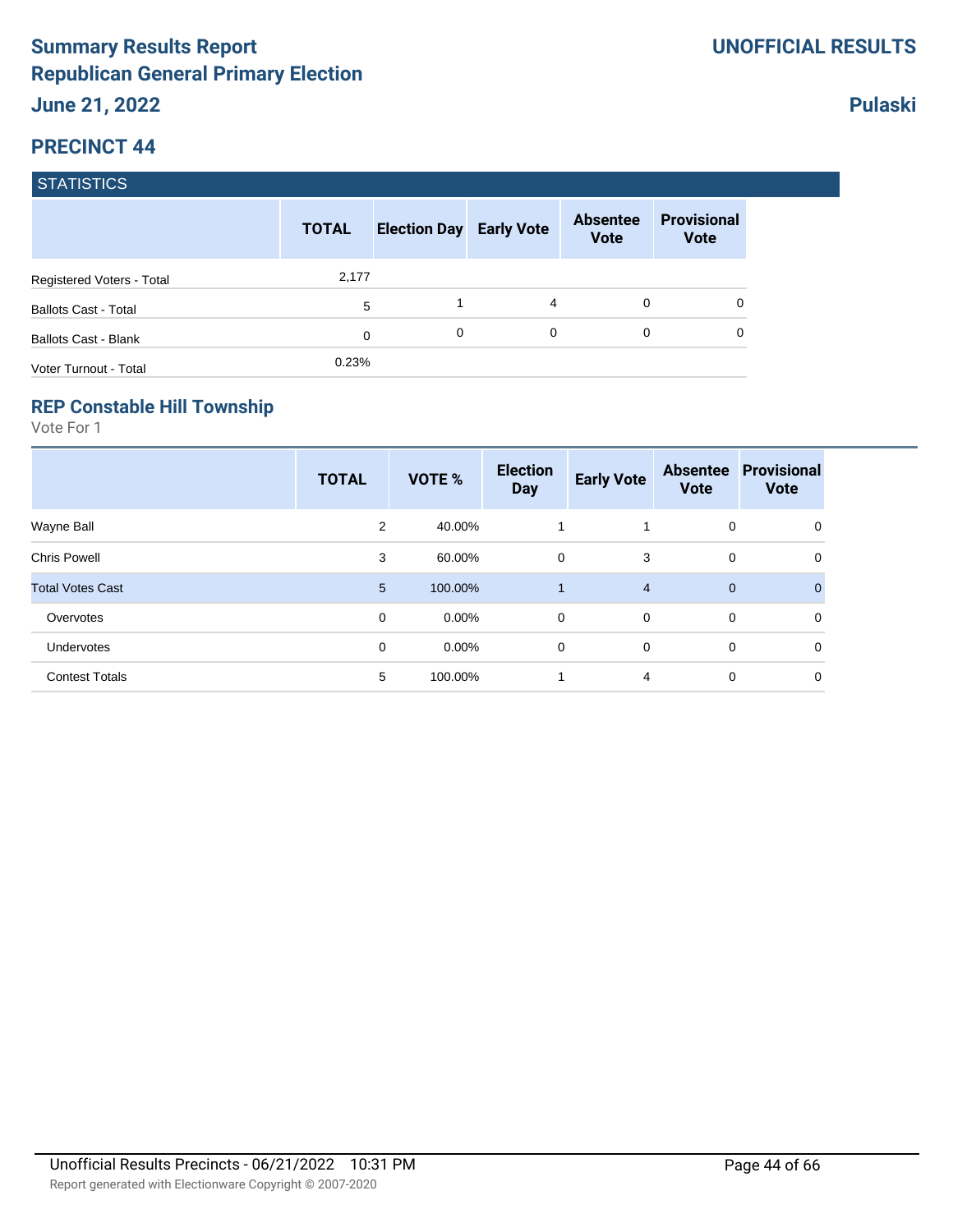|                             | <b>TOTAL</b> | <b>Election Day Early Vote</b> |   | <b>Absentee</b><br><b>Vote</b> | <b>Provisional</b><br><b>Vote</b> |
|-----------------------------|--------------|--------------------------------|---|--------------------------------|-----------------------------------|
| Registered Voters - Total   | 1,075        |                                |   |                                |                                   |
| <b>Ballots Cast - Total</b> | 0            | 0                              | 0 | 0                              | 0                                 |
| <b>Ballots Cast - Blank</b> | 0            | 0                              | 0 | $\Omega$                       | 0                                 |
| Voter Turnout - Total       | $0.00\%$     |                                |   |                                |                                   |

#### **REP Constable Hill Township**

Vote For 1

|                         | <b>TOTAL</b> | VOTE % | <b>Election</b><br><b>Day</b> | <b>Early Vote</b> | <b>Vote</b> | <b>Absentee Provisional</b><br><b>Vote</b> |
|-------------------------|--------------|--------|-------------------------------|-------------------|-------------|--------------------------------------------|
| Wayne Ball              | 0            |        | 0                             | $\mathbf 0$       | 0           | 0                                          |
| <b>Chris Powell</b>     | 0            |        | 0                             | $\mathbf 0$       | 0           | 0                                          |
| <b>Total Votes Cast</b> | 0            |        | $\mathbf{0}$                  | $\overline{0}$    | $\mathbf 0$ | $\Omega$                                   |
| Overvotes               | 0            |        | 0                             | $\mathbf 0$       | $\mathbf 0$ | 0                                          |
| Undervotes              | $\mathbf 0$  |        | 0                             | $\Omega$          | 0           | $\Omega$                                   |
| <b>Contest Totals</b>   | 0            |        | 0                             | $\mathbf 0$       | $\mathbf 0$ | 0                                          |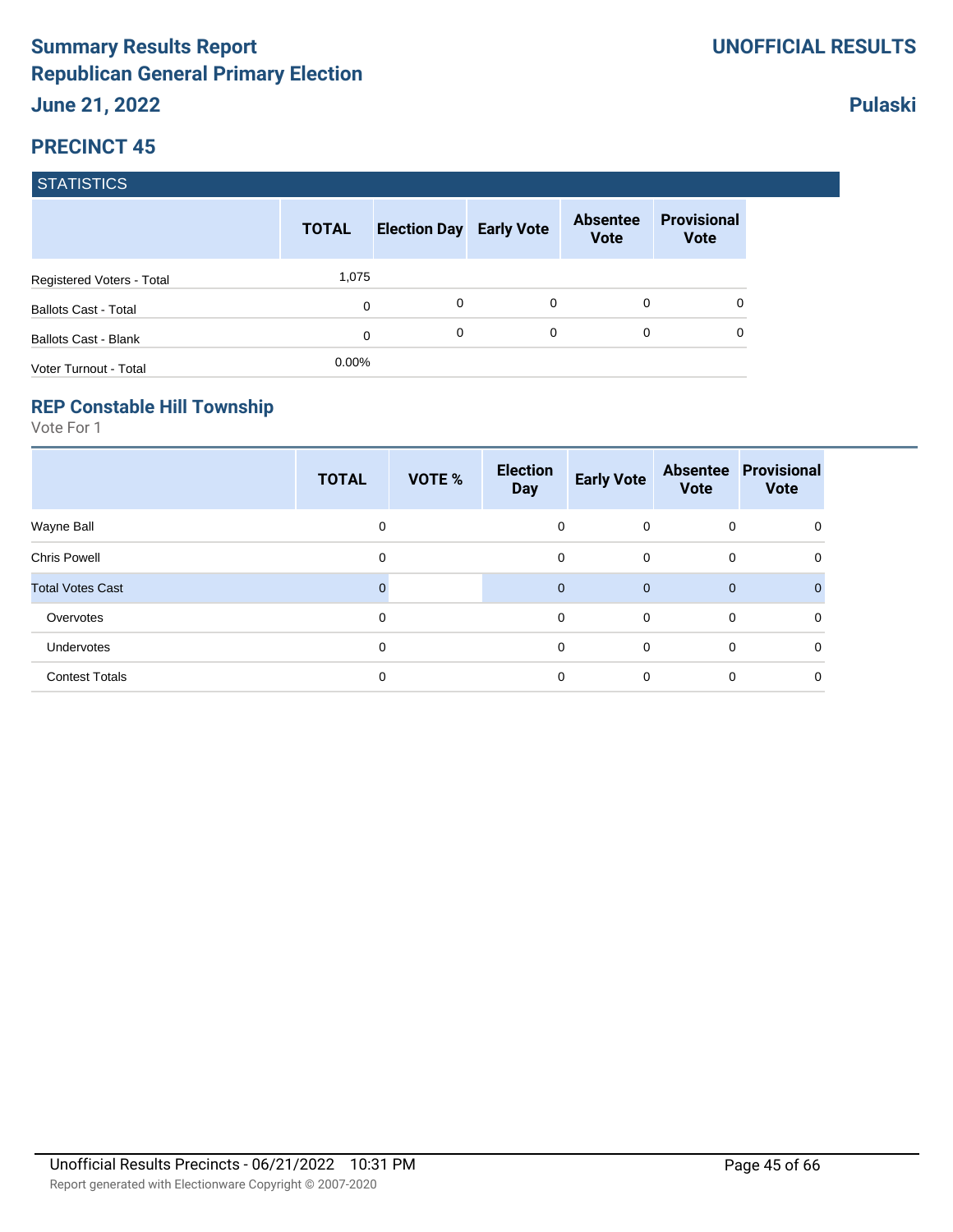|                             | <b>TOTAL</b> | <b>Election Day Early Vote</b> |          | <b>Absentee</b><br><b>Vote</b> | <b>Provisional</b><br><b>Vote</b> |
|-----------------------------|--------------|--------------------------------|----------|--------------------------------|-----------------------------------|
| Registered Voters - Total   | 1,576        |                                |          |                                |                                   |
| <b>Ballots Cast - Total</b> | 3            | 2                              | $\Omega$ |                                |                                   |
| <b>Ballots Cast - Blank</b> | 0            | 0                              | 0        | 0                              |                                   |
| Voter Turnout - Total       | 0.19%        |                                |          |                                |                                   |

#### **REP Constable Hill Township**

Vote For 1

|                         | <b>TOTAL</b> | VOTE %   | <b>Election</b><br><b>Day</b> | <b>Early Vote</b> | <b>Absentee</b><br><b>Vote</b> | Provisional<br><b>Vote</b> |
|-------------------------|--------------|----------|-------------------------------|-------------------|--------------------------------|----------------------------|
| Wayne Ball              | 1            | 33.33%   | 1                             | $\mathbf 0$       | 0                              | 0                          |
| <b>Chris Powell</b>     | 2            | 66.67%   | 1                             | $\mathbf 0$       |                                | 0                          |
| <b>Total Votes Cast</b> | 3            | 100.00%  | 2                             | $\mathbf{0}$      |                                | $\overline{0}$             |
| Overvotes               | 0            | $0.00\%$ | 0                             | $\mathbf 0$       | 0                              | 0                          |
| Undervotes              | 0            | $0.00\%$ | 0                             | $\mathbf 0$       | 0                              | 0                          |
| <b>Contest Totals</b>   | 3            | 100.00%  | 2                             | $\mathbf 0$       | 1                              | 0                          |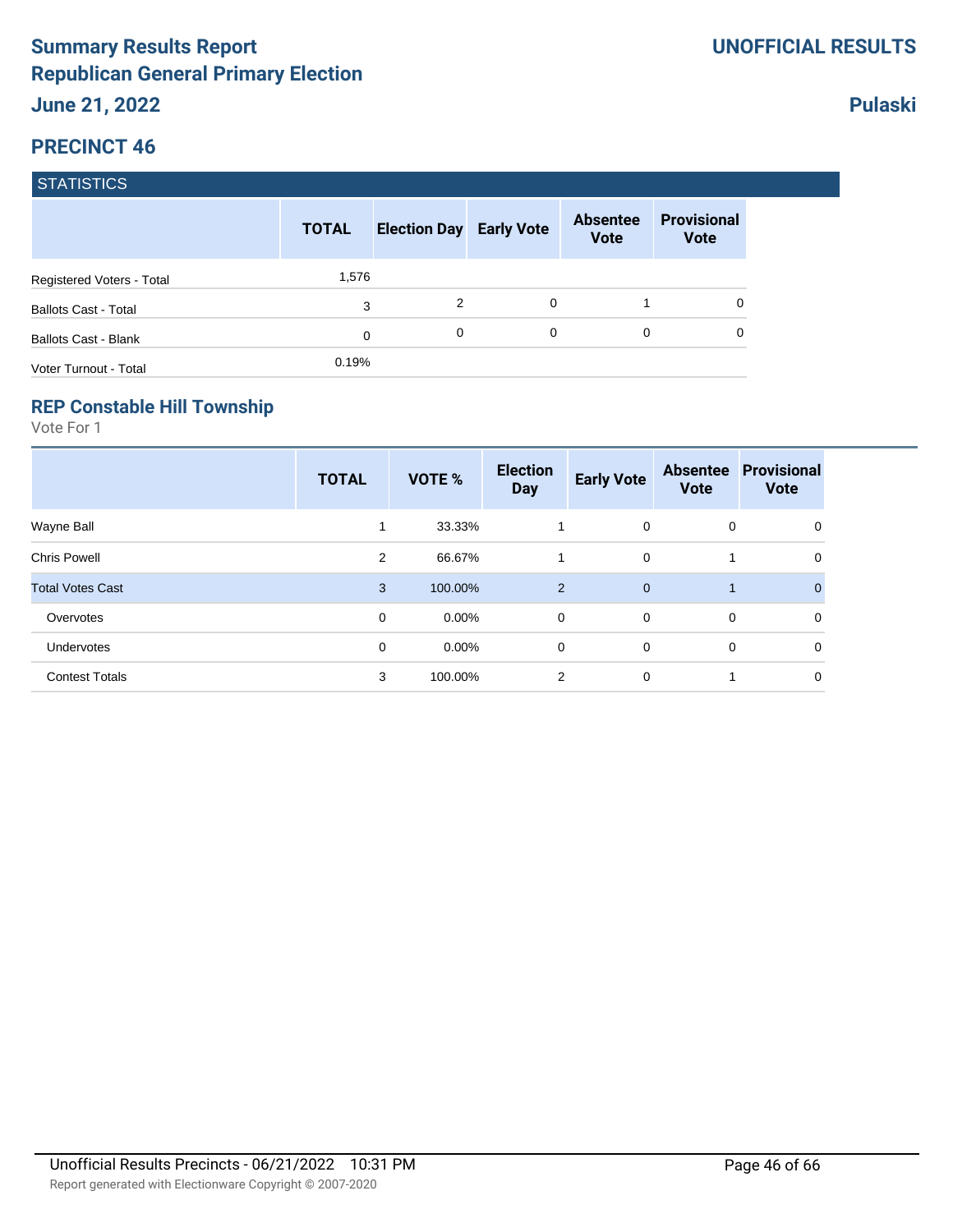|                             | <b>TOTAL</b> | <b>Election Day Early Vote</b> |          | <b>Absentee</b><br><b>Vote</b> | <b>Provisional</b><br><b>Vote</b> |
|-----------------------------|--------------|--------------------------------|----------|--------------------------------|-----------------------------------|
| Registered Voters - Total   | 1,708        |                                |          |                                |                                   |
| <b>Ballots Cast - Total</b> | 0            | 0                              | $\Omega$ | 0                              | 0                                 |
| <b>Ballots Cast - Blank</b> | 0            | 0                              | 0        | 0                              | 0                                 |
| Voter Turnout - Total       | $0.00\%$     |                                |          |                                |                                   |

#### **REP Constable Hill Township**

Vote For 1

|                         | <b>TOTAL</b> | VOTE % | <b>Election</b><br><b>Day</b> | <b>Early Vote</b> | <b>Vote</b>  | <b>Absentee Provisional</b><br><b>Vote</b> |
|-------------------------|--------------|--------|-------------------------------|-------------------|--------------|--------------------------------------------|
| Wayne Ball              | 0            |        | 0                             | $\overline{0}$    | $\mathbf 0$  | 0                                          |
| <b>Chris Powell</b>     | 0            |        | 0                             | $\mathbf 0$       | 0            | 0                                          |
| <b>Total Votes Cast</b> |              |        | $\mathbf{0}$                  | $\mathbf{0}$      | $\mathbf{0}$ | $\Omega$                                   |
| Overvotes               | $\mathbf 0$  |        | 0                             | $\mathbf 0$       | 0            | 0                                          |
| Undervotes              | 0            |        | 0                             | $\Omega$          | 0            | $\Omega$                                   |
| <b>Contest Totals</b>   | 0            |        | 0                             | $\mathbf 0$       | 0            | $\mathbf 0$                                |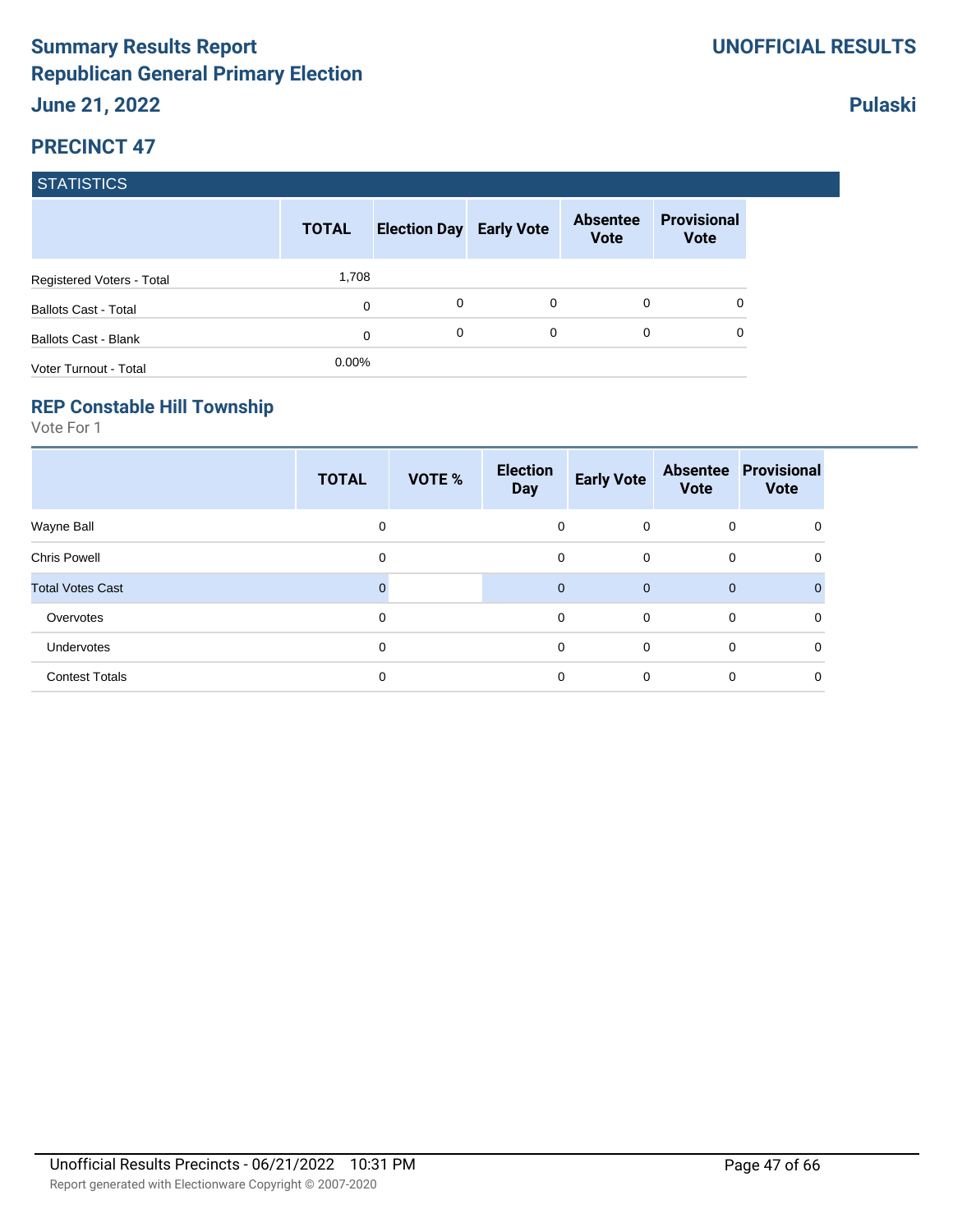|                             | <b>TOTAL</b> | <b>Election Day Early Vote</b> |   | <b>Absentee</b><br><b>Vote</b> | <b>Provisional</b><br><b>Vote</b> |
|-----------------------------|--------------|--------------------------------|---|--------------------------------|-----------------------------------|
| Registered Voters - Total   | 2,180        |                                |   |                                |                                   |
| <b>Ballots Cast - Total</b> | 2            | 2                              | 0 | $\Omega$                       |                                   |
| <b>Ballots Cast - Blank</b> | 0            | 0                              | 0 | $\Omega$                       |                                   |
| Voter Turnout - Total       | 0.09%        |                                |   |                                |                                   |

#### **REP Constable Hill Township**

Vote For 1

|                         | <b>TOTAL</b>   | <b>VOTE %</b> | <b>Election</b><br><b>Day</b> | <b>Early Vote</b> | <b>Absentee</b><br><b>Vote</b> | <b>Provisional</b><br><b>Vote</b> |
|-------------------------|----------------|---------------|-------------------------------|-------------------|--------------------------------|-----------------------------------|
| Wayne Ball              | $\overline{2}$ | 100.00%       | 2                             | $\overline{0}$    | 0                              | 0                                 |
| <b>Chris Powell</b>     | 0              | $0.00\%$      | 0                             | $\mathbf 0$       | 0                              | 0                                 |
| <b>Total Votes Cast</b> | $\overline{2}$ | 100.00%       | $\overline{2}$                | $\mathbf{0}$      | $\mathbf 0$                    | $\mathbf{0}$                      |
| Overvotes               | 0              | $0.00\%$      | $\mathbf 0$                   | $\overline{0}$    | 0                              | 0                                 |
| Undervotes              | 0              | $0.00\%$      | 0                             | $\mathbf 0$       | 0                              | 0                                 |
| <b>Contest Totals</b>   | $\overline{2}$ | 100.00%       | 2                             | $\mathbf 0$       | 0                              | 0                                 |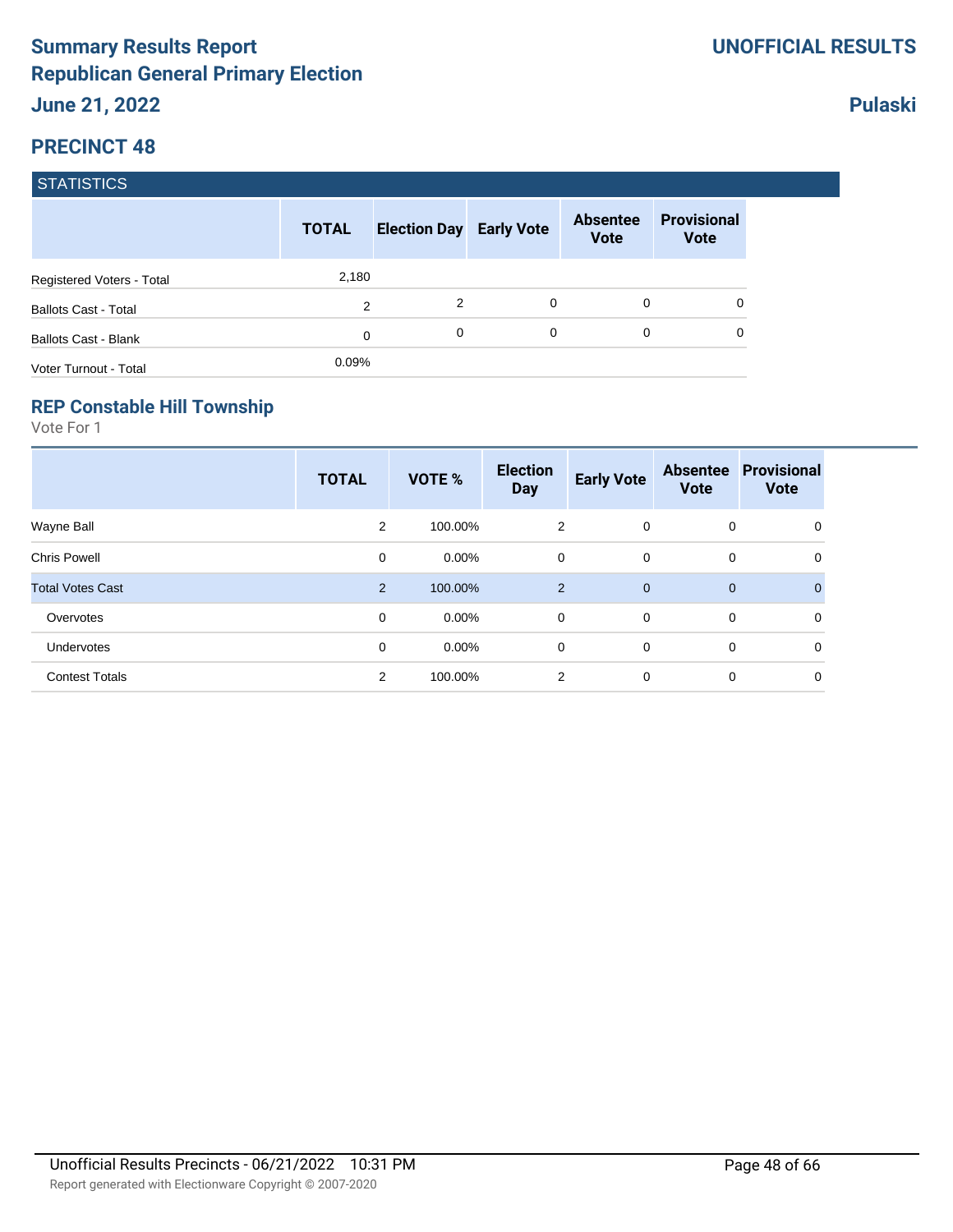|                             | <b>TOTAL</b> | <b>Election Day Early Vote</b> |   | <b>Absentee</b><br><b>Vote</b> | <b>Provisional</b><br><b>Vote</b> |
|-----------------------------|--------------|--------------------------------|---|--------------------------------|-----------------------------------|
| Registered Voters - Total   | 2,740        |                                |   |                                |                                   |
| <b>Ballots Cast - Total</b> | и            |                                | 0 | 0                              | 0                                 |
| <b>Ballots Cast - Blank</b> | 0            | 0                              | 0 | 0                              | 0                                 |
| Voter Turnout - Total       | 0.04%        |                                |   |                                |                                   |

#### **REP Constable Hill Township**

Vote For 1

|                         | <b>TOTAL</b> | VOTE %   | <b>Election</b><br><b>Day</b> | <b>Early Vote</b> | <b>Absentee</b><br><b>Vote</b> | <b>Provisional</b><br><b>Vote</b> |
|-------------------------|--------------|----------|-------------------------------|-------------------|--------------------------------|-----------------------------------|
| Wayne Ball              | 1            | 100.00%  | 1                             | $\mathbf 0$       | 0                              | 0                                 |
| <b>Chris Powell</b>     | 0            | $0.00\%$ | 0                             | $\mathbf 0$       | 0                              | 0                                 |
| <b>Total Votes Cast</b> | 1            | 100.00%  | 1                             | $\overline{0}$    | $\mathbf 0$                    | $\mathbf{0}$                      |
| Overvotes               | 0            | $0.00\%$ | 0                             | $\Omega$          | 0                              | 0                                 |
| Undervotes              | 0            | $0.00\%$ | 0                             | $\mathbf 0$       | 0                              | 0                                 |
| <b>Contest Totals</b>   | 1            | 100.00%  | 1                             | $\mathbf 0$       | 0                              | 0                                 |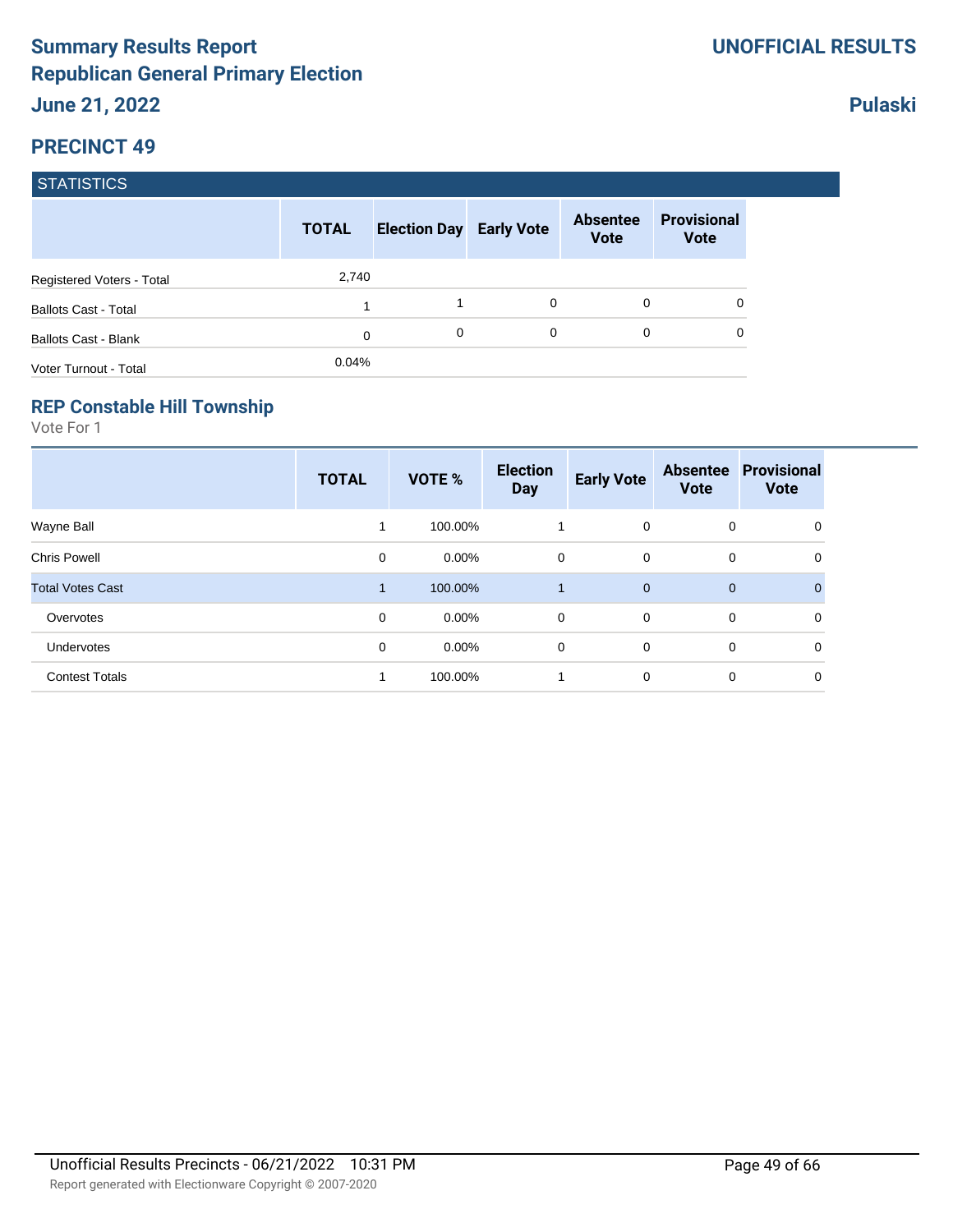|                             | <b>TOTAL</b>   | <b>Election Day Early Vote</b> |   | <b>Absentee</b><br><b>Vote</b> | <b>Provisional</b><br><b>Vote</b> |
|-----------------------------|----------------|--------------------------------|---|--------------------------------|-----------------------------------|
| Registered Voters - Total   | 1,908          |                                |   |                                |                                   |
| <b>Ballots Cast - Total</b> | $\overline{2}$ | 2                              | 0 | 0                              |                                   |
| <b>Ballots Cast - Blank</b> | 0              | 0                              | 0 | $\Omega$                       |                                   |
| Voter Turnout - Total       | 0.10%          |                                |   |                                |                                   |

#### **REP Constable Hill Township**

Vote For 1

|                         | <b>TOTAL</b>   | VOTE %   | <b>Election</b><br><b>Day</b> | <b>Early Vote</b> | <b>Absentee</b><br><b>Vote</b> | <b>Provisional</b><br><b>Vote</b> |
|-------------------------|----------------|----------|-------------------------------|-------------------|--------------------------------|-----------------------------------|
| Wayne Ball              | 0              | $0.00\%$ | 0                             | $\mathbf{0}$      | 0                              | 0                                 |
| <b>Chris Powell</b>     | $\overline{2}$ | 100.00%  | 2                             | $\mathbf 0$       | 0                              | 0                                 |
| <b>Total Votes Cast</b> | $\overline{2}$ | 100.00%  | $\overline{2}$                | $\overline{0}$    | $\mathbf 0$                    | $\mathbf{0}$                      |
| Overvotes               | 0              | $0.00\%$ | $\mathbf 0$                   | $\mathbf 0$       | 0                              | 0                                 |
| Undervotes              | 0              | $0.00\%$ | 0                             | $\mathbf 0$       | 0                              | 0                                 |
| <b>Contest Totals</b>   | 2              | 100.00%  | 2                             | $\mathbf 0$       | 0                              | 0                                 |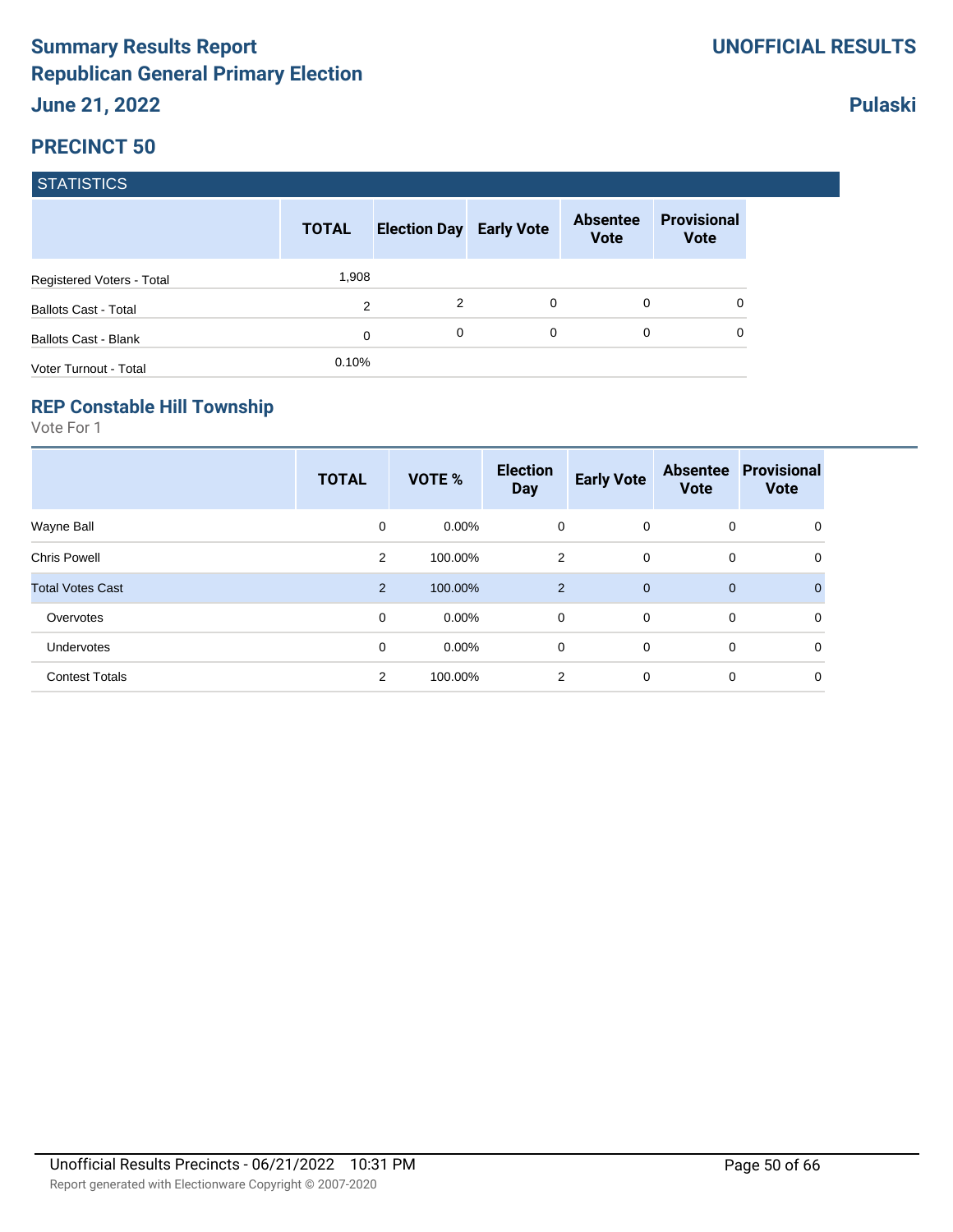|                             | <b>TOTAL</b> | <b>Election Day Early Vote</b> |             | <b>Absentee</b><br><b>Vote</b> | <b>Provisional</b><br><b>Vote</b> |
|-----------------------------|--------------|--------------------------------|-------------|--------------------------------|-----------------------------------|
| Registered Voters - Total   | 2,812        |                                |             |                                |                                   |
| <b>Ballots Cast - Total</b> | 4            | 4                              | 0           | 0                              | 0                                 |
| <b>Ballots Cast - Blank</b> | 0            | 0                              | $\mathbf 0$ | $\Omega$                       | 0                                 |
| Voter Turnout - Total       | 0.14%        |                                |             |                                |                                   |

#### **REP Constable Hill Township**

Vote For 1

|                         | <b>TOTAL</b>   | VOTE %   | <b>Election</b><br><b>Day</b> | <b>Early Vote</b> | <b>Absentee</b><br><b>Vote</b> | <b>Provisional</b><br><b>Vote</b> |
|-------------------------|----------------|----------|-------------------------------|-------------------|--------------------------------|-----------------------------------|
| Wayne Ball              | 4              | 100.00%  | $\overline{4}$                | $\mathbf{0}$      | 0                              | 0                                 |
| <b>Chris Powell</b>     | 0              | $0.00\%$ | 0                             | $\mathbf 0$       | 0                              | 0                                 |
| <b>Total Votes Cast</b> | $\overline{4}$ | 100.00%  | $\overline{4}$                | $\overline{0}$    | $\mathbf 0$                    | $\mathbf{0}$                      |
| Overvotes               | 0              | $0.00\%$ | $\mathbf 0$                   | $\mathbf 0$       | 0                              | 0                                 |
| Undervotes              | 0              | $0.00\%$ | 0                             | $\mathbf 0$       | 0                              | 0                                 |
| <b>Contest Totals</b>   | 4              | 100.00%  | 4                             | $\mathbf 0$       | 0                              | 0                                 |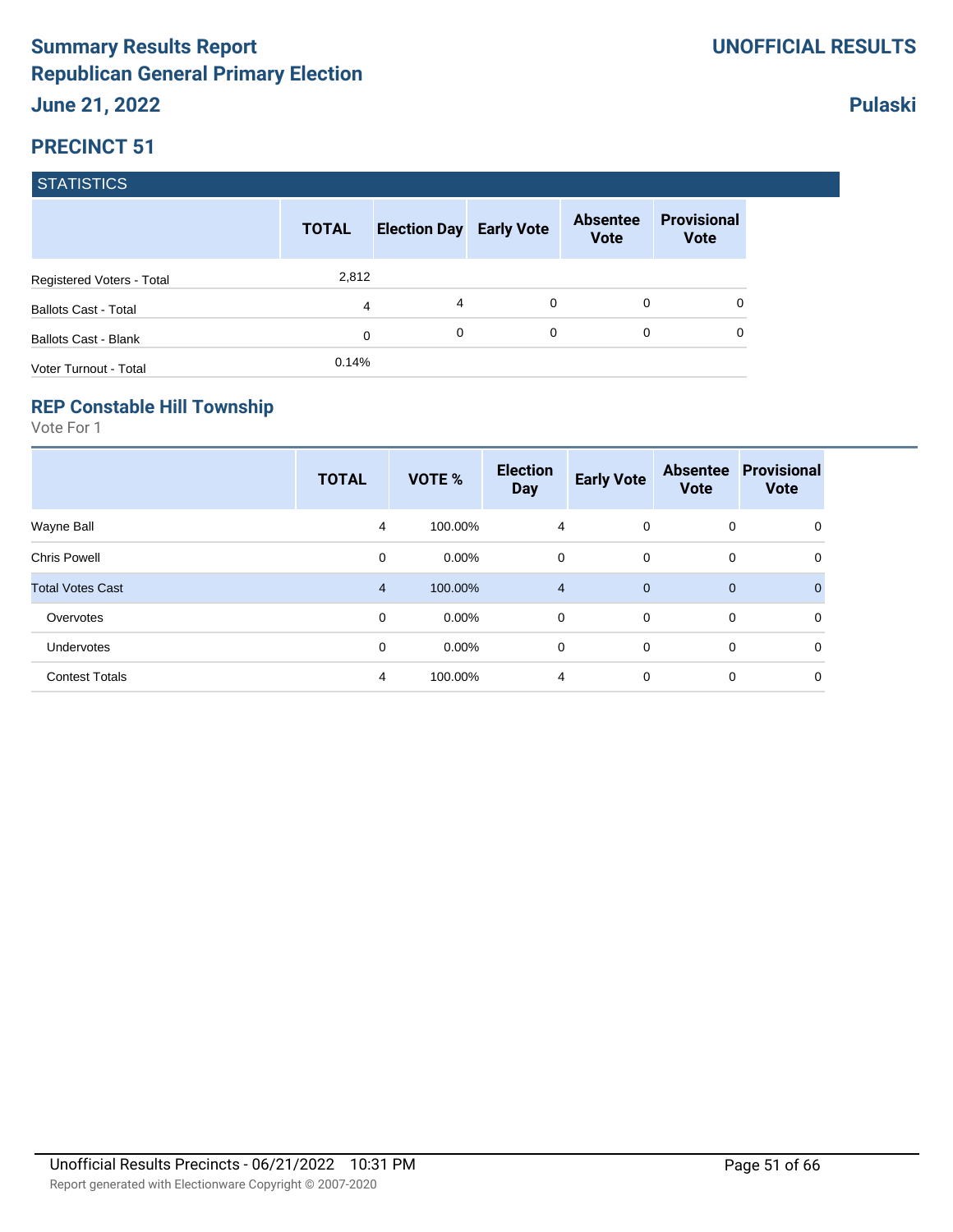|                             | <b>TOTAL</b> | <b>Election Day Early Vote</b> |    | <b>Absentee</b><br><b>Vote</b> | <b>Provisional</b><br><b>Vote</b> |
|-----------------------------|--------------|--------------------------------|----|--------------------------------|-----------------------------------|
| Registered Voters - Total   | 1,077        |                                |    |                                |                                   |
| <b>Ballots Cast - Total</b> | 64           | 47                             | 17 | 0                              | 0                                 |
| <b>Ballots Cast - Blank</b> |              | 0                              |    | $\Omega$                       | 0                                 |
| Voter Turnout - Total       | 5.94%        |                                |    |                                |                                   |

#### **REP Justice of the Peace District 1**

Vote For 1

|                         | <b>TOTAL</b> | VOTE %   | <b>Election</b><br><b>Day</b> | <b>Early Vote</b> | <b>Absentee</b><br><b>Vote</b> | <b>Provisional</b><br><b>Vote</b> |
|-------------------------|--------------|----------|-------------------------------|-------------------|--------------------------------|-----------------------------------|
| Deb Crow                | 22           | 34.38%   | 15                            | 7                 | 0                              | 0                                 |
| Rebekah L. Davis        | 41           | 64.06%   | 32                            | 9                 | 0                              | 0                                 |
| <b>Total Votes Cast</b> | 63           | 98.44%   | 47                            | 16                | $\mathbf{0}$                   | $\Omega$                          |
| Overvotes               | 0            | $0.00\%$ | 0                             | $\mathbf 0$       | 0                              | 0                                 |
| <b>Undervotes</b>       |              | 1.56%    | 0                             | 1                 | 0                              | 0                                 |
| <b>Contest Totals</b>   | 64           | 100.00%  | 47                            | 17                | 0                              | 0                                 |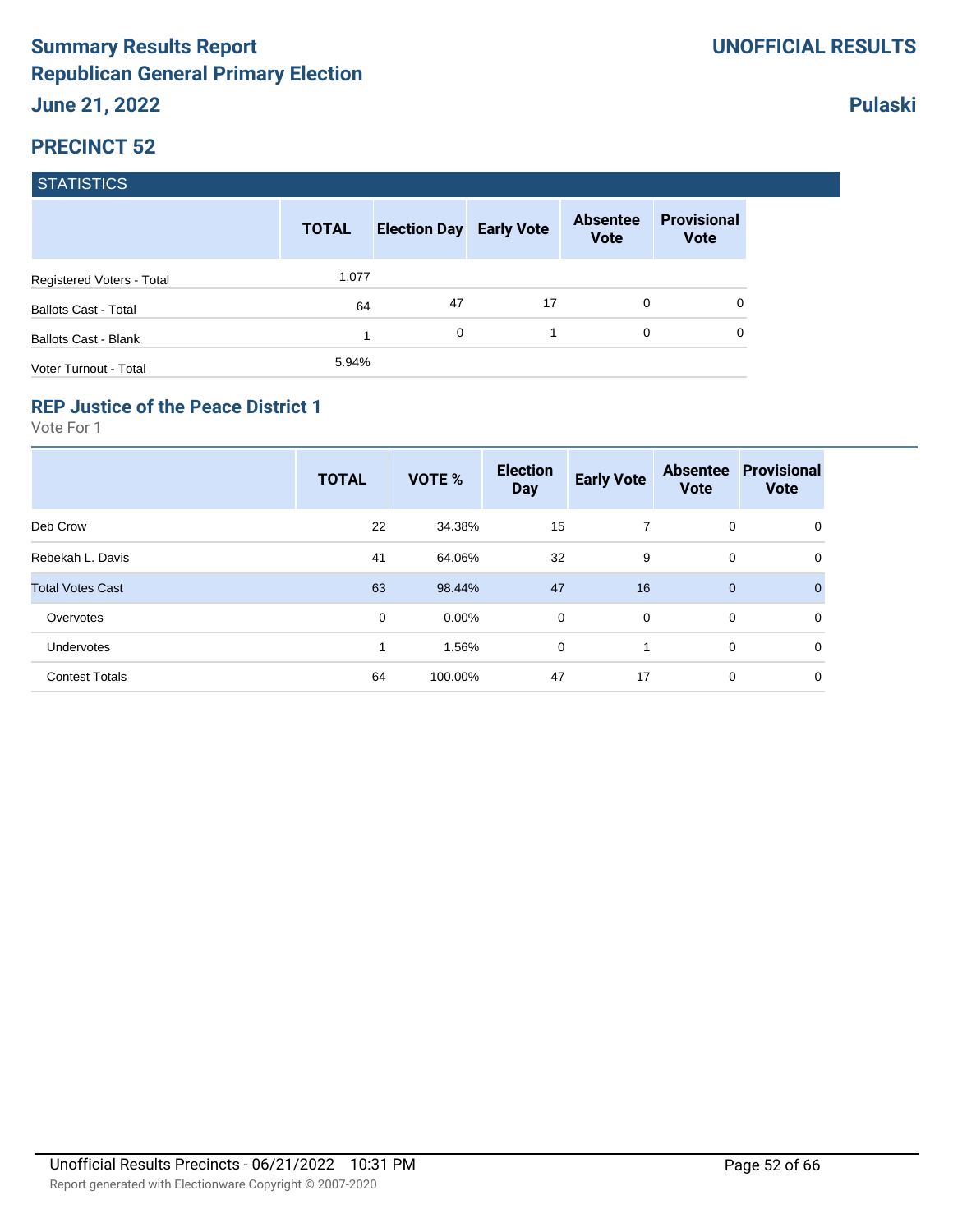|                             | <b>TOTAL</b> | <b>Election Day Early Vote</b> |    | <b>Absentee</b><br><b>Vote</b> | <b>Provisional</b><br><b>Vote</b> |
|-----------------------------|--------------|--------------------------------|----|--------------------------------|-----------------------------------|
| Registered Voters - Total   | 1,147        |                                |    |                                |                                   |
| <b>Ballots Cast - Total</b> | 140          | 117                            | 23 | $\Omega$                       | 0                                 |
| <b>Ballots Cast - Blank</b> |              | 0                              |    | $\Omega$                       | 0                                 |
| Voter Turnout - Total       | 12.21%       |                                |    |                                |                                   |

#### **REP Justice of the Peace District 1**

Vote For 1

|                         | <b>TOTAL</b> | VOTE %   | <b>Election</b><br><b>Day</b> | <b>Early Vote</b> | <b>Absentee</b><br><b>Vote</b> | <b>Provisional</b><br><b>Vote</b> |
|-------------------------|--------------|----------|-------------------------------|-------------------|--------------------------------|-----------------------------------|
| Deb Crow                | 104          | 74.29%   | 88                            | 16                | 0                              | 0                                 |
| Rebekah L. Davis        | 35           | 25.00%   | 29                            | 6                 | 0                              | 0                                 |
| <b>Total Votes Cast</b> | 139          | 99.29%   | 117                           | 22                | $\mathbf 0$                    | $\overline{0}$                    |
| Overvotes               | 0            | $0.00\%$ | 0                             | $\mathbf 0$       | 0                              | 0                                 |
| Undervotes              | 1            | 0.71%    | 0                             |                   | 0                              | 0                                 |
| <b>Contest Totals</b>   | 140          | 100.00%  | 117                           | 23                | 0                              | 0                                 |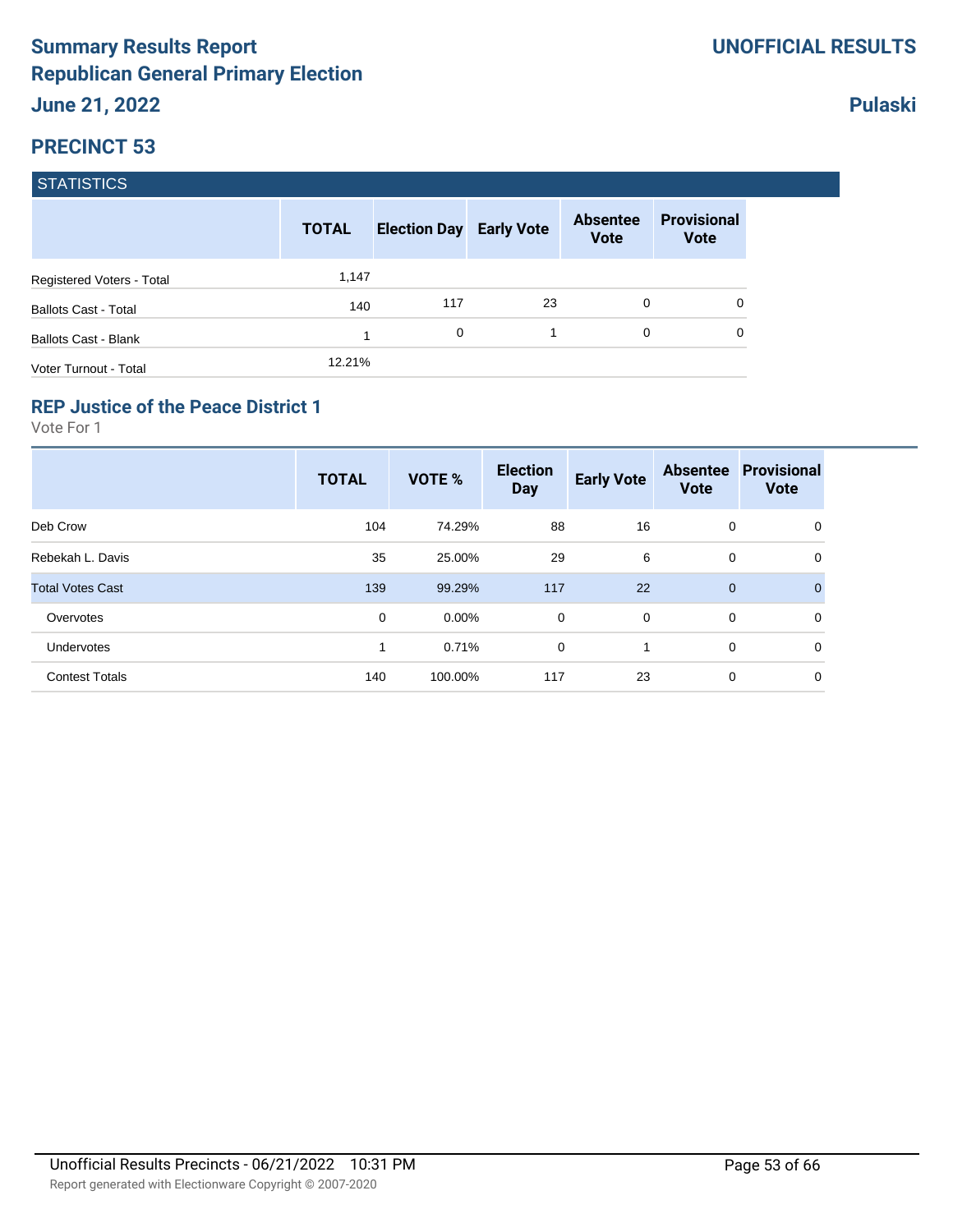|                             | <b>TOTAL</b> | <b>Election Day Early Vote</b> |          | <b>Absentee</b><br><b>Vote</b> | <b>Provisional</b><br><b>Vote</b> |
|-----------------------------|--------------|--------------------------------|----------|--------------------------------|-----------------------------------|
| Registered Voters - Total   | 1,220        |                                |          |                                |                                   |
| <b>Ballots Cast - Total</b> | 64           | 58                             | 6        | 0                              | 0                                 |
| <b>Ballots Cast - Blank</b> | 0            | 0                              | $\Omega$ | 0                              | 0                                 |
| Voter Turnout - Total       | 5.25%        |                                |          |                                |                                   |

#### **REP Justice of the Peace District 1**

Vote For 1

|                         | <b>TOTAL</b> | VOTE %   | <b>Election</b><br><b>Day</b> | <b>Early Vote</b> | <b>Absentee</b><br><b>Vote</b> | <b>Provisional</b><br><b>Vote</b> |
|-------------------------|--------------|----------|-------------------------------|-------------------|--------------------------------|-----------------------------------|
| Deb Crow                | 33           | 51.56%   | 32                            |                   | 0                              | 0                                 |
| Rebekah L. Davis        | 31           | 48.44%   | 26                            | 5                 | 0                              | 0                                 |
| <b>Total Votes Cast</b> | 64           | 100.00%  | 58                            | 6                 | $\mathbf{0}$                   | $\Omega$                          |
| Overvotes               | 0            | $0.00\%$ | 0                             | $\overline{0}$    | 0                              | 0                                 |
| Undervotes              | 0            | $0.00\%$ | 0                             | $\mathbf 0$       | 0                              | 0                                 |
| <b>Contest Totals</b>   | 64           | 100.00%  | 58                            | 6                 | 0                              | 0                                 |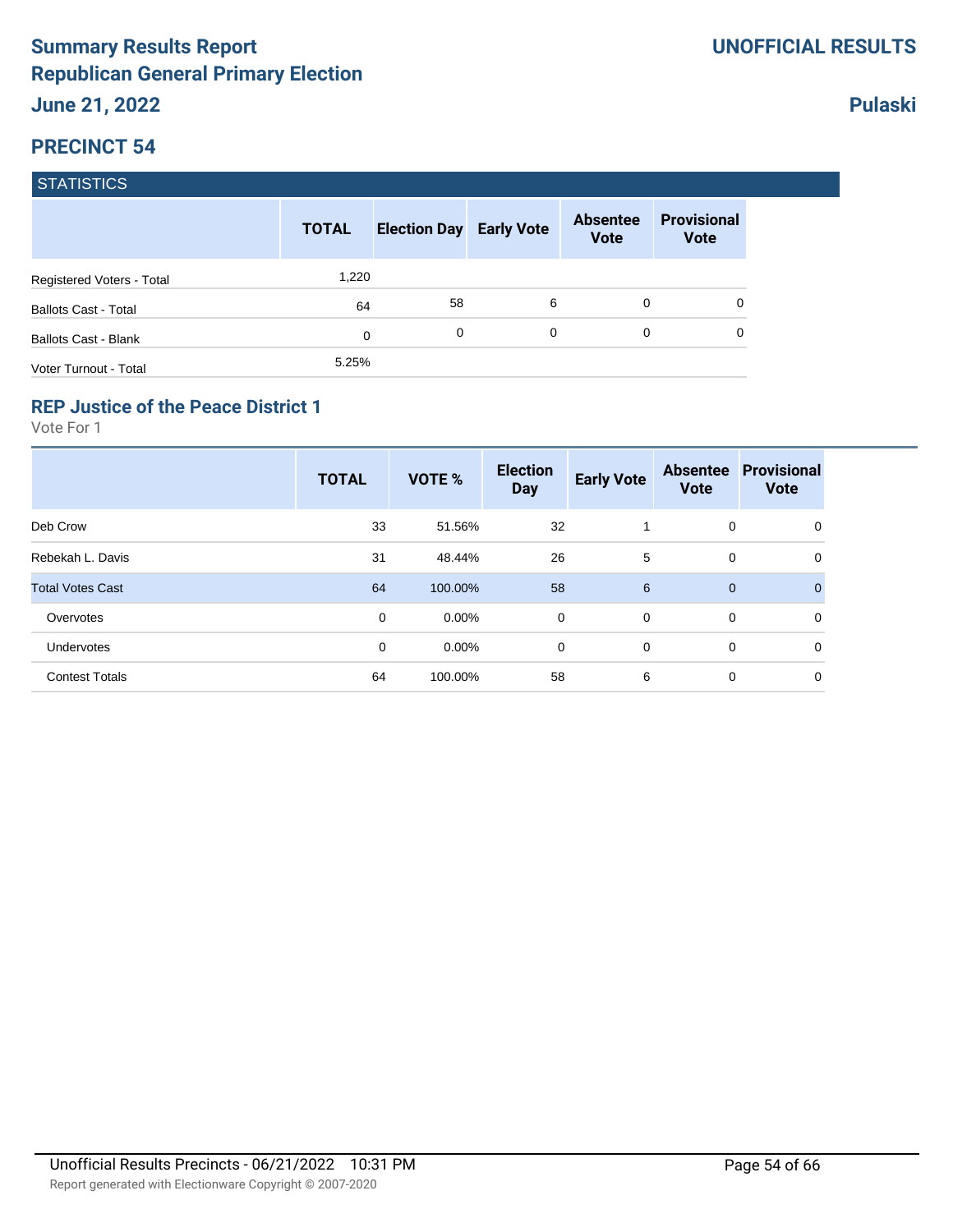|                             | <b>TOTAL</b> | <b>Election Day Early Vote</b> |          | <b>Absentee</b><br><b>Vote</b> | <b>Provisional</b><br><b>Vote</b> |
|-----------------------------|--------------|--------------------------------|----------|--------------------------------|-----------------------------------|
| Registered Voters - Total   | 1,860        |                                |          |                                |                                   |
| <b>Ballots Cast - Total</b> | 75           | 52                             | 23       | $\Omega$                       | 0                                 |
| <b>Ballots Cast - Blank</b> | 0            | 0                              | $\Omega$ | $\Omega$                       | 0                                 |
| Voter Turnout - Total       | 4.03%        |                                |          |                                |                                   |

### **REP Justice of the Peace District 1**

Vote For 1

|                         | <b>TOTAL</b> | <b>VOTE %</b> | <b>Election</b><br><b>Day</b> | <b>Early Vote</b> | <b>Absentee</b><br><b>Vote</b> | <b>Provisional</b><br><b>Vote</b> |
|-------------------------|--------------|---------------|-------------------------------|-------------------|--------------------------------|-----------------------------------|
| Deb Crow                | 14           | 18.67%        | 10                            | 4                 | 0                              | 0                                 |
| Rebekah L. Davis        | 61           | 81.33%        | 42                            | 19                | 0                              | 0                                 |
| <b>Total Votes Cast</b> | 75           | 100.00%       | 52                            | 23                | $\mathbf 0$                    | $\Omega$                          |
| Overvotes               | 0            | $0.00\%$      | $\mathbf 0$                   | $\Omega$          | $\mathbf 0$                    | 0                                 |
| Undervotes              | 0            | $0.00\%$      | 0                             | $\mathbf 0$       | 0                              | 0                                 |
| <b>Contest Totals</b>   | 75           | 100.00%       | 52                            | 23                | 0                              | 0                                 |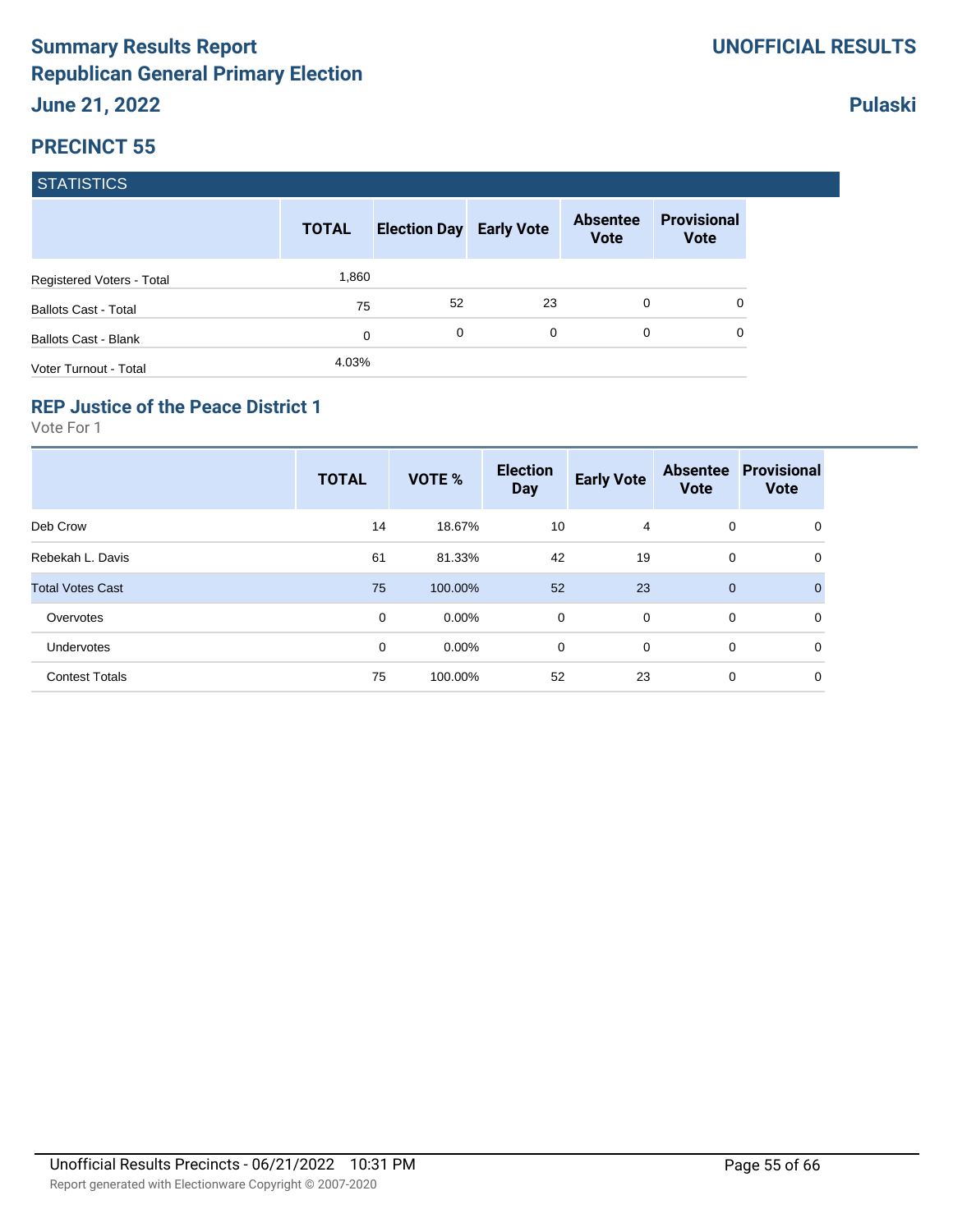|                             | <b>TOTAL</b> | <b>Election Day Early Vote</b> |          | <b>Absentee</b><br><b>Vote</b> | <b>Provisional</b><br><b>Vote</b> |
|-----------------------------|--------------|--------------------------------|----------|--------------------------------|-----------------------------------|
| Registered Voters - Total   | 937          |                                |          |                                |                                   |
| <b>Ballots Cast - Total</b> | 34           | 30                             | 4        | 0                              | 0                                 |
| <b>Ballots Cast - Blank</b> | 0            | 0                              | $\Omega$ | 0                              | 0                                 |
| Voter Turnout - Total       | 3.63%        |                                |          |                                |                                   |

#### **REP Justice of the Peace District 1**

Vote For 1

|                         | <b>TOTAL</b> | VOTE %   | <b>Election</b><br><b>Day</b> | <b>Early Vote</b> | <b>Absentee</b><br><b>Vote</b> | <b>Provisional</b><br><b>Vote</b> |
|-------------------------|--------------|----------|-------------------------------|-------------------|--------------------------------|-----------------------------------|
| Deb Crow                | 16           | 47.06%   | 13                            | 3                 | 0                              | 0                                 |
| Rebekah L. Davis        | 18           | 52.94%   | 17                            |                   | 0                              | 0                                 |
| <b>Total Votes Cast</b> | 34           | 100.00%  | 30                            | $\overline{4}$    | $\mathbf 0$                    | $\mathbf{0}$                      |
| Overvotes               | 0            | $0.00\%$ | 0                             | $\mathbf 0$       | 0                              | 0                                 |
| Undervotes              | 0            | $0.00\%$ | 0                             | 0                 | 0                              | 0                                 |
| <b>Contest Totals</b>   | 34           | 100.00%  | 30                            | 4                 | 0                              | 0                                 |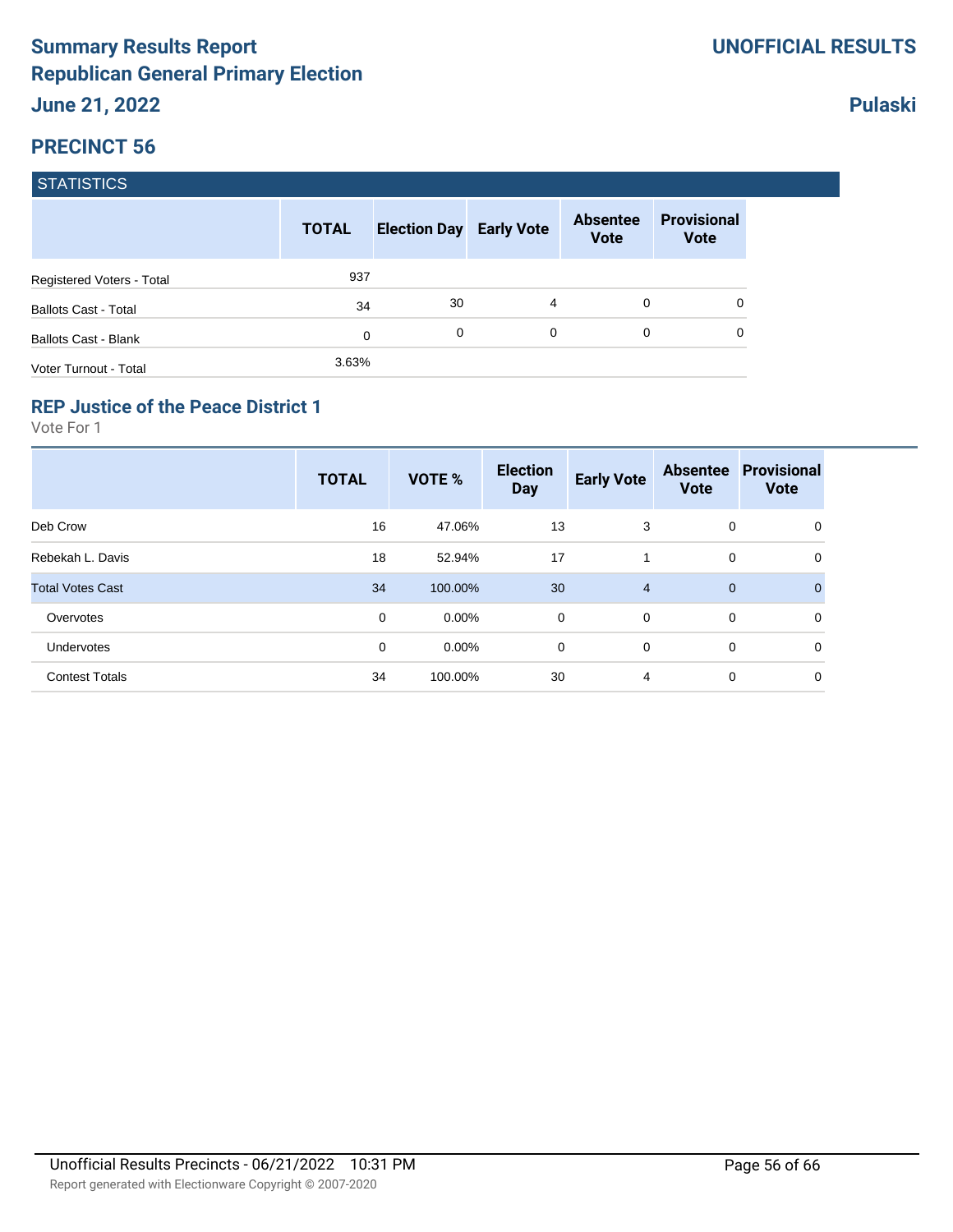|                             | <b>TOTAL</b> | <b>Election Day Early Vote</b> |    | <b>Absentee</b><br><b>Vote</b> | <b>Provisional</b><br><b>Vote</b> |
|-----------------------------|--------------|--------------------------------|----|--------------------------------|-----------------------------------|
| Registered Voters - Total   | 1,997        |                                |    |                                |                                   |
| <b>Ballots Cast - Total</b> | 100          | 81                             | 17 | 2                              | 0                                 |
| <b>Ballots Cast - Blank</b> | 0            | 0                              | 0  | $\Omega$                       |                                   |
| Voter Turnout - Total       | 5.01%        |                                |    |                                |                                   |

#### **REP Justice of the Peace District 1**

Vote For 1

|                         | <b>TOTAL</b> | <b>VOTE %</b> | <b>Election</b><br><b>Day</b> | <b>Early Vote</b> | <b>Absentee</b><br><b>Vote</b> | <b>Provisional</b><br><b>Vote</b> |
|-------------------------|--------------|---------------|-------------------------------|-------------------|--------------------------------|-----------------------------------|
| Deb Crow                | 54           | 54.00%        | 45                            | 9                 | 0                              | 0                                 |
| Rebekah L. Davis        | 46           | 46.00%        | 36                            | 8                 | 2                              | 0                                 |
| <b>Total Votes Cast</b> | 100          | 100.00%       | 81                            | 17                | $\overline{2}$                 | $\mathbf{0}$                      |
| Overvotes               | 0            | $0.00\%$      | $\mathbf 0$                   | $\Omega$          | 0                              | 0                                 |
| Undervotes              | 0            | $0.00\%$      | 0                             | $\mathbf 0$       | 0                              | 0                                 |
| <b>Contest Totals</b>   | 100          | 100.00%       | 81                            | 17                | 2                              | 0                                 |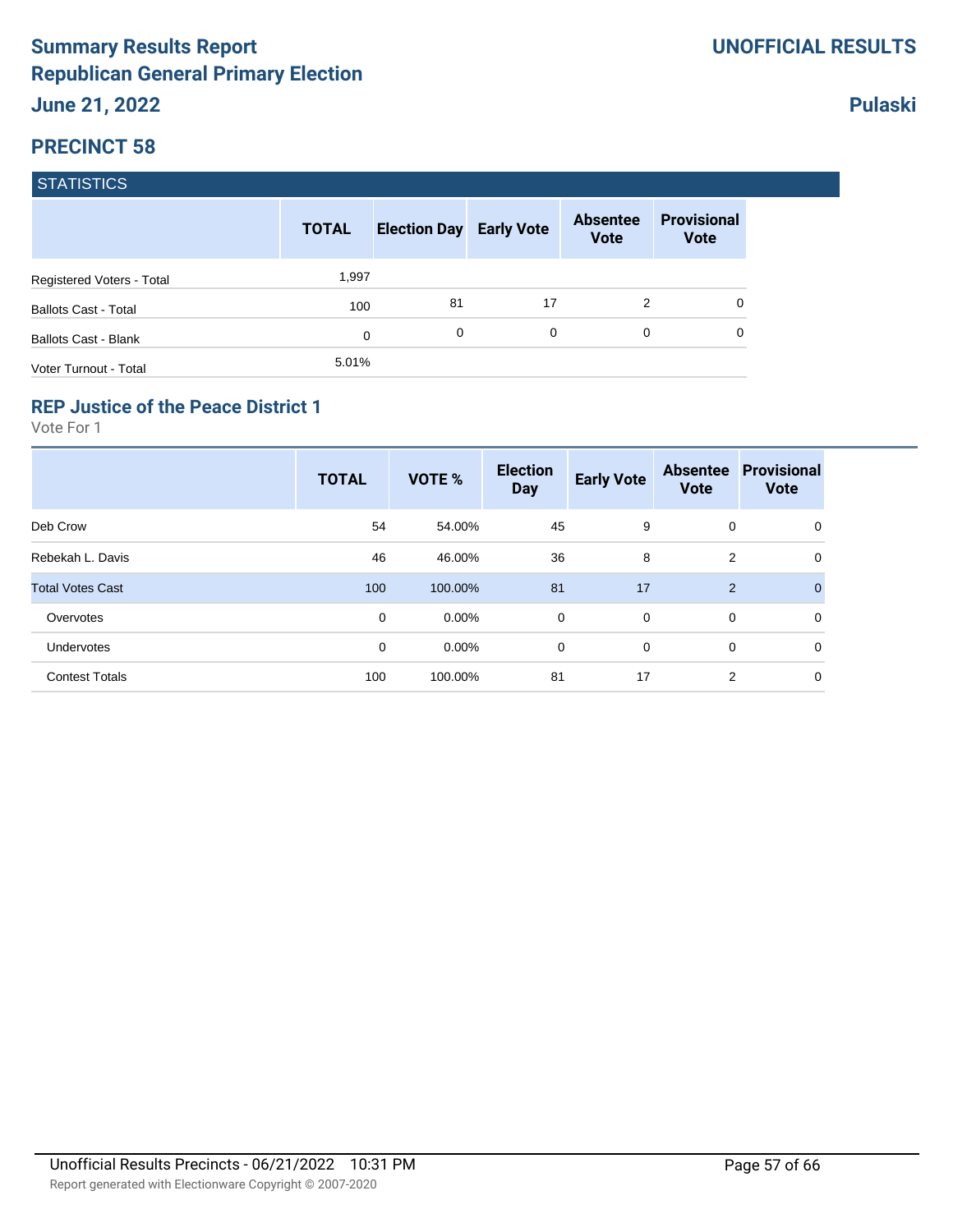|                             | <b>TOTAL</b> | <b>Election Day Early Vote</b> |          | <b>Absentee</b><br><b>Vote</b> | <b>Provisional</b><br><b>Vote</b> |
|-----------------------------|--------------|--------------------------------|----------|--------------------------------|-----------------------------------|
| Registered Voters - Total   | 1,012        |                                |          |                                |                                   |
| <b>Ballots Cast - Total</b> | 28           | 28                             | $\Omega$ | 0                              | 0                                 |
| Ballots Cast - Blank        | 0            | 0                              | $\Omega$ | $\Omega$                       | 0                                 |
| Voter Turnout - Total       | 2.77%        |                                |          |                                |                                   |

### **REP Justice of the Peace District 1**

Vote For 1

|                         | <b>TOTAL</b> | <b>VOTE %</b> | <b>Election</b><br><b>Day</b> | <b>Early Vote</b> | <b>Absentee</b><br><b>Vote</b> | <b>Provisional</b><br><b>Vote</b> |
|-------------------------|--------------|---------------|-------------------------------|-------------------|--------------------------------|-----------------------------------|
| Deb Crow                | 5            | 17.86%        | 5                             | $\mathbf 0$       | 0                              | 0                                 |
| Rebekah L. Davis        | 23           | 82.14%        | 23                            | $\mathbf 0$       | 0                              | 0                                 |
| <b>Total Votes Cast</b> | 28           | 100.00%       | 28                            | $\mathbf{0}$      | $\mathbf 0$                    | $\overline{0}$                    |
| Overvotes               | 0            | $0.00\%$      | 0                             | $\mathbf 0$       | $\mathbf 0$                    | 0                                 |
| Undervotes              | 0            | $0.00\%$      | 0                             | $\mathbf 0$       | 0                              | 0                                 |
| <b>Contest Totals</b>   | 28           | 100.00%       | 28                            | $\mathbf 0$       | 0                              | 0                                 |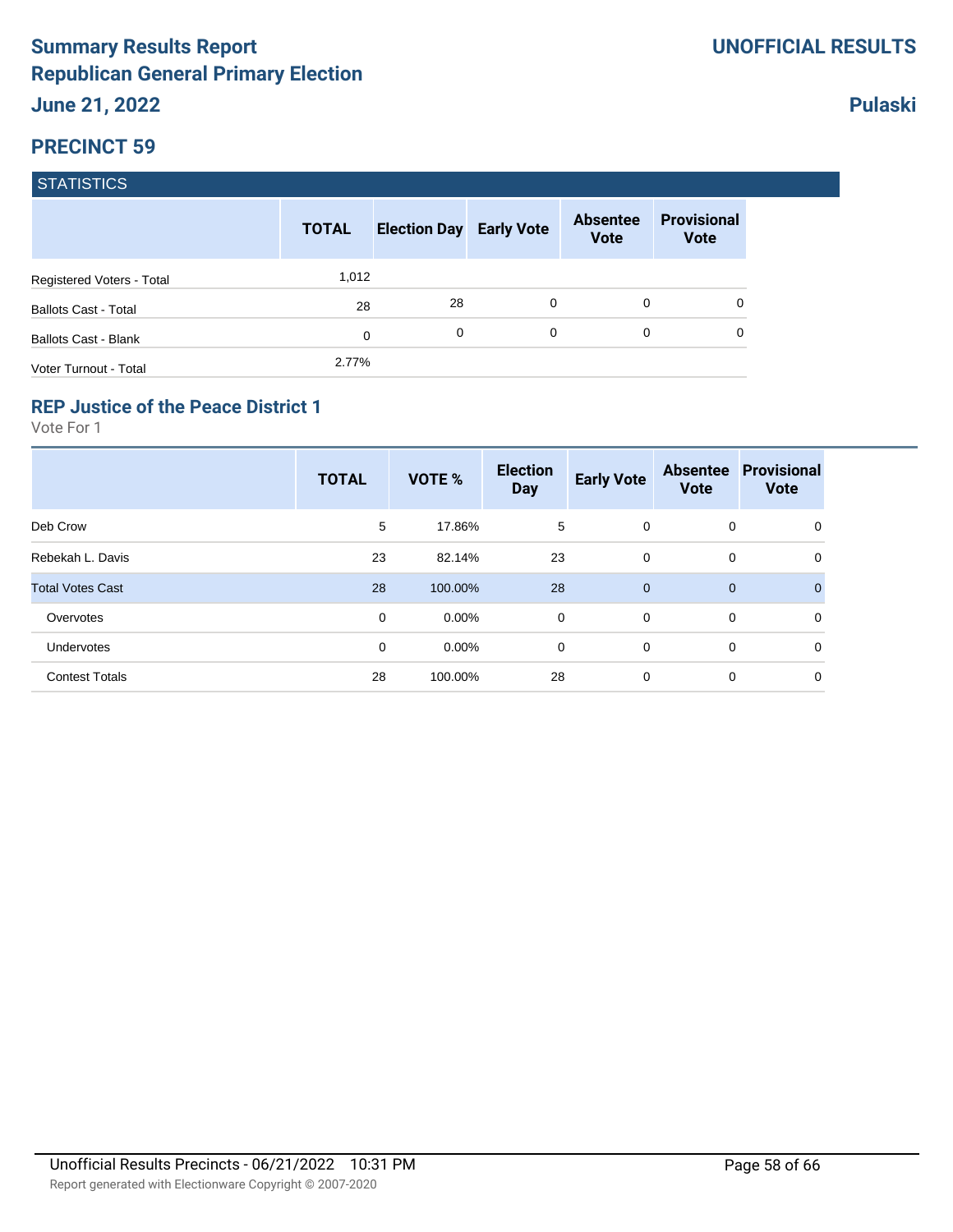|                             | <b>TOTAL</b> | <b>Election Day Early Vote</b> |   | <b>Absentee</b><br><b>Vote</b> | <b>Provisional</b><br><b>Vote</b> |
|-----------------------------|--------------|--------------------------------|---|--------------------------------|-----------------------------------|
| Registered Voters - Total   | 1,872        |                                |   |                                |                                   |
| <b>Ballots Cast - Total</b> | 53           | 49                             | 4 | 0                              | 0                                 |
| <b>Ballots Cast - Blank</b> | 0            | 0                              | 0 | 0                              | 0                                 |
| Voter Turnout - Total       | 2.83%        |                                |   |                                |                                   |

#### **REP Justice of the Peace District 1**

Vote For 1

|                         | <b>TOTAL</b> | <b>VOTE %</b> | <b>Election</b><br><b>Day</b> | <b>Early Vote</b> | <b>Absentee</b><br><b>Vote</b> | <b>Provisional</b><br><b>Vote</b> |
|-------------------------|--------------|---------------|-------------------------------|-------------------|--------------------------------|-----------------------------------|
| Deb Crow                | 22           | 41.51%        | 21                            |                   | 0                              | 0                                 |
| Rebekah L. Davis        | 31           | 58.49%        | 28                            | 3                 | 0                              | 0                                 |
| <b>Total Votes Cast</b> | 53           | 100.00%       | 49                            | $\overline{4}$    | $\mathbf 0$                    | $\Omega$                          |
| Overvotes               | 0            | $0.00\%$      | $\mathbf 0$                   | $\Omega$          | 0                              | 0                                 |
| Undervotes              | 0            | $0.00\%$      | 0                             | $\mathbf 0$       | 0                              | 0                                 |
| <b>Contest Totals</b>   | 53           | 100.00%       | 49                            | 4                 | 0                              | 0                                 |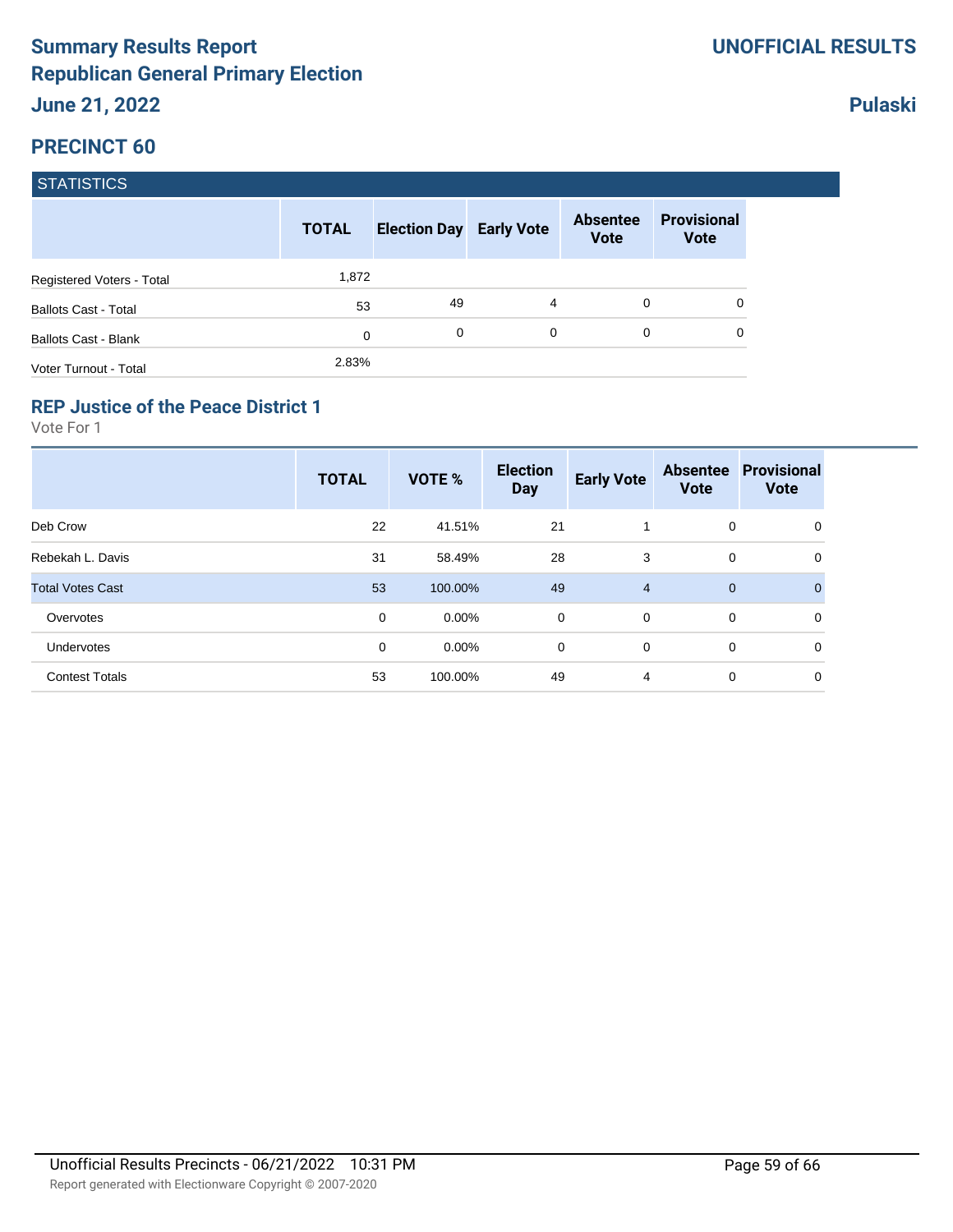|                             | <b>TOTAL</b> | <b>Election Day Early Vote</b> |    | <b>Absentee</b><br><b>Vote</b> | <b>Provisional</b><br><b>Vote</b> |
|-----------------------------|--------------|--------------------------------|----|--------------------------------|-----------------------------------|
| Registered Voters - Total   | 1,135        |                                |    |                                |                                   |
| <b>Ballots Cast - Total</b> | 21           | 9                              | 10 | 2                              | 0                                 |
| <b>Ballots Cast - Blank</b> | 0            | 0                              | 0  | 0                              | 0                                 |
| Voter Turnout - Total       | 1.85%        |                                |    |                                |                                   |

#### **REP Justice of the Peace District 1**

Vote For 1

|                         | <b>TOTAL</b> | <b>VOTE %</b> | <b>Election</b><br><b>Day</b> | <b>Early Vote</b> | <b>Absentee</b><br><b>Vote</b> | <b>Provisional</b><br><b>Vote</b> |
|-------------------------|--------------|---------------|-------------------------------|-------------------|--------------------------------|-----------------------------------|
| Deb Crow                | 4            | 19.05%        |                               | 2                 |                                | 0                                 |
| Rebekah L. Davis        | 17           | 80.95%        | 8                             | 8                 | 4                              | 0                                 |
| <b>Total Votes Cast</b> | 21           | 100.00%       | 9                             | 10                | 2                              | $\Omega$                          |
| Overvotes               | 0            | $0.00\%$      | $\mathbf 0$                   | $\mathbf 0$       | 0                              | $\mathbf 0$                       |
| <b>Undervotes</b>       | 0            | $0.00\%$      | 0                             | 0                 | 0                              | 0                                 |
| <b>Contest Totals</b>   | 21           | 100.00%       | 9                             | 10                | 2                              | 0                                 |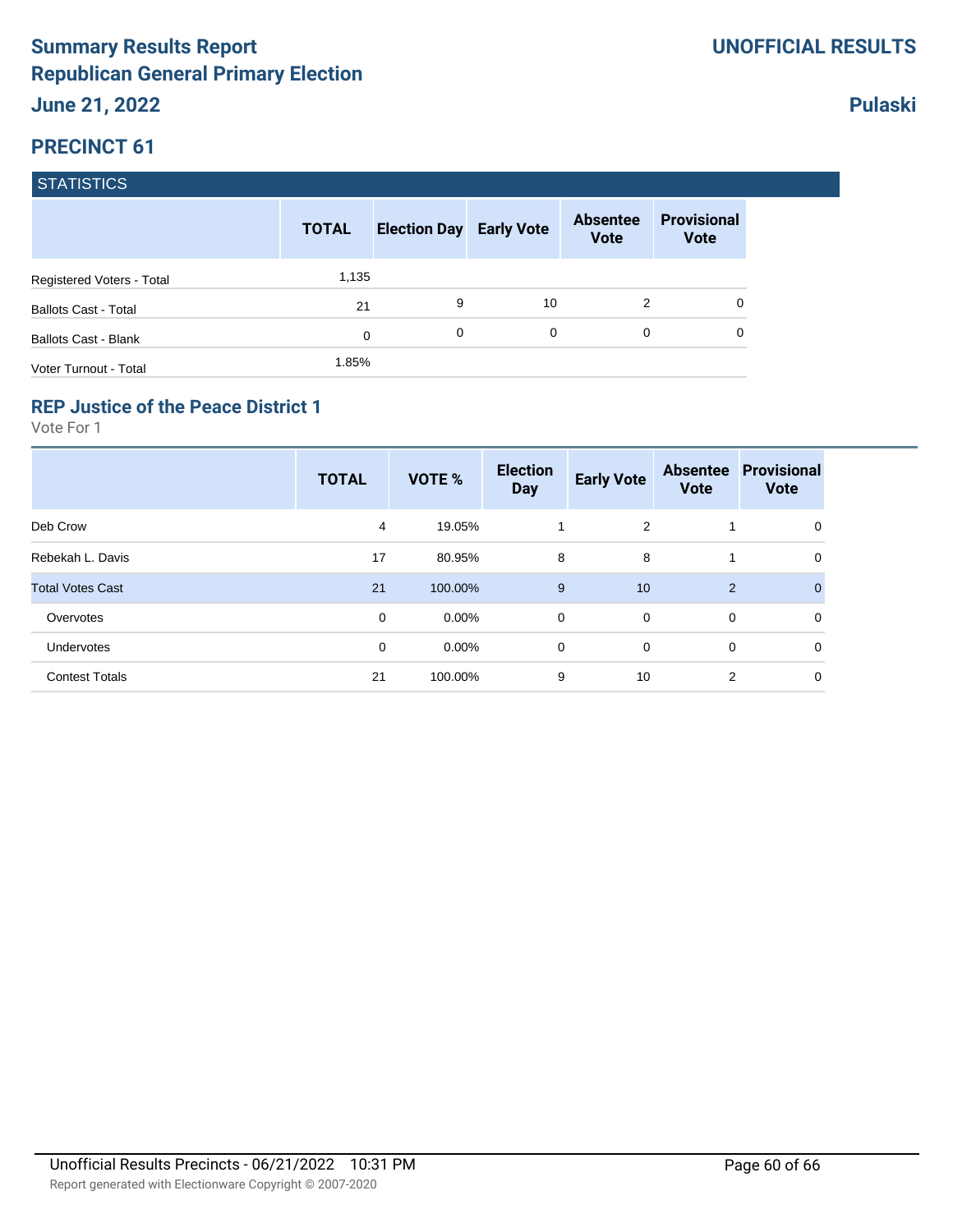|                             | <b>TOTAL</b> | <b>Election Day Early Vote</b> |          | <b>Absentee</b><br><b>Vote</b> | <b>Provisional</b><br><b>Vote</b> |
|-----------------------------|--------------|--------------------------------|----------|--------------------------------|-----------------------------------|
| Registered Voters - Total   | 1,998        |                                |          |                                |                                   |
| <b>Ballots Cast - Total</b> | 44           | 27                             | 16       |                                | 0                                 |
| <b>Ballots Cast - Blank</b> | $\mathbf 0$  | 0                              | $\Omega$ | 0                              | 0                                 |
| Voter Turnout - Total       | 2.20%        |                                |          |                                |                                   |

#### **REP Justice of the Peace District 1**

Vote For 1

|                         | <b>TOTAL</b> | <b>VOTE %</b> | <b>Election</b><br><b>Day</b> | <b>Early Vote</b> | <b>Absentee</b><br><b>Vote</b> | <b>Provisional</b><br><b>Vote</b> |
|-------------------------|--------------|---------------|-------------------------------|-------------------|--------------------------------|-----------------------------------|
| Deb Crow                | 11           | 25.00%        | 5                             | 6                 | 0                              | 0                                 |
| Rebekah L. Davis        | 33           | 75.00%        | 22                            | 10                |                                | 0                                 |
| <b>Total Votes Cast</b> | 44           | 100.00%       | 27                            | 16                |                                | $\Omega$                          |
| Overvotes               | 0            | $0.00\%$      | $\mathbf 0$                   | $\Omega$          | $\mathbf 0$                    | 0                                 |
| Undervotes              | 0            | $0.00\%$      | 0                             | $\mathbf 0$       | 0                              | 0                                 |
| <b>Contest Totals</b>   | 44           | 100.00%       | 27                            | 16                |                                | 0                                 |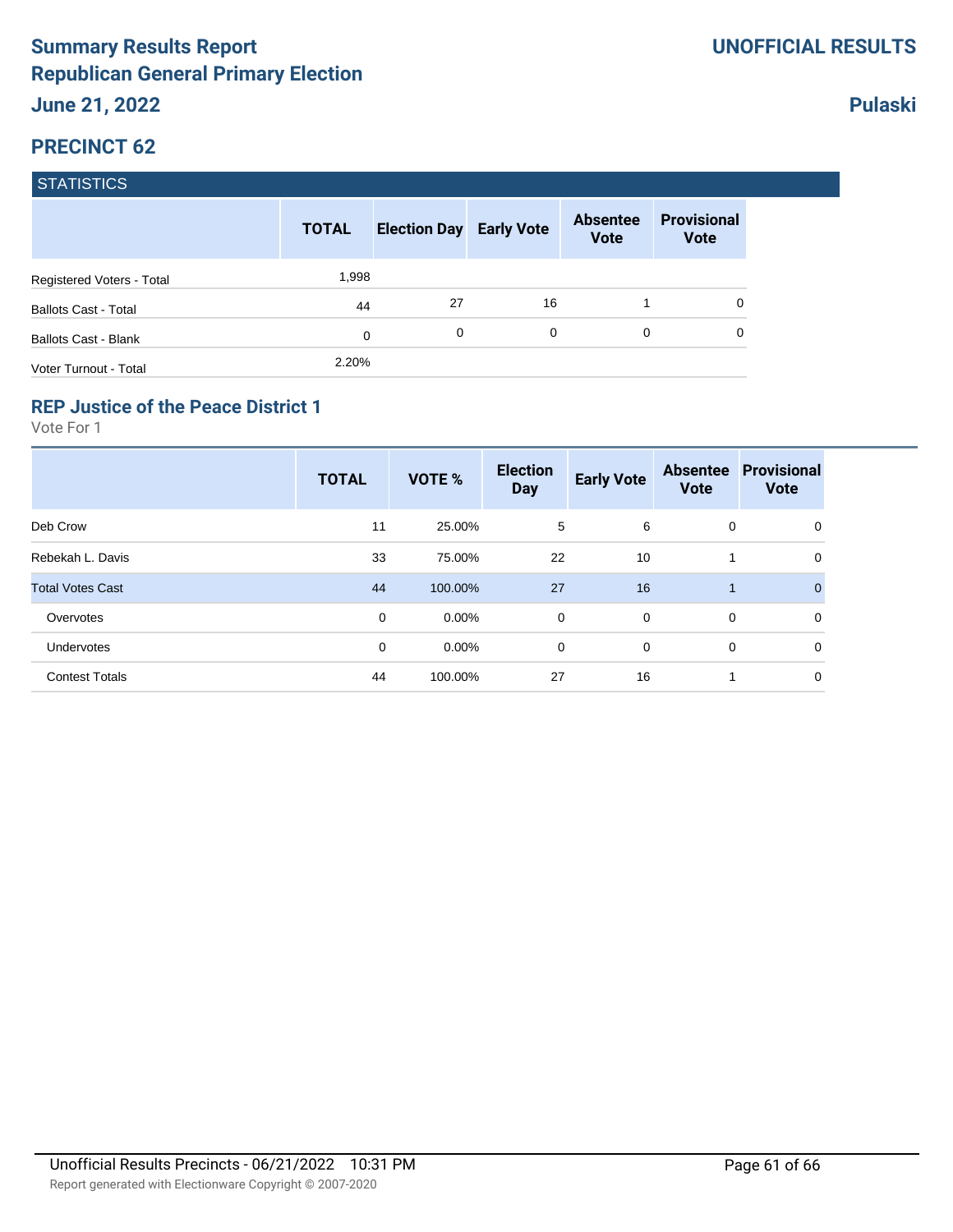|                             | <b>TOTAL</b> | <b>Election Day Early Vote</b> |   | <b>Absentee</b><br><b>Vote</b> | <b>Provisional</b><br><b>Vote</b> |
|-----------------------------|--------------|--------------------------------|---|--------------------------------|-----------------------------------|
| Registered Voters - Total   | 733          |                                |   |                                |                                   |
| <b>Ballots Cast - Total</b> | 13           |                                | 4 | 2                              | 0                                 |
| <b>Ballots Cast - Blank</b> | 0            | 0                              | 0 | 0                              | 0                                 |
| Voter Turnout - Total       | 1.77%        |                                |   |                                |                                   |

### **REP Justice of the Peace District 1**

Vote For 1

|                         | <b>TOTAL</b> | <b>VOTE %</b> | <b>Election</b><br><b>Day</b> | <b>Early Vote</b> | <b>Absentee</b><br><b>Vote</b> | <b>Provisional</b><br><b>Vote</b> |
|-------------------------|--------------|---------------|-------------------------------|-------------------|--------------------------------|-----------------------------------|
| Deb Crow                | 1            | 7.69%         | 0                             | $\mathbf 0$       | 1                              | 0                                 |
| Rebekah L. Davis        | 12           | 92.31%        | 7                             | $\overline{4}$    | 1                              | 0                                 |
| <b>Total Votes Cast</b> | 13           | 100.00%       | $\overline{7}$                | $\overline{4}$    | $\overline{2}$                 |                                   |
| Overvotes               | $\mathbf 0$  | $0.00\%$      | $\mathbf 0$                   | $\mathbf 0$       | $\mathbf 0$                    | 0                                 |
| <b>Undervotes</b>       | 0            | $0.00\%$      | 0                             | $\mathbf 0$       | 0                              | $\mathbf 0$                       |
| <b>Contest Totals</b>   | 13           | 100.00%       | 7                             | $\overline{4}$    | 2                              | 0                                 |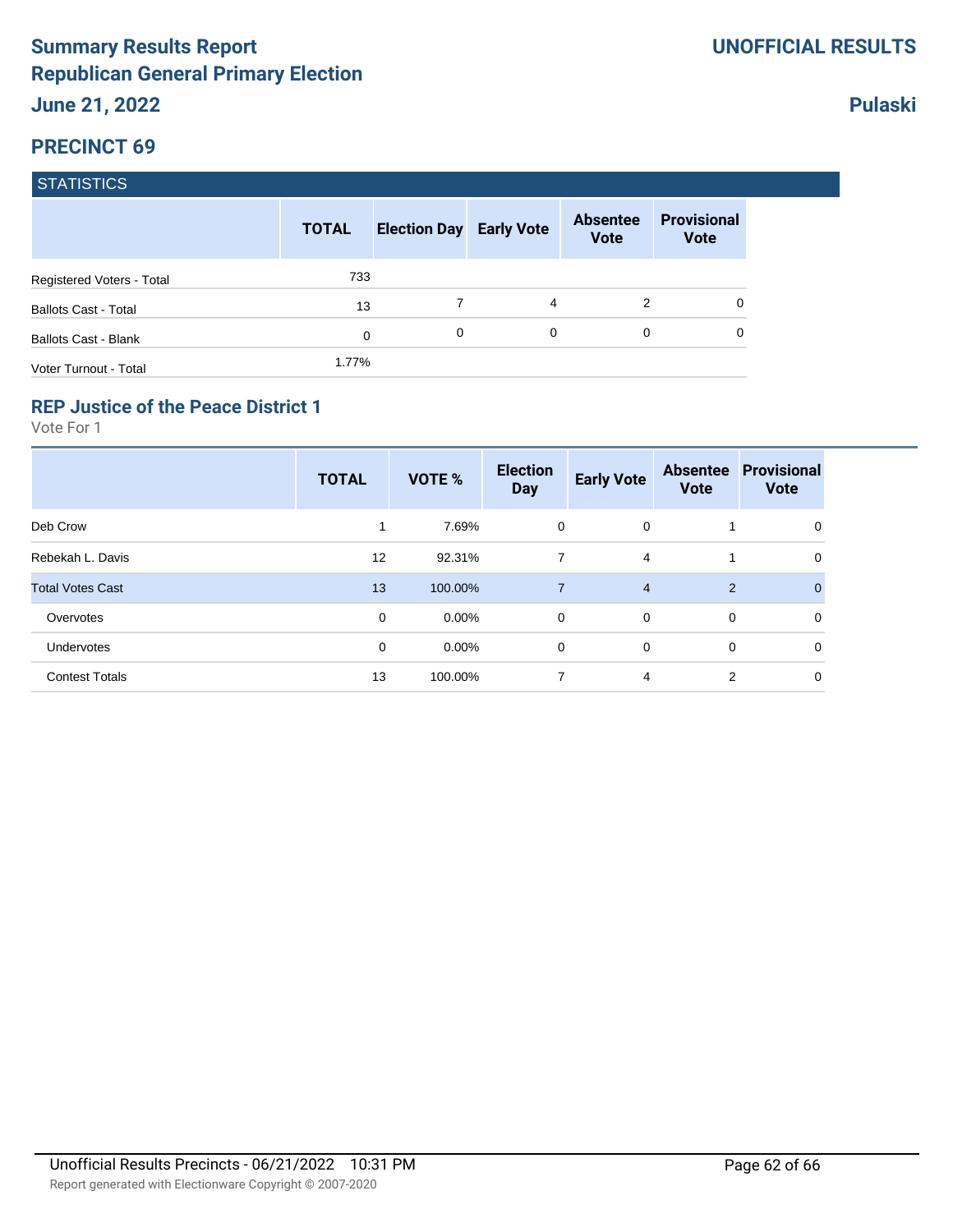|                             | <b>TOTAL</b> | <b>Election Day Early Vote</b> |   | <b>Absentee</b><br><b>Vote</b> | <b>Provisional</b><br><b>Vote</b> |
|-----------------------------|--------------|--------------------------------|---|--------------------------------|-----------------------------------|
| Registered Voters - Total   | 1,629        |                                |   |                                |                                   |
| <b>Ballots Cast - Total</b> | 29           | 22                             | 7 | $\Omega$                       | 0                                 |
| <b>Ballots Cast - Blank</b> | 0            | 0                              | 0 | 0                              | 0                                 |
| Voter Turnout - Total       | 1.78%        |                                |   |                                |                                   |

### **REP Justice of the Peace District 1**

Vote For 1

|                         | <b>TOTAL</b> | <b>VOTE %</b> | <b>Election</b><br><b>Day</b> | <b>Early Vote</b> | <b>Absentee</b><br><b>Vote</b> | <b>Provisional</b><br><b>Vote</b> |
|-------------------------|--------------|---------------|-------------------------------|-------------------|--------------------------------|-----------------------------------|
| Deb Crow                | 8            | 27.59%        | 5                             | 3                 | 0                              | 0                                 |
| Rebekah L. Davis        | 21           | 72.41%        | 17                            | 4                 | 0                              | 0                                 |
| <b>Total Votes Cast</b> | 29           | 100.00%       | 22                            | $\overline{7}$    | $\mathbf 0$                    | $\overline{0}$                    |
| Overvotes               | 0            | $0.00\%$      | 0                             | $\mathbf 0$       | 0                              | 0                                 |
| Undervotes              | 0            | $0.00\%$      | 0                             | 0                 | 0                              | 0                                 |
| <b>Contest Totals</b>   | 29           | 100.00%       | 22                            | $\overline{7}$    | $\mathbf 0$                    | 0                                 |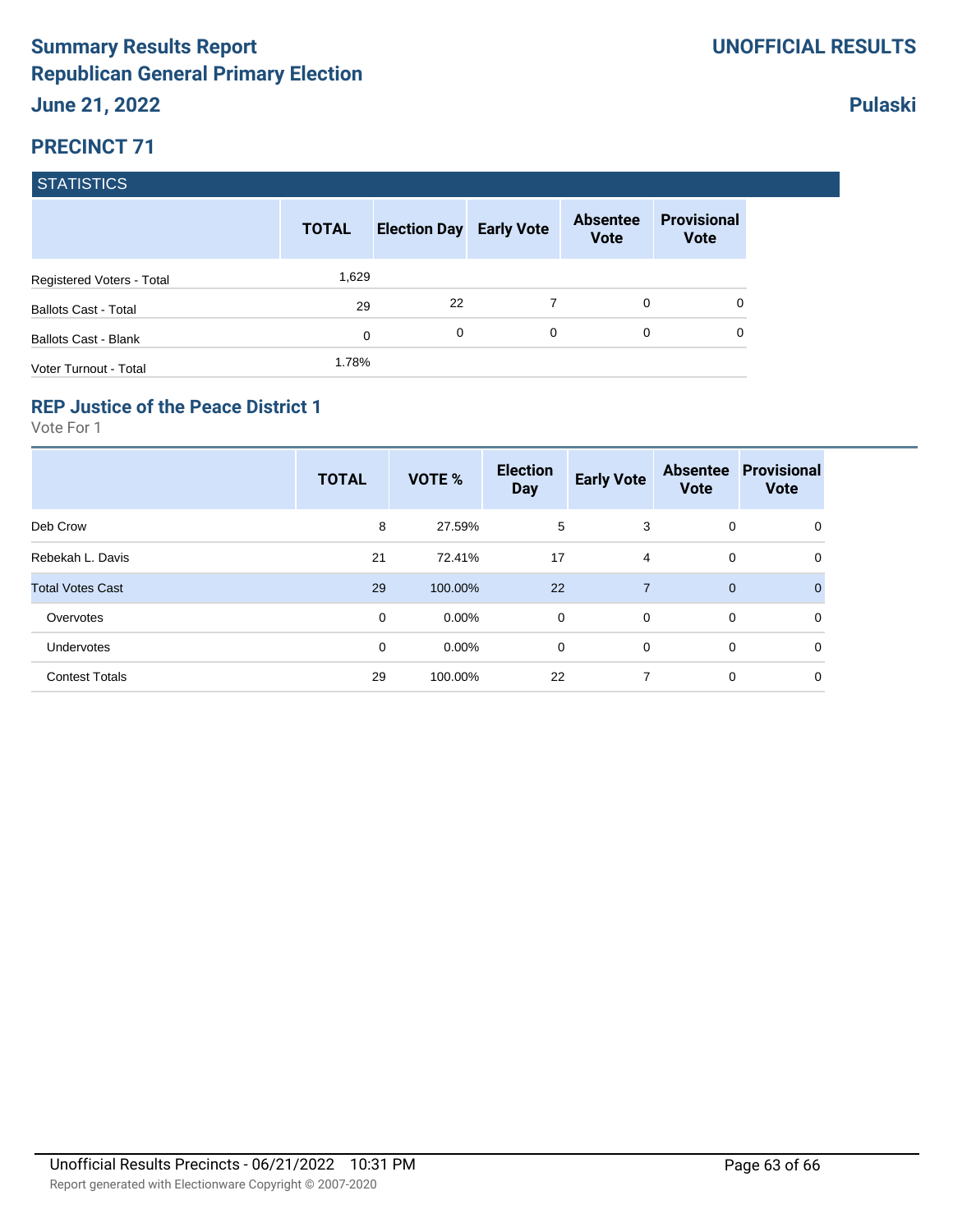|                             | <b>TOTAL</b> | <b>Election Day Early Vote</b> |          | <b>Absentee</b><br><b>Vote</b> | <b>Provisional</b><br><b>Vote</b> |
|-----------------------------|--------------|--------------------------------|----------|--------------------------------|-----------------------------------|
| Registered Voters - Total   | 333          |                                |          |                                |                                   |
| <b>Ballots Cast - Total</b> | 0            | 0                              | 0        | 0                              | 0                                 |
| Ballots Cast - Blank        | 0            | 0                              | $\Omega$ | $\Omega$                       | 0                                 |
| Voter Turnout - Total       | $0.00\%$     |                                |          |                                |                                   |

### **REP Justice of the Peace District 1**

|                         | <b>TOTAL</b> | <b>VOTE %</b> | <b>Election</b><br><b>Day</b> | <b>Early Vote</b> | <b>Vote</b> | <b>Absentee Provisional</b><br><b>Vote</b> |
|-------------------------|--------------|---------------|-------------------------------|-------------------|-------------|--------------------------------------------|
| Deb Crow                | 0            |               | 0                             | $\mathbf 0$       | 0           | 0                                          |
| Rebekah L. Davis        | 0            |               | 0                             | 0                 | 0           | 0                                          |
| <b>Total Votes Cast</b> |              |               | $\mathbf{0}$                  | $\overline{0}$    | $\mathbf 0$ | $\Omega$                                   |
| Overvotes               | 0            |               | 0                             | $\mathbf 0$       | 0           | 0                                          |
| Undervotes              | 0            |               | 0                             | 0                 | 0           | 0                                          |
| <b>Contest Totals</b>   | 0            |               | 0                             | $\mathbf 0$       | 0           | 0                                          |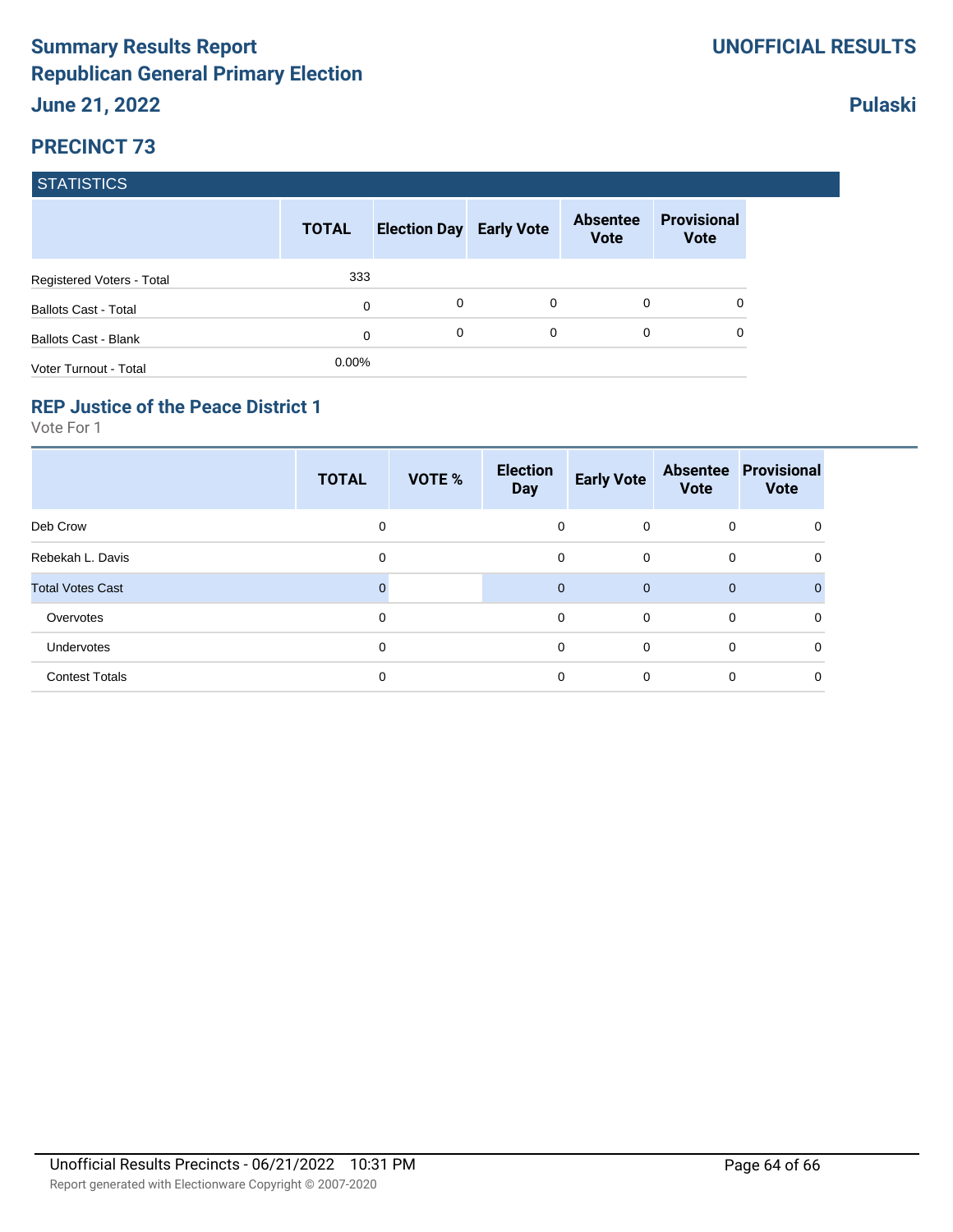|                             | <b>TOTAL</b> | <b>Election Day Early Vote</b> |   | <b>Absentee</b><br><b>Vote</b> | <b>Provisional</b><br><b>Vote</b> |
|-----------------------------|--------------|--------------------------------|---|--------------------------------|-----------------------------------|
| Registered Voters - Total   | 646          |                                |   |                                |                                   |
| <b>Ballots Cast - Total</b> | 11           | 6                              | 5 | 0                              | 0                                 |
| <b>Ballots Cast - Blank</b> | $\mathbf 0$  | 0                              | 0 | 0                              | 0                                 |
| Voter Turnout - Total       | 1.70%        |                                |   |                                |                                   |

### **REP Justice of the Peace District 1**

Vote For 1

|                         | <b>TOTAL</b> | VOTE %   | <b>Election</b><br><b>Day</b> | <b>Early Vote</b> | <b>Absentee</b><br><b>Vote</b> | <b>Provisional</b><br><b>Vote</b> |
|-------------------------|--------------|----------|-------------------------------|-------------------|--------------------------------|-----------------------------------|
| Deb Crow                |              | 9.09%    | 0                             |                   | 0                              | 0                                 |
| Rebekah L. Davis        | 10           | 90.91%   | 6                             | 4                 | 0                              | 0                                 |
| <b>Total Votes Cast</b> | 11           | 100.00%  | $6\phantom{1}6$               | $5\overline{5}$   | $\mathbf{0}$                   | $\Omega$                          |
| Overvotes               | 0            | $0.00\%$ | 0                             | $\overline{0}$    | 0                              | 0                                 |
| Undervotes              | 0            | $0.00\%$ | 0                             | $\mathbf 0$       | 0                              | 0                                 |
| <b>Contest Totals</b>   | 11           | 100.00%  | 6                             | 5                 | 0                              | 0                                 |